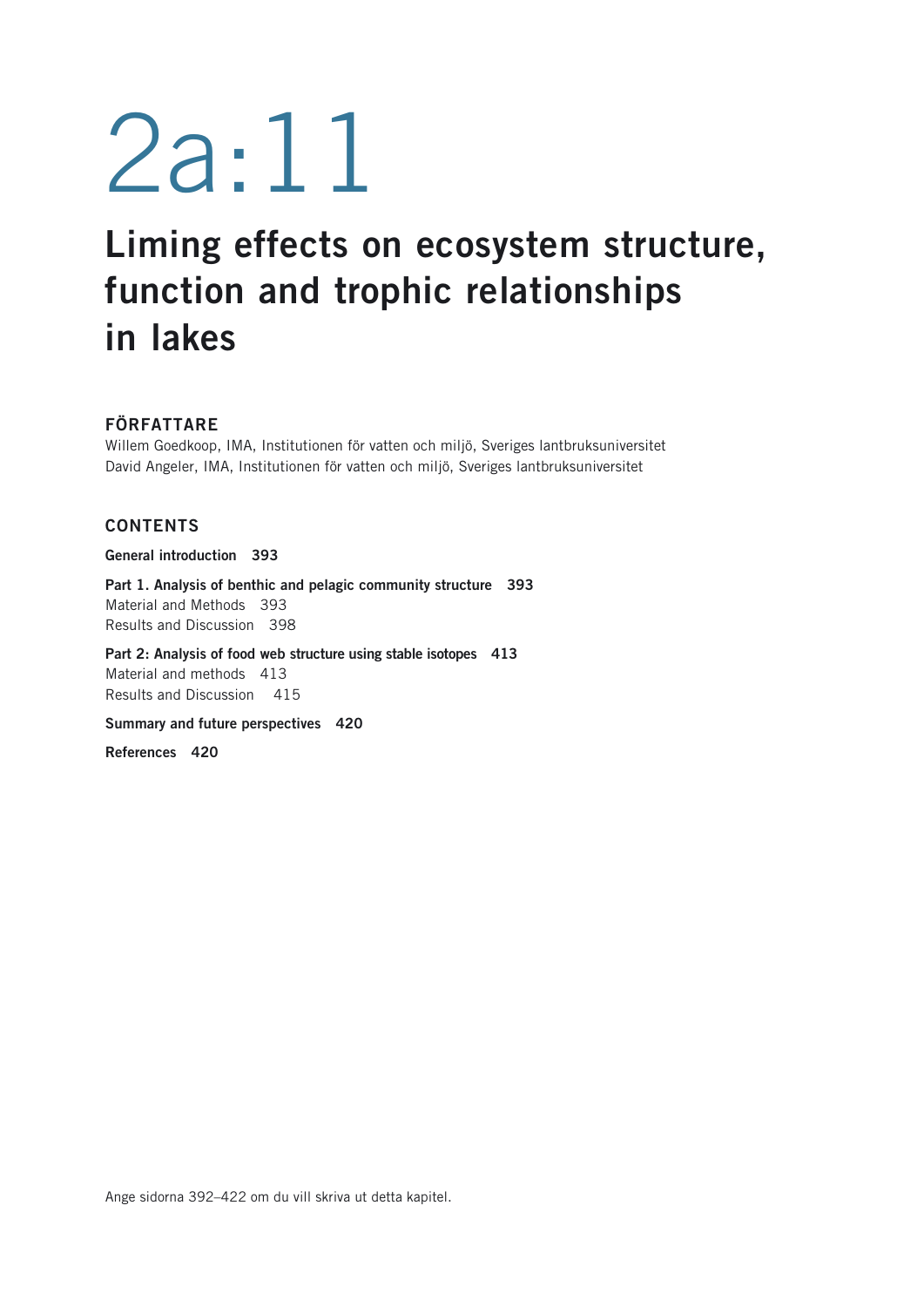### **GENERAL INTRODUCTION**

Freshwater liming programs have been established in several industrialized countries to alleviate the effects of anthropogenic acid deposition. Sulphur and nitrogen deposition can have profound impacts on surface aquatic ecosystems, altering biotic community structure and functional processes in ecosystems (McKie et al., 2006). Liming as a mitigation measure adds CaCO, to anthropogenically acidified waters to neutralize H<sup>+</sup> ions and facilitate precipitation of toxic ions, especially aluminum, that become soluble at lower pH (Weatherly, 1988). Liming has raised pH in many acidified systems, often allowing recovery of acid-sensitive organisms (Bradely & Ormerod, 2002). However, the systematic alkalinization of streams and lakes itself constitutes a substantial ecosystem-level perturbation (Weatherly, 1988; Schreiber, 1996). Liming can increase turbidity and the inorganic content of particulate matter consumed by many invertebrates (Kullberg, 1987), and may also precipitate dissolved organic carbon (DOC), removing it from microbial food webs and reducing its buffering potential in humic systems (Kullberg et al., 1993). Furthermore, any additional inflow of acid water from runoff or tributaries into limed systems can create an aluminum chemistry that is potentially more toxic than that of untreated water (Rossland et al., 1992; Teien et al., 2004).

The Swedish liming program was established during the 1970s to mitigate extensive acidification of poorly buffered freshwaters. In particular, the IKEU program was initiated in 1989 and comprises lakes that have been extensively monitored with regard to important biological and abiotic variables. Several recent reports (Holmgren, 2008; Persson, 2008a; Stendera, 2008; Sundbom, 2008a; Östlund, 2008) and also previous publications using IKEU data (e.g., Appelberg, 1998; Persson, 2001; Willén, 2006; Persson, 2008b), often only focus on single communities and/or single habitats which limits an overall assessment of overall biological responses to liming from a structural point of view. Only the paper of Persson and Appelberg (2001) provide a comparison of plankton, benthos and fish communities from a production perspective, and Holmgren (2001) studied biomass size spectra based on plankton and fish communities to provide a means of an integrated structural (community structure) and functional (trophic relationships between communities and energy flow) analysis. Finally, Sundbom (2008b) provided a comparative long-term analysis of quantitative structural and functional aspects of plankton, benthos and fish communities. He showed that the biomass levels and temporal trends of different functional groups

were significantly different between limed lakes and reference lakes. His results provide a basis for a more exhaustive exploration of community structure using comparative univariate and multivariate statistics.

Comparative analyses using different statistical methods could provide a means to assess whether different lake communities in different habitat types of limed lakes converge with those in circumneutral reference lakes. If this is the case, this could indicate that liming has potential to restore lake communities of anthropogenically acidified lakes to conditions of circumneutral reference lakes; this could support liming applications as a mitigation measure. Alternatively, if communities in limed lakes are structurally different from those in acid and circumneutral reference lakes, liming likely fails to achieve restoration goals, and magnitudes of differences between the structures of different communities may help evaluate to what extent liming can constitute a form of anthropogenic perturbation. In the first part of the present report, we test these assumptions by means of a standardized comparison of phytoplankton, zooplankton, and macroinvertebrates in three habitat types (littoral, sublittoral and profundal). Our analysis spans a period from 2000 to 2004, which allows assessing magnitudes of structural differences between lake categories over several years between communities in a standard way. Even though much larger time series are available in the programme, the high heterogeneity (missing data, different sampling resolutions) of these data sets precluded their use for a standardized comparison between multiple communities. In the second part of this report, we focus on a quantitative analysis of trophic relationships in food webs of limed acid and circumneutral lakes using stable isotopes. We determine whether benthic and pelagic food web structure differs in limed lakes compared to acid and circumneutral references.

### **PART 1. ANALYSIS OF BENTHIC AND PELAGIC COMMUNITY STRUCTURE**

### **Material and Methods**

### Data assembly

We evaluated data of phytoplankton, zooplankton in the pelagic and macroinvertebrate communities in three benthic habitat types (littoral, sublittoral, and profundal) available in the IKEU and national lake monitoring databases. Data have been collected since 1986, but the databases were highly heterogeneous with regard to temporal sampling resolution of communities in acid reference lakes (hereafter referred to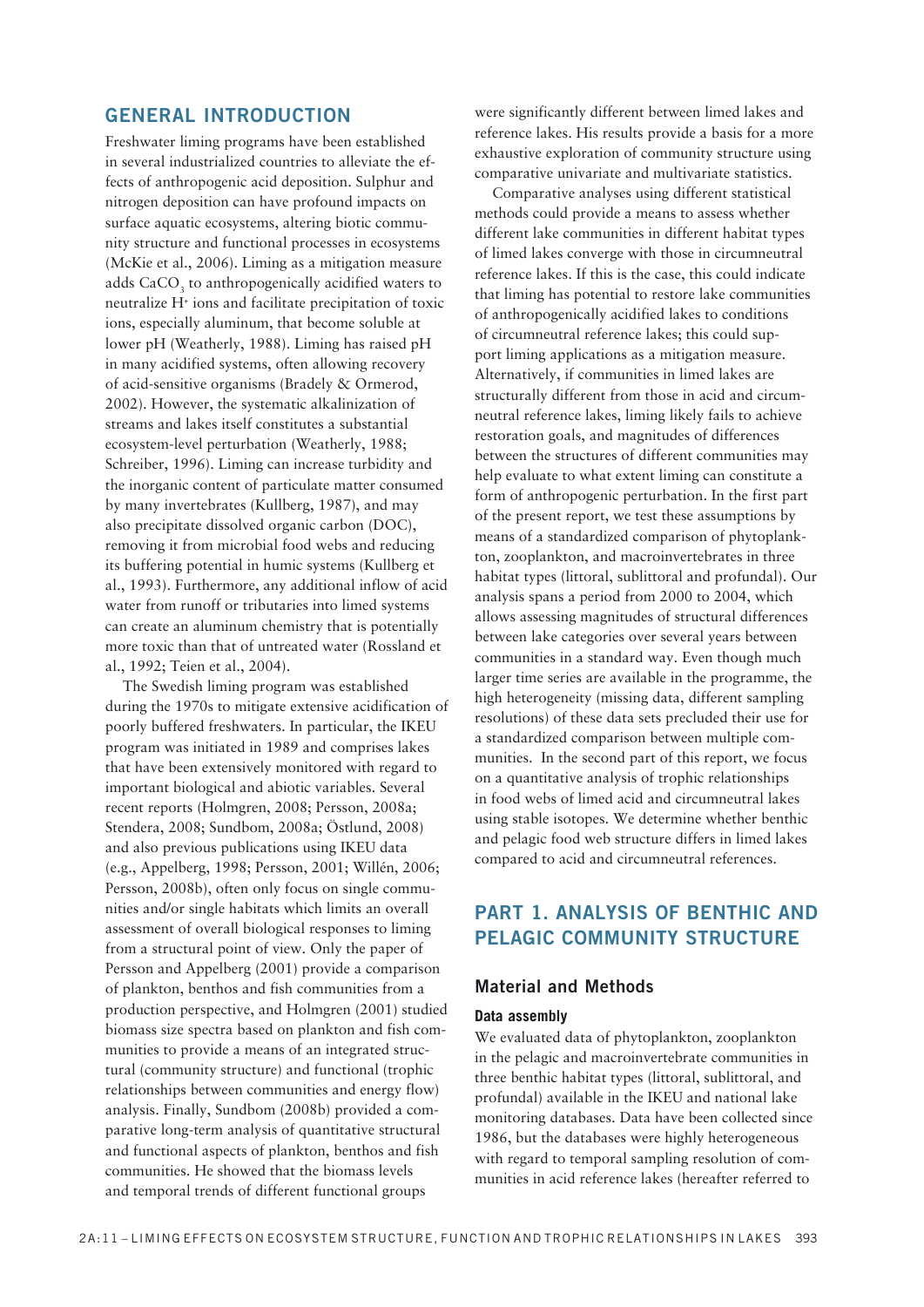as acid lakes), circumneutral reference lakes (circumneutral lakes) and limed lakes. This was primarily due to repeated adjustments of the sampling frequencies and differences in sampling methods. For example, phytoplankton communities were sampled between 2 and 7 times per year while macroinvertebrates were sampled only once a year during most of the program. In order to be able to make standardized comparisons between communities, all analyses for the present report are based on a single yearly sampling occasion (August for phyto- and zooplankton communities, October for macroinvertebrates). Extracting a single yearly value from the databases also helped to avoid potential problems, which would arise from the calculation of annual means based on irregular intra-annual sample sizes among lakes and communities. Our final analysis is restricted to the 5-year period between 2000 and 2004 ultimately constrained by methodological differences in the sampling of littoral macroinvertebrate communities in IKEU (limed lakes) and monitoring programs of acid and circumneutral lakes.

The lakes summarized in Table 1 and Figure 1 met our final selection criteria for standardized comparisons. Four of these lakes are acid lakes, seven are circumneutral lakes, while eleven lakes are limed lakes. Some of their water quality variables are also shown in Table 1. For the present study all analyses except littoral macroinvertebrates are based on biomass data (mm<sup>3</sup>/L for phytoplankton, mm<sup>3</sup>/m<sup>3</sup> for zooplankton, g/m<sup>2</sup> for sublittoral and profundal macroinvertebrates). Littoral macroinvertebrate samples were collected by standardized kick samples, thus resulting in semi-quantitative abundance data.

### **Sampling procedures**

For water quality analysis we used August values of surface-water samples  $(0-2 \text{ m})$ , which were collected, in the open-water mid-lake station in each lake. Water was collected with a Plexiglas sampler and kept cool during transport to the laboratory. Samples were analyzed for alkalinity, and concentrations of Ca, Mg, Na, K, SO<sub>4</sub>, Cl, F, NH<sub>4</sub>-N, NO<sub>2</sub>-N+NO<sub>3</sub>-N, total N,  $PO_{4}$ -P, total P, remaining P (total P –  $PO_{4}$ -P), Si, total organic carbon (TOC) and Chlorophyll a. Secchi depth, water temperature, dissolved oxygen concentration, conductivity, and pH were measured in the lakes. These water quality variables helped to delineate lake types, i.e. while limed lakes clearly comprised one treatment group, we discerned between acid and circumneutral reference lakes, chiefly on the basis of their  $pH$ , ANC and alkalinity values (Table 1).

**FIGURE 1:** Localization of study lakes. Lake categories: acid reference lakes (A), circumneutral reference lakes (N), limed lakes (L).  $1 =$  Ejgdesjön (L),  $2 =$ Rotehogstjärnen (A), 3 = Fräcksjön (N), 4 = Härsvatten (A), 5 = Stora Härsjön (L), 6 = Gyltigesjön (L), 7 = Stora Skärsjön (N), 8 = Stengårdshultasjön (L), 9 = Älgarydssjön (A), 10 = Gyslättasjön (L), 11 = Fiolen (N),  $12 =$  Storasjö (A),  $13 =$  Brunnsjön (A),  $14 =$  Allgjuttern (N), 15 = Stora Envättern (N), 16 = Stensjön (L), 17 = Övre Skärsjön (A), 18 = Västra Skälsjön (L), = Tryssjön (L), 20 = Bösjön (L), 21 = Stensjön (N), 22 = Källsjön (L),  $23$  = Remmarsjön (N),  $24$  = Lien (L). Encircled numbers indicate lakes that were sampled for analysis of stable isotopes (i.e. part 2 of this project).



All physicochemical analyses were done at the Department of Aquatic Sciences and Assessment following international (ISO) or European (EN) stan dards when available (Wilander et al. 2003). Littoral macroinvertebrate samples were collected once in autumn (between September and November) from stony habitats (wind exposed littoral regions) using standardized kick sampling and a handnet (European Committee for Standardisation, 1994) with a 0.5-mm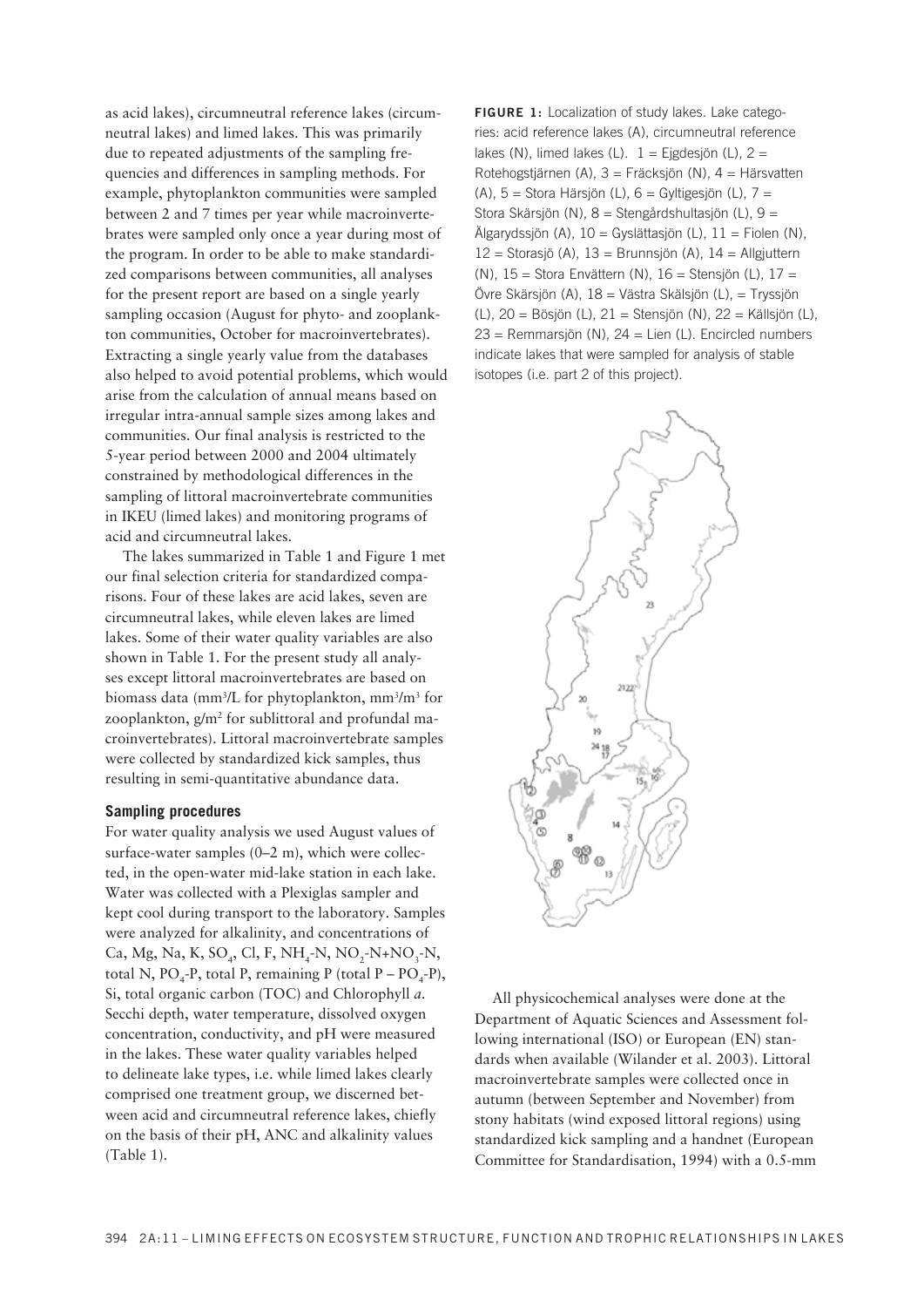|                             | XIHINS<br>SMHIX | Lake area<br>(km <sup>2</sup> ) | Depth (m)<br>Max. | 품          | Alkalinity<br>meg/l | Ca meq/l    | Mg meq/l    | Na meq/l    | K meq/l     | meg/l<br>\$04 | meq/l<br>$\overline{\textbf{O}}$ | mg/l<br>ш.  | mg/l)<br>TOC | ၣႍၟ<br>ၣႍၭ | NO2+NO3-<br>N µg/l |
|-----------------------------|-----------------|---------------------------------|-------------------|------------|---------------------|-------------|-------------|-------------|-------------|---------------|----------------------------------|-------------|--------------|------------|--------------------|
| Acid ref. lakes             |                 |                                 |                   |            |                     |             |             |             |             |               |                                  |             |              |            |                    |
| Brunnsjön                   | 627443          | 0.11                            | 10.60             | 5.71       | < 0.01              | 0.20        | 0.12        | 0.21        | 0.02        | 0.20          | 0.17                             | 0.13        | 20.42        | 4.20       | 53.40              |
|                             | 149526          |                                 |                   | $\pm 0.10$ | $\pm$ <0.01         | ±0.01       | $\pm$ <0.01 | $\pm$ <0.01 | $\pm$ <0.01 | $\pm 0.01$    | ±0.01                            | $\pm$ <0.01 | ±4.51        | ±0.86      | ±11.13             |
| Härsvatten                  | 643914          | 0.19                            | 20<br>26.         | 4.84       | $-0.02$             | 0.03        | 0.06        | 0.24        | 0.01        | 0.09          | 0.26                             | 0.03        | 2.38         | 1.40       | 55.00              |
|                             | 127698          |                                 |                   | $\pm 0.07$ | $\pm$ <0.01         | $\pm$ <0.01 | $\pm$ <0.01 | $\pm$ <0.01 | $\pm$ <0.01 | ± < 0.01      | ±0.01                            | $\pm$ <0.01 | ±0.23        | ±0.24      | ±8.22              |
| Rotehogstjärnen             | 652902          | 0.17                            | 9.40              | 5.88       | 0.02                | 0.07        | 0.07        | 0.21        | 0.01        | 0.07          | 0.18                             | 0.05        | 13.26        | 2.60       | 4.60               |
|                             | 125783          |                                 |                   | ±0.03      | $\pm$ <0.01         | $\pm$ <0.01 | $\pm$ <0.01 | $\pm$ <0.01 | $\pm$ <0.01 | $\pm$ <0.01   | $\pm 0.01$                       | $\pm$ <0.01 | ±1.65        | ±0.68      | ±1.33              |
| Övre Skärsjön               | 663532          | 1.74                            | 32.00             | 5.87       | 0.01                | 0.07        | 0.07        | 0.06        | 0.01        | 0.09          | 0.04                             | 0.11        | 4.72         | 1.20       | 95.20              |
|                             | 148571          |                                 |                   | ±0.18      | $\pm$ <0.01         | $\pm$ <0.01 | $\pm$ <0.01 | $\pm$ <0.01 | $\pm$ <0.01 | $\pm$ <0.01   | $\pm$ <0.01                      | $\pm$ <0.01 | ±1.43        | $\pm 0.20$ | ±17.94             |
| Circumneutral<br>ref. lakes |                 |                                 |                   |            |                     |             |             |             |             |               |                                  |             |              |            |                    |
| Allgjuttern                 | 642489          | 0.19                            | 40.70             | 6.79       | 0.07                | 0.17        | 0.10        | 0.13        | 0.01        | 0.17          | 0.09                             | 0.22        | 7.08         | 1.80       | 4.00               |
|                             | 151724          |                                 |                   | ±0.15      | $\pm$ <0.01         | $\pm$ <0.01 | $\pm$ <0.01 | $\pm$ <0.01 | $\pm$ <0.01 | ±0.01         | $\pm$ <0.01                      | ±0.01       | ±0.23        | ±0.37      | ±1.05              |
| Fiolen                      | 633025          | 1.65                            | 10.50             | 6.72       | 0.07                | 0.15        | 0.09        | 0.17        | 0.04        | 0.13          | 0.17                             | 0.07        | 7.64         | 1.40       | 5.40               |
|                             | 142267          |                                 |                   | $\pm 0.14$ | $\pm$ <0.01         | $\pm$ <0.01 | $\pm$ <0.01 | $\pm$ <0.01 | $\pm$ <0.01 | ±0.01         | ±0.01                            | $\pm$ <0.01 | $-0.96$      | ±0.24      | ±1.29              |
| Fräcksjön                   | 645289          | 0.28                            | 14.50             | 6.68       | 0.08                | 0.17        | 0.09        | 0.26        | 0.02        | 0.10          | 0.26                             | 0.07        | 9.42         | 2.40       | 7.60               |
|                             | 128665          |                                 |                   | ±0.07      | ±0.01               | $\pm$ <0.01 | $\pm$ <0.01 | $\pm$ <0.01 | $\pm$ <0.01 | $\pm$ <0.01   | ±0.01                            | $\pm$ <0.01 | ±0.42        | $+0.40$    | ±2.73              |
| Remmarsjön                  | 708619          | 1.37                            | 14.40             | 6.40       | 0.06                | 0.09        | 0.04        | 0.06        | 0.01        | 0.03          | 0.02                             | 0.18        | 9.08         | 3.40       | 6.40               |
|                             | 162132          |                                 |                   | $\pm 0.11$ | ±0.01               | $\pm$ <0.01 | $\pm$ <0.01 | $\pm$ <0.01 | $\pm$ <0.01 | $\pm$ <0.01   | $\pm$ <0.01                      | ±0.01       | $\pm 1.11$   | ±0.93      | ±1.72              |
| Stensjön                    | 683673          | 0.57                            | 50<br>∞           | 6.37       | 0.04                | 0.06        | 0.03        | 0.05        | 0.01        | 0.04          | 0.02                             | 0.08        | 6.26         | 2.40       | 6.80               |
|                             | 154083          |                                 |                   | ±0.05      | $\pm$ <0.01         | $\pm$ <0.01 | $\pm$ <0.01 | $\pm$ <0.01 | $\pm$ <0.01 | $\pm$ <0.01   | $\pm$ <0.01                      | ±0.01       | ±0.56        | ±0.51      | ±2.82              |
| Stora Envättern             | 655587          | 0.38                            | 11.20             | 6.70       | 0.05                | 0.17        | 0.07        | 0.10        | 0.01        | 0.12          | 0.08                             | 0.11        | 9.40         | 1.60       | 3.40               |
|                             | 158869          |                                 |                   | ±0.12      | $\pm 0.01$          | $\pm$ <0.01 | $\pm$ <0.01 | $\pm$ <0.01 | $\pm$ <0.01 | $\pm$ <0.01   | $\pm$ <0.01                      | ±0.01       | ±0.61        | $\pm 0.40$ | ±0.24              |
| St Skärsjön                 | 628606          | 0.31                            | SO.<br>$\exists$  | 6.99       | 0.13                | 0.18        | 0.16        | 0.32        | 0.01        | 0.17          | 0.31                             | 0.07        | 5.10         | 1.80       | 4.20               |
|                             | 133205          |                                 |                   | ±0.08      | ±0.01               | $\pm$ <0.01 | $\pm$ <0.01 | ±0.01       | $\pm$ <0.01 | ±0.01         | ±0.01                            | $\pm$ <0.01 | ±0.99        | ±0.37      | ±1.59              |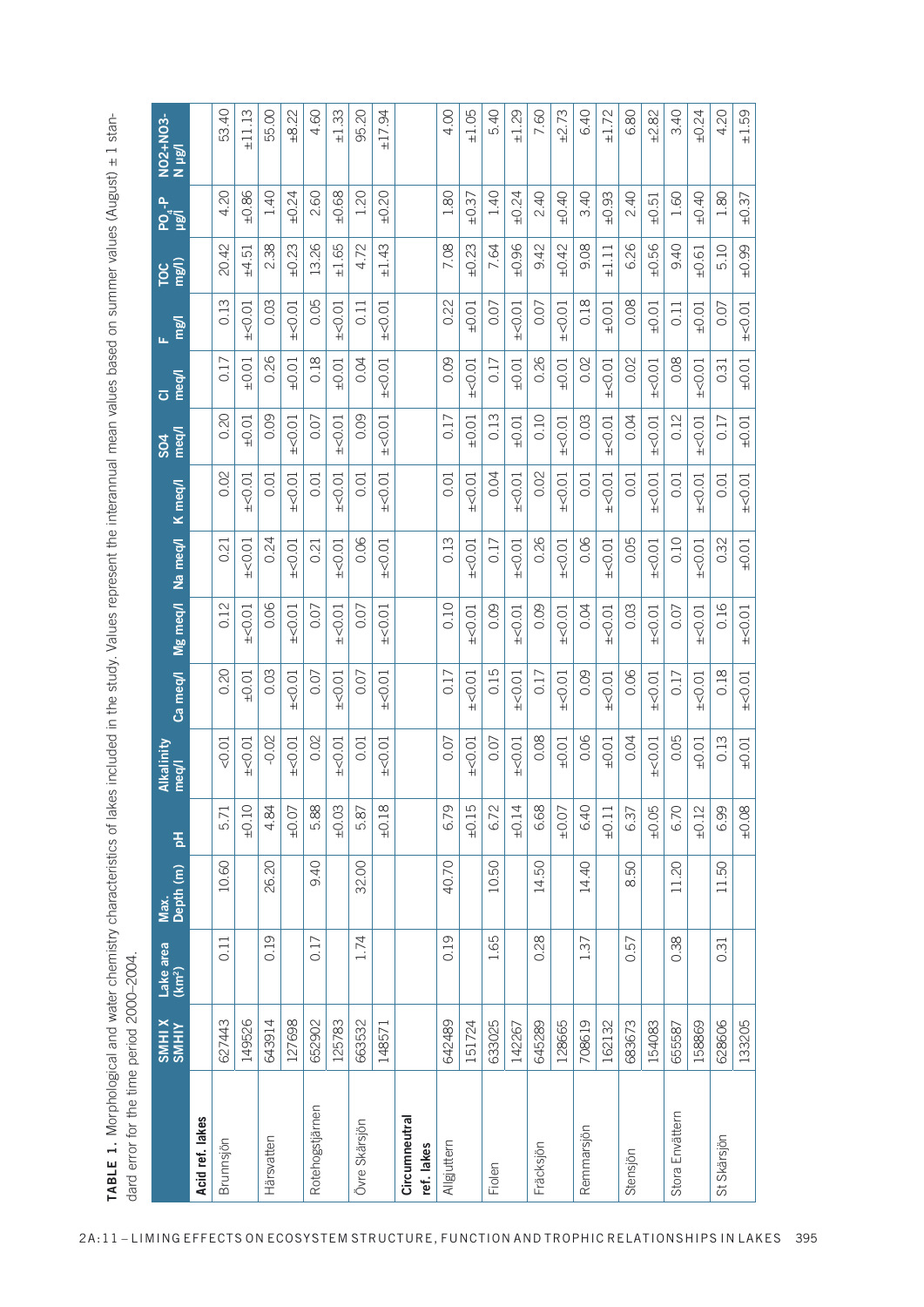| 0.35<br>0.09<br>0.08<br>$\pm 0.02$<br>0.09<br>0.09<br>0.12<br>$\pm$ <0.01<br>$\pm$ <0.01<br>$\pm$ <0.01<br>$\pm$ <0.01<br>0.07<br>$\pm$ <0.01<br>0.07<br>$\pm$ <0.01<br>$\pm$ <0.01<br>0.07<br>$\pm$ <0.01<br>0.07<br>0.28<br>0.13<br>0.16<br>$\pm 0.01$<br>0.02<br>0.09<br>0.33<br>0.01<br>±0.01<br>0.03<br>$\pm$ <0.01<br>$\pm$ <0.01<br>0.07<br>$\pm$ <0.01<br>$\pm$ <0.01<br>±0.01<br>0.21<br>±0.01<br>±0.01<br>0.03<br>0.08<br>0.10<br>0.13<br>0.04<br>0.09<br>0.12<br>$\pm$ <0.01<br>0.09<br>±0.02<br>0.03<br>±0.01<br>±0.01<br>$\pm$ <0.01<br>$\pm$ <0.01<br>$\pm$ <0.01<br>0.17<br>$\pm$ <0.01<br>$\pm$ <0.01<br>0.02<br>0.02<br>0.02<br>$\pm$ <0.01<br>0.01<br>0.01<br>$\pm$ <0.01<br>0.01<br>$\pm$ <0.01<br>0.01<br>$\pm$ <0.01<br>$\pm$ <0.01<br>$\pm$ <0.01<br>$\pm$ <0.01<br>$\pm$ <0.01<br>0.01<br>0.01<br>$\pm$ <0.01<br>0.01<br>0.28<br>0.15<br>0.06<br>0.15<br>0.04<br>0.10<br>0.10<br>0.05<br>±<0.01<br>$\pm$ <0.01<br>±0.01<br>±0.01<br>$\pm$ <0.01<br>$\pm$ <0.01<br>$\pm$ <0.01<br>$\pm$ <0.01<br>0.30<br>±0.01<br>0.21<br>0.06<br>0.02<br>0.06<br>0.04<br>0.08<br>$\pm 0.01$<br>0.08<br>0.08<br>0.03<br>$\pm$ <0.01<br>$\pm$ <0.01<br>$\pm$ 0.01<br>$\pm$ <0.01<br>0.11<br>0.07<br>$\pm$ <0.01<br>$\pm$ <0.01<br>±0.01<br>$\pm$ <0.01<br>0.12<br>$\pm 0.03$<br>0.33<br>±0.02<br>0.39<br>0.24<br>0.16<br>±0.02<br>0.29<br>0.18<br>0.29<br>0.22<br>±0.02<br>0.39<br>±0.01<br>±0.01<br>±0.01<br>±0.01<br>±0.01<br>0.09<br>0.25<br>0.26<br>0.15<br>0.18<br>±0.02<br>±0.03<br>±0.03<br>0.12<br>0.12<br>±0.02<br>0.10<br>0.28<br>0.06<br>±0.01<br>±0.01<br>±0.01<br>±0.01<br>±0.01<br>6.78<br>6.75<br>7.49<br>±0.10<br>$+0.06$<br>6.85<br>$\pm 0.08$<br>7.36<br>$\pm 0.12$<br>7.04<br>$\pm 0.09$<br>±0.06<br>±0.17<br>$+0.04$<br>6.89<br>$\pm 0.12$<br>6.52<br>6.87<br>7.07<br>17.00<br>28.60<br>20.00<br>80<br>17.40<br>29.20<br>26.80<br>20.60<br>42.00<br>19.60<br>ெ<br>5<br>0.83<br>0.40<br>98<br>0.33<br>0.22<br>1.53<br>0.39<br>57<br>0.30<br>Ë<br>4.<br>$\sim$<br>680235<br>133906<br>154935<br>629489<br>633209<br>683582<br>663216<br>670275<br>141799<br>148449<br>138010<br>656419<br>640364<br>129240<br>146052<br>653737<br>125017<br>164404<br>141991<br>638317<br>Stengårdshultasjön<br>Stora Härsjön<br>Limed lakes<br>Gyslättasjön<br>Gyltigesjön<br>Ejgdesjön<br>Stensjön<br>Källsjön<br>Bösjön<br>Lien |          | XIHINS<br>SMHIX | Lake area<br>(km <sup>2</sup> ) | Depth (m)<br>Max. | 품          | <b>Alkalinity</b><br>meq/l | Ca meq/l | Mg meq/l    | Na meq/l    | $K$ meq/l   | meq/l<br>\$04 | meq/l<br>$\overline{\textbf{O}}$ | mg/l<br>ίú, | TOC<br>mg/l)   | Po <sub>4</sub> -P<br>Ligh | NO2+NO3-<br>N µg/l |
|-------------------------------------------------------------------------------------------------------------------------------------------------------------------------------------------------------------------------------------------------------------------------------------------------------------------------------------------------------------------------------------------------------------------------------------------------------------------------------------------------------------------------------------------------------------------------------------------------------------------------------------------------------------------------------------------------------------------------------------------------------------------------------------------------------------------------------------------------------------------------------------------------------------------------------------------------------------------------------------------------------------------------------------------------------------------------------------------------------------------------------------------------------------------------------------------------------------------------------------------------------------------------------------------------------------------------------------------------------------------------------------------------------------------------------------------------------------------------------------------------------------------------------------------------------------------------------------------------------------------------------------------------------------------------------------------------------------------------------------------------------------------------------------------------------------------------------------------------------------------------------------------------------------------------------------------------------------------------------------------------------------------------------------------------------------------------------------------------------------------------------------------------------------------------------------------------------------------------------------------------------------------------------------------------------------------------------------------|----------|-----------------|---------------------------------|-------------------|------------|----------------------------|----------|-------------|-------------|-------------|---------------|----------------------------------|-------------|----------------|----------------------------|--------------------|
|                                                                                                                                                                                                                                                                                                                                                                                                                                                                                                                                                                                                                                                                                                                                                                                                                                                                                                                                                                                                                                                                                                                                                                                                                                                                                                                                                                                                                                                                                                                                                                                                                                                                                                                                                                                                                                                                                                                                                                                                                                                                                                                                                                                                                                                                                                                                           |          |                 |                                 |                   |            |                            |          |             |             |             |               |                                  |             |                |                            |                    |
|                                                                                                                                                                                                                                                                                                                                                                                                                                                                                                                                                                                                                                                                                                                                                                                                                                                                                                                                                                                                                                                                                                                                                                                                                                                                                                                                                                                                                                                                                                                                                                                                                                                                                                                                                                                                                                                                                                                                                                                                                                                                                                                                                                                                                                                                                                                                           |          |                 |                                 |                   |            |                            |          |             |             |             |               |                                  |             | 6.72           | 1.80                       | 5.40               |
|                                                                                                                                                                                                                                                                                                                                                                                                                                                                                                                                                                                                                                                                                                                                                                                                                                                                                                                                                                                                                                                                                                                                                                                                                                                                                                                                                                                                                                                                                                                                                                                                                                                                                                                                                                                                                                                                                                                                                                                                                                                                                                                                                                                                                                                                                                                                           |          |                 |                                 |                   |            |                            |          |             |             |             |               |                                  |             | ±0.91          | ±0.37                      | ±2.29              |
|                                                                                                                                                                                                                                                                                                                                                                                                                                                                                                                                                                                                                                                                                                                                                                                                                                                                                                                                                                                                                                                                                                                                                                                                                                                                                                                                                                                                                                                                                                                                                                                                                                                                                                                                                                                                                                                                                                                                                                                                                                                                                                                                                                                                                                                                                                                                           |          |                 |                                 |                   |            |                            |          |             |             |             |               |                                  |             | 5.78           | 1.80                       | 116.00             |
|                                                                                                                                                                                                                                                                                                                                                                                                                                                                                                                                                                                                                                                                                                                                                                                                                                                                                                                                                                                                                                                                                                                                                                                                                                                                                                                                                                                                                                                                                                                                                                                                                                                                                                                                                                                                                                                                                                                                                                                                                                                                                                                                                                                                                                                                                                                                           |          |                 |                                 |                   |            |                            |          |             |             |             |               |                                  |             | $\pm 0.75$     | ±0.58                      | ±14.52             |
|                                                                                                                                                                                                                                                                                                                                                                                                                                                                                                                                                                                                                                                                                                                                                                                                                                                                                                                                                                                                                                                                                                                                                                                                                                                                                                                                                                                                                                                                                                                                                                                                                                                                                                                                                                                                                                                                                                                                                                                                                                                                                                                                                                                                                                                                                                                                           |          |                 |                                 |                   |            |                            |          |             |             |             |               |                                  |             | 15.68          | 5.00                       | 154.20             |
|                                                                                                                                                                                                                                                                                                                                                                                                                                                                                                                                                                                                                                                                                                                                                                                                                                                                                                                                                                                                                                                                                                                                                                                                                                                                                                                                                                                                                                                                                                                                                                                                                                                                                                                                                                                                                                                                                                                                                                                                                                                                                                                                                                                                                                                                                                                                           |          |                 |                                 |                   |            |                            |          |             |             |             |               |                                  |             | ±1.85          | ±1.26                      | ±14.96             |
|                                                                                                                                                                                                                                                                                                                                                                                                                                                                                                                                                                                                                                                                                                                                                                                                                                                                                                                                                                                                                                                                                                                                                                                                                                                                                                                                                                                                                                                                                                                                                                                                                                                                                                                                                                                                                                                                                                                                                                                                                                                                                                                                                                                                                                                                                                                                           |          |                 |                                 |                   |            |                            |          |             |             |             |               |                                  |             | 12.90          | 1.60                       | 4.20               |
|                                                                                                                                                                                                                                                                                                                                                                                                                                                                                                                                                                                                                                                                                                                                                                                                                                                                                                                                                                                                                                                                                                                                                                                                                                                                                                                                                                                                                                                                                                                                                                                                                                                                                                                                                                                                                                                                                                                                                                                                                                                                                                                                                                                                                                                                                                                                           |          |                 |                                 |                   |            |                            |          |             |             |             |               |                                  |             | ±1.01          | ±0.24                      | ±0.92              |
|                                                                                                                                                                                                                                                                                                                                                                                                                                                                                                                                                                                                                                                                                                                                                                                                                                                                                                                                                                                                                                                                                                                                                                                                                                                                                                                                                                                                                                                                                                                                                                                                                                                                                                                                                                                                                                                                                                                                                                                                                                                                                                                                                                                                                                                                                                                                           |          |                 |                                 |                   |            |                            |          |             |             |             |               |                                  |             | 15.24          | 3.00                       | 4.60               |
|                                                                                                                                                                                                                                                                                                                                                                                                                                                                                                                                                                                                                                                                                                                                                                                                                                                                                                                                                                                                                                                                                                                                                                                                                                                                                                                                                                                                                                                                                                                                                                                                                                                                                                                                                                                                                                                                                                                                                                                                                                                                                                                                                                                                                                                                                                                                           |          |                 |                                 |                   |            |                            |          |             |             |             |               |                                  |             | ±1.72          | ±0.55                      | ±1.47              |
|                                                                                                                                                                                                                                                                                                                                                                                                                                                                                                                                                                                                                                                                                                                                                                                                                                                                                                                                                                                                                                                                                                                                                                                                                                                                                                                                                                                                                                                                                                                                                                                                                                                                                                                                                                                                                                                                                                                                                                                                                                                                                                                                                                                                                                                                                                                                           |          |                 |                                 |                   |            |                            |          |             |             |             |               |                                  |             | 7.24           | 2.40                       | 15.80              |
|                                                                                                                                                                                                                                                                                                                                                                                                                                                                                                                                                                                                                                                                                                                                                                                                                                                                                                                                                                                                                                                                                                                                                                                                                                                                                                                                                                                                                                                                                                                                                                                                                                                                                                                                                                                                                                                                                                                                                                                                                                                                                                                                                                                                                                                                                                                                           |          |                 |                                 |                   |            |                            |          |             |             |             |               |                                  |             | ±0.66          | $+0.60$                    | ±7.00              |
|                                                                                                                                                                                                                                                                                                                                                                                                                                                                                                                                                                                                                                                                                                                                                                                                                                                                                                                                                                                                                                                                                                                                                                                                                                                                                                                                                                                                                                                                                                                                                                                                                                                                                                                                                                                                                                                                                                                                                                                                                                                                                                                                                                                                                                                                                                                                           |          |                 |                                 |                   |            |                            |          |             |             |             |               |                                  |             | 10.14          | 2.40                       | 53.80              |
|                                                                                                                                                                                                                                                                                                                                                                                                                                                                                                                                                                                                                                                                                                                                                                                                                                                                                                                                                                                                                                                                                                                                                                                                                                                                                                                                                                                                                                                                                                                                                                                                                                                                                                                                                                                                                                                                                                                                                                                                                                                                                                                                                                                                                                                                                                                                           |          |                 |                                 |                   |            |                            |          |             |             |             |               |                                  |             | ±0.43          | $\pm 0.75$                 | ±14.37             |
|                                                                                                                                                                                                                                                                                                                                                                                                                                                                                                                                                                                                                                                                                                                                                                                                                                                                                                                                                                                                                                                                                                                                                                                                                                                                                                                                                                                                                                                                                                                                                                                                                                                                                                                                                                                                                                                                                                                                                                                                                                                                                                                                                                                                                                                                                                                                           |          |                 |                                 |                   |            |                            |          |             |             |             |               |                                  |             | 8.50           | 1.80                       | 14.20              |
|                                                                                                                                                                                                                                                                                                                                                                                                                                                                                                                                                                                                                                                                                                                                                                                                                                                                                                                                                                                                                                                                                                                                                                                                                                                                                                                                                                                                                                                                                                                                                                                                                                                                                                                                                                                                                                                                                                                                                                                                                                                                                                                                                                                                                                                                                                                                           |          |                 |                                 |                   |            |                            |          |             |             |             |               |                                  |             | $\pm 0.48$     | ±0.37                      | ±9.04              |
|                                                                                                                                                                                                                                                                                                                                                                                                                                                                                                                                                                                                                                                                                                                                                                                                                                                                                                                                                                                                                                                                                                                                                                                                                                                                                                                                                                                                                                                                                                                                                                                                                                                                                                                                                                                                                                                                                                                                                                                                                                                                                                                                                                                                                                                                                                                                           |          |                 |                                 |                   |            |                            |          |             |             |             |               |                                  |             | 4.80           | 1.20                       | 133.40             |
|                                                                                                                                                                                                                                                                                                                                                                                                                                                                                                                                                                                                                                                                                                                                                                                                                                                                                                                                                                                                                                                                                                                                                                                                                                                                                                                                                                                                                                                                                                                                                                                                                                                                                                                                                                                                                                                                                                                                                                                                                                                                                                                                                                                                                                                                                                                                           |          |                 |                                 |                   |            |                            |          |             |             |             |               |                                  |             | $\pm 0.19$     | $\pm 0.20$                 | ±15.53             |
|                                                                                                                                                                                                                                                                                                                                                                                                                                                                                                                                                                                                                                                                                                                                                                                                                                                                                                                                                                                                                                                                                                                                                                                                                                                                                                                                                                                                                                                                                                                                                                                                                                                                                                                                                                                                                                                                                                                                                                                                                                                                                                                                                                                                                                                                                                                                           |          |                 |                                 |                   |            |                            |          |             |             |             |               |                                  |             | $\geq$         | $\geq$                     | 4.00               |
|                                                                                                                                                                                                                                                                                                                                                                                                                                                                                                                                                                                                                                                                                                                                                                                                                                                                                                                                                                                                                                                                                                                                                                                                                                                                                                                                                                                                                                                                                                                                                                                                                                                                                                                                                                                                                                                                                                                                                                                                                                                                                                                                                                                                                                                                                                                                           | Tryssjön |                 |                                 |                   | $\pm 0.09$ | ±0.01                      | ±0.01    | $\pm$ <0.01 | $\pm$ <0.01 | $\pm$ <0.01 | $\pm$ <0.01   | $\pm$ <0.01                      | $\pm$ <0.01 | $\overline{z}$ | N                          | ±1.38              |
| 0.08<br>0.04<br>0.09<br>0.01<br>0.06<br>0.03<br>0.20<br>0.14<br>7.00<br>18.70<br>0.41<br>664620                                                                                                                                                                                                                                                                                                                                                                                                                                                                                                                                                                                                                                                                                                                                                                                                                                                                                                                                                                                                                                                                                                                                                                                                                                                                                                                                                                                                                                                                                                                                                                                                                                                                                                                                                                                                                                                                                                                                                                                                                                                                                                                                                                                                                                           |          |                 |                                 |                   |            |                            |          |             |             |             |               |                                  |             | 12.58          | 1.60                       | 3.40               |
| $\pm$ <0.01<br>$\pm$ <0.01<br>$\pm$ <0.01<br>$\pm$ <0.01<br>$\pm$ <0.01<br>$\pm$ <0.01<br>±0.01<br>±0.02<br>±0.15<br>148590<br>V. Skälsjön                                                                                                                                                                                                                                                                                                                                                                                                                                                                                                                                                                                                                                                                                                                                                                                                                                                                                                                                                                                                                                                                                                                                                                                                                                                                                                                                                                                                                                                                                                                                                                                                                                                                                                                                                                                                                                                                                                                                                                                                                                                                                                                                                                                                |          |                 |                                 |                   |            |                            |          |             |             |             |               |                                  |             | ±2.37          | $\pm 0.40$                 | ±0.51              |
| 2A:11-LIMING EFFECTS ON ECOSYSTEM STRUCTURE, FUNCTION AND TROPHIC RELATIONSHIPS IN LAKES                                                                                                                                                                                                                                                                                                                                                                                                                                                                                                                                                                                                                                                                                                                                                                                                                                                                                                                                                                                                                                                                                                                                                                                                                                                                                                                                                                                                                                                                                                                                                                                                                                                                                                                                                                                                                                                                                                                                                                                                                                                                                                                                                                                                                                                  |          |                 |                                 |                   |            |                            |          |             |             |             |               |                                  |             |                |                            |                    |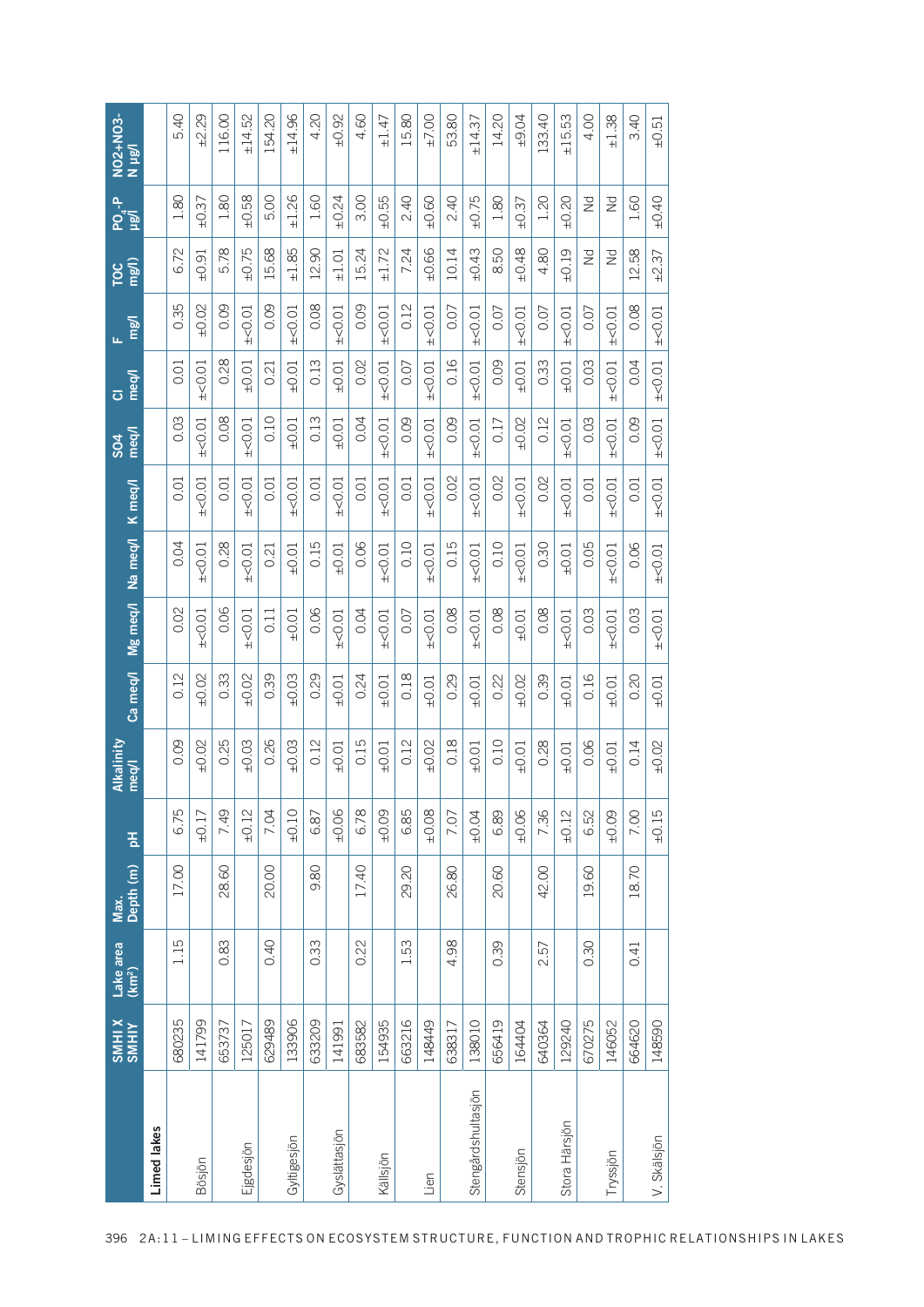mesh size, and preserved in 70% ethanol. Samples of sublittoral and profundal invertebrates were sampled using an Ekman grab (surface area  $0.025$  m<sup>2</sup>), screened in a 0.5 mm sieve and preserved in 70% ethanol. Five replicate samples were collected and biomasses were determined by weighing (ethanol weight); the average of the five replicates is used for analyses. In the laboratory, samples were sorted under 10x magnification, identified using dissecting and light microscopy. Organisms were identified to the lowest taxonomic unit possible, generally to the species level, although exceptions occurred with some chironomid larvae and immature oligochaetes.

Zooplankton was sampled quantitatively in August using a 55-cm Plexiglas tube (i.d. 10 cm) equipped with a closing mechanism triggered by a messenger. Samples were generally collected at 2-m intervals from the surface down to 8-m depth. Samples were pooled, screened (40 μm), and preserved in acid Lugol's solution. Taxonomic analyses, enumeration, and length measurements were done using an inverted microscope. Biovolumes were calculated from length measurements and known relationships for different taxa, life stages and/or size classes.

Epilimnetic, integrated samples  $(0-4 \text{ m})$  of phytoplankton samples were collected in August with a tube sampler, usually from 5 sites per lake, pooled and preserved in Lugol's solution. Taxonomic analyses and species enumeration was done under an inverted microscope using the Utermöhl technique (Olrik et al. 1989). Biovolumes were calculated from geometric shapes following Blomqvist & Herlitz (1998).

### **Structural community metrics and functional groups**

For all communities we used structural metrics that are routinely used in the analysis of ecological communities (i.e. total biomass/abundance, species/ taxon richness and Shannon-Wiener index). Regarding the functional classification, we followed to a great extent the schemes used by Sundbom (2008). For example, phytoplankton was divided into autotrophic, mixotrophic and heterotrophic biomass groups following the classification scheme of Jansson et al. (1996). Bacillariophyceae, Conjugatophyceae, Cryptophyceae, Cyanophyceae, Loxophyceae, Prasinophyceae, Xanthophyceaec and Chlorophyceae were considered to be functionally autotrophic, except the green algae *Polytoma* and *Polytomella* (mixotrophic taxa). Many groups that are known to have many mixotrophic species are Chrysophyceae, Craspedophyceae, Dinophyceae, Euglenophyceae, Haptophyceae and Raphidophyceae. Taxa were considered

heterotrophic when they contained no photosynthetic apparatus (e.g., euglenozoan flagellates).

Zooplankton was divided into the functional groups predators and filter-feeders (Gliwicz 1969ab). The latter group not necessarily ingests only bacterioplankton and phytoplantkton, but also preys on small animals. However, as filter feeders "passively prey" on animals with a smaller body size, they are not dealt with as predators in the strict sense. We considered as predators all cyclopoid copepods, the calanoid copepods *Heterocope* and *Eurytemora*, the cladocerans *Bythotrephes* and *Leptodora*, and the rotifer *Asplanchna*. The remaining taxa were assigned as filter-feeders.

Functional guilds of macroinvertebrates were according to the descriptions by Moog (1995). Although Moog's scheme differentiates between 10 groups we focused on the broader categories Detritivores, Predators, Filter Feeders, and Grazers. Many species could sometimes be assigned simultaneously to several guilds, i.e. due to ontogenetic feeding shifts. When this occurred we used the dominant functional category to characterize a species functional role. However, if the relative distribution among different guilds was more even, then we considered this species to have a very broad feeding plasticity during their life span, and will refer to this group as "Multiple group", reflecting their functionally multiple roles in aquatic ecosystems.

### **Statistical analyses**

Analysis of variance (ANOVA) was carried out in SPSS v.12 (SPSS Inc, Chicago, Illinois, USA) to test for differences in selected water quality variables (pH, Alkalinity, Ca, Mg, total N, total P and Si), community metrics (total biomass/abundance, species richness and Shannon-Wiener biodiversity) and functional groups for each of the studied communities between lake type (acid lakes, circumneutral lakes and limed lakes; fixed factor) and over the study years (random factor). In addition, we contrasted in the same way the Medin Acidity Index calculated for littoral macroinvertebrates (Hendriksson and Medin 1986). The ANOVA models were calculated on the basis of Type III sums of squares to take the unbalanced design into account. Likewise, the Scheffe test, which is a valid, fairly conservative test, sufficiently generalised to be applicable to unequal designs, was used to determine pairwise differences in treatment means. All dependent variables were log (x+1)-transformed to fulfill the requirements of parametric tests.

Non-metric multidimensional scaling (NMDS) was done in Primer v.6 (Primer-E Ltd, Plymouth, UK) to explore the similarity of community trends over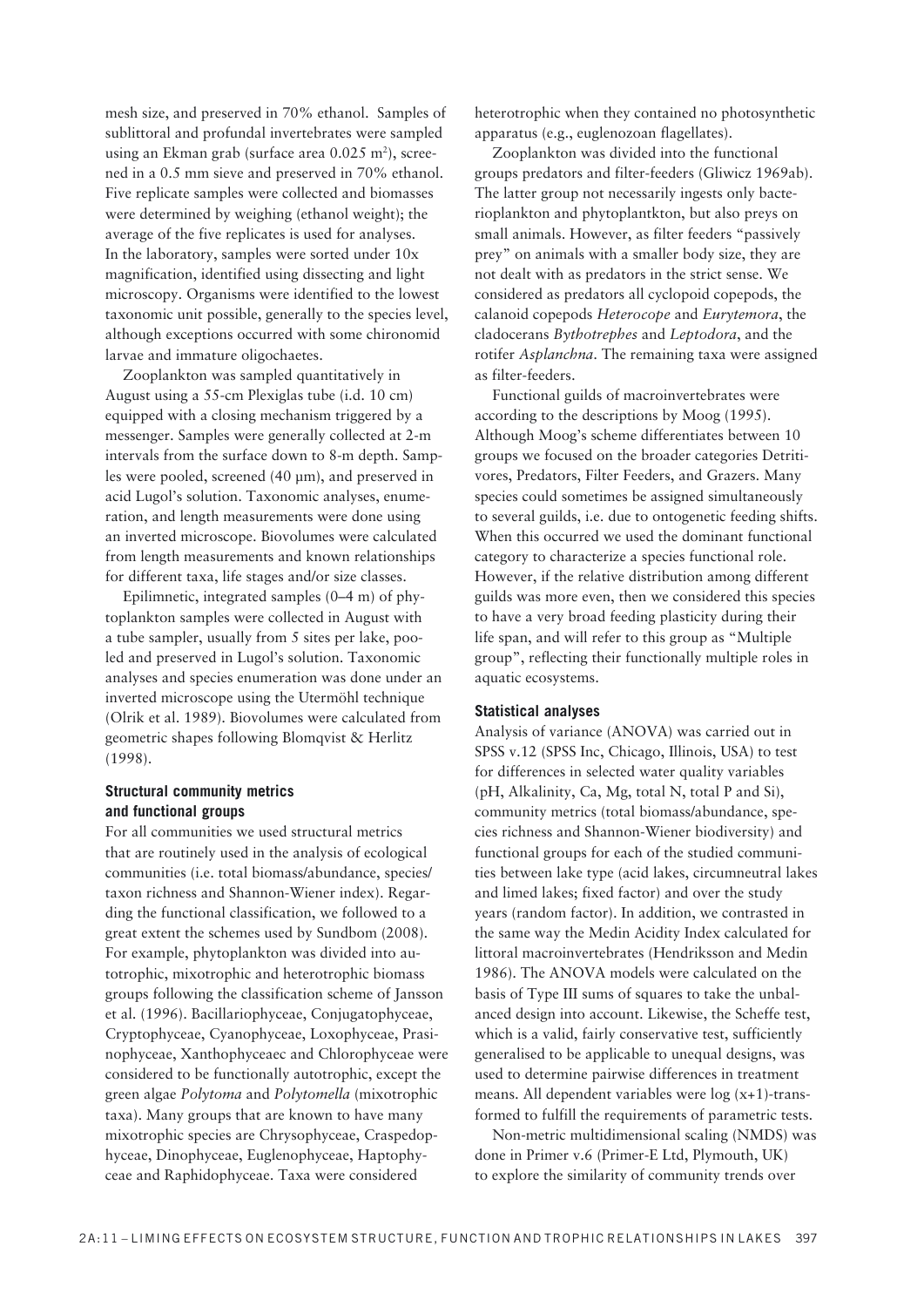the study period across lake types. As a nonlinear technique, NMDS ranks points in ordination space in a way that the distance between sampling points (in this study aquatic communities) reflects community similarity (ter Braak, 1995). The ordination is based on a Bray-Curtis dissimilarity matrix derived from average values of all replicate lakes and log  $(x+1)$ -transformation of the sample by species matrix. In addition, a NMDS analysis was carried out for water quality; in this case the ordination is based on a Euclidean distance matrix derived from standardized and  $log(x+1)$ -transformed water chemistry data, including Secchi depth, water temperature, dissolved oxygen concentration, conductivity, pH, Alkalinity, and concentrations of Ca, Mg, Na, K, SO<sub>4</sub>, Cl, F, NH<sub>4</sub>-N, NO<sub>2</sub>-N+NO<sub>3</sub>-N, total N, PO<sub>4</sub>-P, total P, remaining P (total P – PO<sub>4</sub>-P), Si, total organic carbon (TOC) and Chlorophyll a. The final solutions for each community and the water quality analysis are based on 999 permutations. Pearson correlation analyses were carried out in SPSS to explore the relationship of NMDS dimensions with dominant taxa, community metrics, functional groups and water quality variables (Table 1).

Analysis of Similarity (ANOSIM; 999 permutations) was also run in Primer to test if significant differences in biomass/abundance of communities occurred among lake types. This analysis is an approximate non-parametric analogue of the standard univariate analysis of variance ANOVA, and it uses the R statistic to test differences between groups  $(R=0, no differences; R=1, all dissimilarities between$ groups are larger dissimilarity within groups). In the present study, the ANOSIM analysis was used to complement the NMDS analyses. As such it was of prime interest to use the same samples as those used for the ordination. This means that we first calculated the yearly average for each lake type. This resulted in 5 replicates (5 study years)  $x$  3 lake types (acid lakes, circumneutral lakes, limed lakes) =  $15$  samples for the analysis. Similarity Percentage routine (SIMPER; also included in Primer v.6) was used to reveal which taxa contributed to dissimilarity between lake types.

### **Results and Discussion**

### Lake characteristics and water quality

Most of the lakes had a surface area  $<$ 1 km<sup>2</sup>, but some lakes were up to 5-times larger. Brunnsjön was the smallest lake (0.11 km<sup>2</sup>) while Stengårdshultasjön was the largest (4.98 km<sup>2</sup>) (Table 1). The lakes also showed a depth gradient, with circumneutral Stensjön being the shallowest ( $Z_{\text{max}}$  = 8.5 m) and the limed Stora Härsjön being the deepest ( $Z_{\text{max}}$  = 42 m). With regard to trophic state characteristics acid lakes, circumneutral lakes and limed lakes showed average

total P concentrations of 9.45, 7.43 and 8.18  $\mu$ g L<sup>-1</sup>. respectively, and average total N concentrations of 399.98, 356.97 and 383.50 µg L<sup>-1</sup>, respectively. The concentrations of these nutrients were not significantly different between lake types (Table 2; Figure 2). However, substantial differences in water quality were observed among lake types with regard to water quality variables that are most affected by acidification and liming treatments. For example, the mean pH of acid reference lakes was always below 6, while circumneutral reference lakes showed pH values between 6.4 and 7.0, and some limed lakes showed a  $pH > 7.0$ . These values were significantly different between lake types (Table 2; Figure 2). Also Ca and Mg concentrations, but not Si concentrations, were significantly different between lake types (Table 2). As a result of their ionic composition, lake types had also significantly different alkalinity values (Table 1). The differences in water chemistry among lake types were well captured in multivariate ordination space (Figure 3), and an analysis of similarity showed significant differences in water quality between lake categories (ANOSIM: global  $R = 0.996$ ,  $P < 0.001$ ).

### Univariate analyses of community structure

Our analyses based on functional categories and traditional community metrics, i.e. total biomass or total abundance, species richness and biodiversity indices such as the Shannon-Wiener index, vary among the analyzed communities. With regard to community metrics, phytoplankton showed significant differences in species richness and Shannon-Wiener biodiversity, while littoral macroinvertebrates showed differences only in total abundance. Zooplankton, sublittoral and profundal macroinvertebrates showed no significant differences in community metrics between lake categories (Table 2, Figures 4-8).

From a diversity point of view, these results suggest that phytoplankton has lower species richness and Shannon-Wiener biodiversity in acid lakes than in circumneutral lakes and limed lakes (Figure 4). This could be partly due to negative effects of low pH in acid lakes, but also indicate a beneficial effect of liming on phytoplankton diversity to similar levels as those observed in natural reference lakes. We highlight however that we miss any intra-annual variability and that our findings are limited to summer conditions. Furthermore, the lack of data before implementing liming as an acidification mitigation measure in these lakes does not allow us to determine with certainty to what extent liming increases phytoplankton diversity.

Functional group characteristics also seemed to vary as a function of lake type. Higher heterotrophic phytoplankton biomass was found in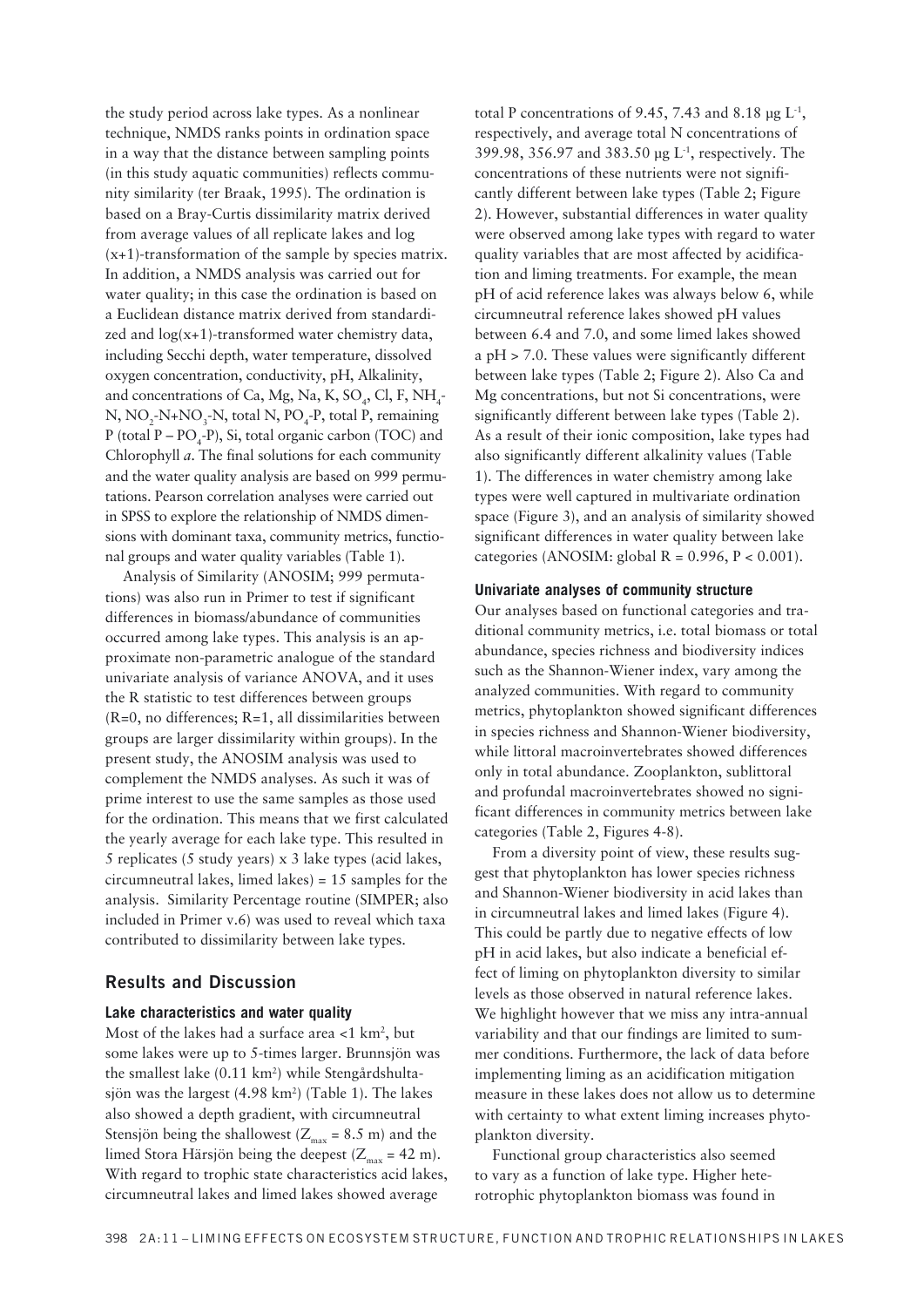|                                                                                                                                                                                                                                                                                               |          | 공                    |               | Alkalinity           |           | ී                                                                                                             |           | <b>Mg</b> |                                                                                                                                            |      |                                                                                                                   | Total P                                                                                                                                                  |             | <b>Total N</b> |               |
|-----------------------------------------------------------------------------------------------------------------------------------------------------------------------------------------------------------------------------------------------------------------------------------------------|----------|----------------------|---------------|----------------------|-----------|---------------------------------------------------------------------------------------------------------------|-----------|-----------|--------------------------------------------------------------------------------------------------------------------------------------------|------|-------------------------------------------------------------------------------------------------------------------|----------------------------------------------------------------------------------------------------------------------------------------------------------|-------------|----------------|---------------|
|                                                                                                                                                                                                                                                                                               | ᇂ        | SM                   |               | MS                   |           | MS                                                                                                            |           | MS        | L                                                                                                                                          | ΜS   |                                                                                                                   | <b>NS</b>                                                                                                                                                |             | ŠΜ             |               |
| -ake Type $\,$   2, 8                                                                                                                                                                                                                                                                         |          | 0.05                 | 364.4***      | 10.03                | 350.01*** |                                                                                                               | 797.0 *** |           |                                                                                                                                            |      |                                                                                                                   |                                                                                                                                                          |             | $\leq 0.01$    | $\frac{8}{2}$ |
| Years                                                                                                                                                                                                                                                                                         | 4, 11.26 | 0.01                 | $\frac{2}{3}$ | $-0.01$ NS           |           | $\begin{array}{c c}\n 0.03 & 797 \\  \hline\n <0.01 & \text{NS} \\  \hline\n <0.01 & \text{NS}\n \end{array}$ |           |           | $\begin{array}{ c c c }\n\hline\n & 307.8*** & \\ \hline\n & 40.01 & \text{NS} & \\ \hline\n & 40.01 & \text{NS} & \\ \hline\n\end{array}$ |      | $\begin{array}{c c}\n 0.03 & \text{NS} \\  \hline\n 0.11 & 7.58^{**} \\  \hline\n 0.01 & \text{NS}\n \end{array}$ | $\begin{array}{c c}\n 0.09 & \text{NS} \\  \hline\n 0.02 & \text{NS} \\  \hline\n \text{0.02} & \text{NS} \\  \hline\n 0.06 & \text{0.06}\n \end{array}$ | $rac{8}{5}$ | 0.05           | $6.27**$      |
| $nteraction$ $8, 95$                                                                                                                                                                                                                                                                          |          | $\overline{0.01}$ NS |               | $\overline{0.01}$ NS |           |                                                                                                               |           |           |                                                                                                                                            |      |                                                                                                                   |                                                                                                                                                          |             | 0.01           | SN            |
| Error                                                                                                                                                                                                                                                                                         |          | 0.01                 |               | 0.01                 |           | $\frac{10.01}{\pi}$                                                                                           |           |           |                                                                                                                                            | 0.03 |                                                                                                                   |                                                                                                                                                          |             | 0.02           |               |
| $\ddot{}}$ , $\ddot{}}$ , $\ddot{}}$ , $\ddot{}}$ , $\ddot{}}$ , $\ddot{}}$ , $\ddot{}}$ , $\ddot{}}$ , $\ddot{}}$ , $\ddot{}}$ , $\ddot{}}$ , $\ddot{}}$ , $\ddot{}}$ , $\ddot{}}$ , $\ddot{}}$ , $\ddot{}}$ , $\ddot{}}$ , $\ddot{}}$ , $\ddot{}}$ , $\ddot{}}$ , $\ddot{}}$ , $\ddot{}}$ , |          |                      |               |                      |           |                                                                                                               |           |           |                                                                                                                                            |      |                                                                                                                   |                                                                                                                                                          |             |                |               |

| Water quality |                    | 품              |               | Alkalinity |                                 | ී             |                             | $\mathbf{\underline{s}}$ |                     | öδ   |                       | Total P |                       | Total N          |                                 |
|---------------|--------------------|----------------|---------------|------------|---------------------------------|---------------|-----------------------------|--------------------------|---------------------|------|-----------------------|---------|-----------------------|------------------|---------------------------------|
|               | ቴ                  | SM             | щ             | SIN        | щ                               | SM            | щ                           | SIN                      | щ                   | SIN  | щ                     | SIN     | Щ                     | SIN              | щ                               |
| Lake Type     | $\infty$<br>ς,     | 0.05           | 364.4***      | 0.03       | $350.01**$                      | 0.03          | 797.0***                    | < 0.01                   | $307.8***$          | 0.03 | SN                    | 0.09    | SN                    | 0.01             | SN                              |
| Years         | 11.26<br>4,        | $-0.01$        | $\frac{8}{2}$ | $-0.01$    | $\frac{\mathrm{C}}{\mathrm{C}}$ | 0.01          | $\frac{8}{1}$               | < 0.01                   | SN                  | 0.11 | 7.58**                | 0.02    | $\frac{8}{2}$         | 0.05             | $6.27**$                        |
| Interaction   | 95<br>$\infty$     | 0.01           | $\frac{8}{2}$ | $-0.01$    | $\frac{8}{2}$                   | < 0.01        | $\frac{8}{2}$               | 0.01                     | $\frac{8}{2}$       | 0.01 | $\frac{8}{2}$         | $-0.01$ | $\frac{8}{2}$         | 0.01             | $\frac{8}{2}$                   |
| Error         |                    | < 0.01         |               | $-0.01$    |                                 | < 0.01        |                             |                          |                     | 0.03 |                       | 0.06    |                       | 0.02             |                                 |
| Phytoplankton |                    |                |               |            |                                 |               |                             |                          |                     |      |                       |         |                       |                  |                                 |
|               |                    | <b>Biomass</b> |               |            | Species richness                |               | Shannon-Wiener<br>diversity |                          | Autotrophic biomass |      |                       |         | Heterotrophic biomass |                  | Mixotrophic biomass             |
|               |                    |                |               |            |                                 |               |                             |                          |                     |      |                       |         |                       |                  |                                 |
|               | ㅎ                  | SM             | щ             | SM         | щ                               |               | SM                          | щ                        | SM                  | щ    |                       | SM      | щ                     | SM               | щ                               |
| Lake Type     | $\infty$<br>$\sim$ | 0.01           | $\frac{8}{2}$ | 0.58       | 70.                             | 52***         | 0.14                        | 46.11***                 | 0.01                |      | $11.85**$             | 0.01    | 38.60***              | 0.01             | $\frac{8}{1}$                   |
| Years         | 4, 11.26           | 0.01           | $\frac{8}{2}$ | 0.02       | SN                              |               | 0.01                        | $\frac{8}{2}$            | 0.01                | SN   |                       | 0.01    | $\frac{8}{1}$         | 0.01             | $\frac{\mathrm{C}}{\mathrm{C}}$ |
| Interaction   | 95<br>$\infty$     | $-0.01$        | $\frac{8}{2}$ | 0.01       | $\frac{8}{2}$                   |               | < 0.01                      | SN                       | 0.01                | SN   |                       | $-0.01$ | $\frac{8}{2}$         | $-0.01$          | $\frac{8}{2}$                   |
| Error         |                    | 0.02           |               | 0.01       |                                 |               | 0.01                        |                          | 0.01                |      |                       | < 0.01  |                       | < 0.01           |                                 |
| Zooplankton   |                    |                |               |            |                                 |               |                             |                          |                     |      |                       |         |                       |                  |                                 |
|               |                    | <b>Biomass</b> |               |            | Species richn                   | ess           |                             | Shannon-Wiener diversity |                     |      | <b>Filter feeders</b> |         |                       | <b>Predators</b> |                                 |
|               | ₩                  | SM             | Щ             | SM         |                                 | Щ             | SM                          |                          | щ                   |      | SM                    | щ       |                       | SM               | Щ                               |
| Lake Type     | $\infty$<br>N,     | 0.31           | $\frac{8}{2}$ | 0.01       |                                 | $\frac{8}{2}$ | 0.01                        |                          | $\frac{8}{1}$       |      | 117                   |         | $9.68**$              | 1.44             | $\frac{8}{2}$                   |
| Years         | 26<br>$\Xi$<br>4.  | 0.76           | $6.25**$      |            | < 0.01                          | $\frac{8}{2}$ | < 0.01                      |                          | SN                  |      | 0.92                  |         | $7.39**$              | 0.38             | $\frac{8}{2}$                   |
| Interaction   | 95<br>ထၳ           | 0.11           | $\frac{8}{2}$ |            | 0.01                            | $\frac{8}{2}$ | 0.01                        |                          | $\frac{8}{2}$       |      | 0.12                  |         | 0.74                  | 0.12             | $\frac{8}{2}$                   |
| Error         |                    | 0.23           |               | 0.01       |                                 |               | $-0.01$                     |                          |                     |      | 0.16                  |         |                       |                  |                                 |

| <b>Limula Propriation</b> |                               |                |               |                  |               |                          |               |                       |          |                  |               |
|---------------------------|-------------------------------|----------------|---------------|------------------|---------------|--------------------------|---------------|-----------------------|----------|------------------|---------------|
|                           |                               | <b>Biomass</b> |               | Species richness |               | Shannon-Wiener diversity |               | <b>Filter feeders</b> |          | <b>Predators</b> |               |
|                           | ₩                             | ŠM             | Ц             | SM               | Щ             | ŠΜ                       |               | ŠM                    |          | SM               |               |
| Lake Type                 | $\overline{\phantom{0}}$ 2, 8 | 0.31           | $\frac{8}{2}$ | 0.01             | $\frac{8}{2}$ | 0.01                     | $\frac{8}{1}$ | 1.17                  | $9.68**$ | 1.44             | $\frac{8}{2}$ |
| Years                     | 4, 11.26   0.76               |                | $6.25**$      | <0.01            | $\frac{8}{2}$ | $-0.01$                  | $\frac{8}{1}$ | 0.92                  | $7.39**$ | 0.38             | $\frac{8}{2}$ |
| Interaction   8,95        |                               | 0.11           | $\frac{8}{2}$ | < 0.01           | $\frac{8}{2}$ | 0.01                     | $\frac{8}{1}$ | 0.12                  | 0.74     | 0.12             | $\frac{8}{2}$ |
| $F$ rr $\sim$ r           |                               | CU U           |               | $\cap$ $\cap$ 1  |               | $\sim$ 01                |               | $\overline{C}$        |          |                  |               |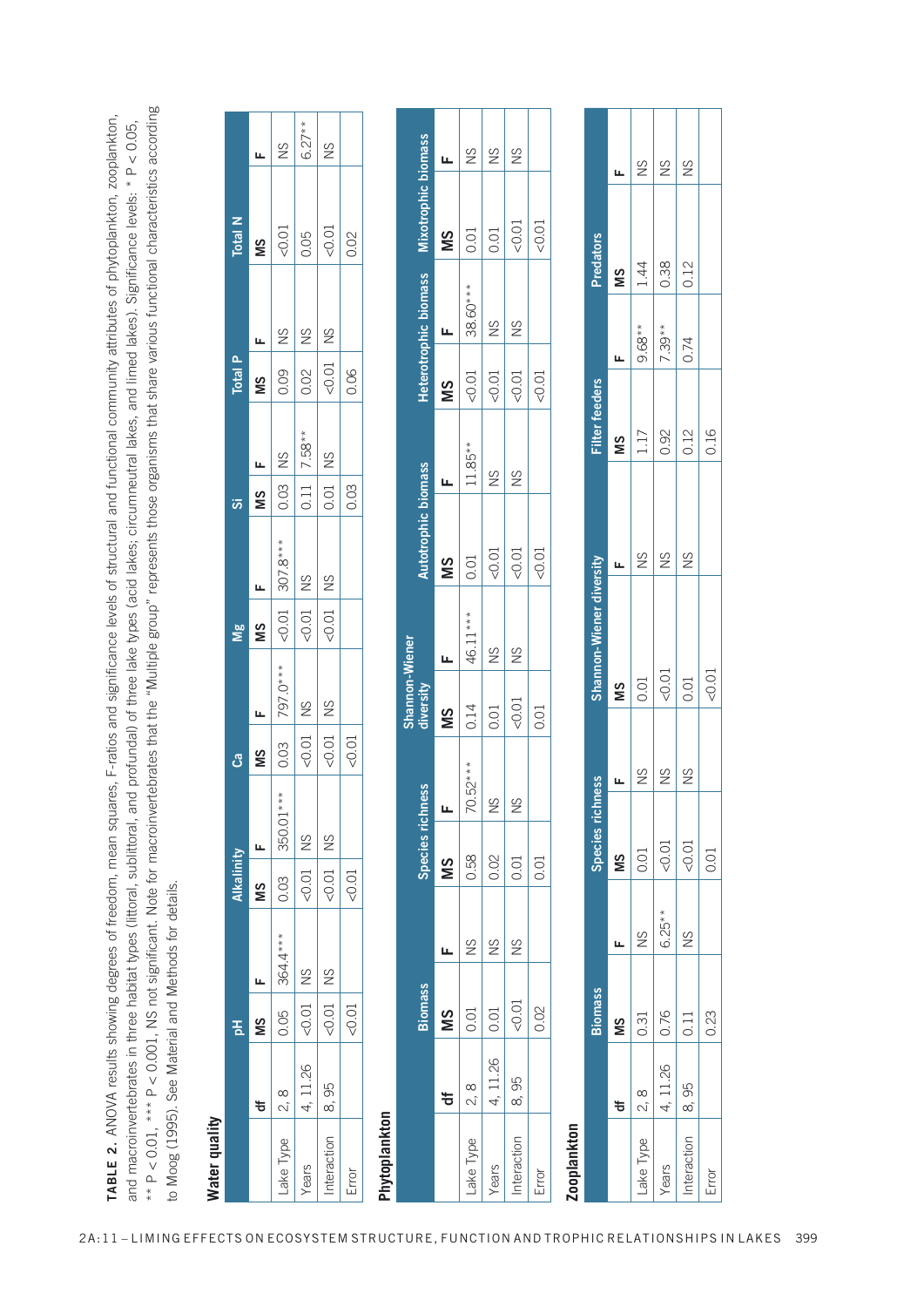| ٠<br>נ<br>ג |  |  |
|-------------|--|--|
|             |  |  |
|             |  |  |
| ī           |  |  |
|             |  |  |
| Ξ<br>t      |  |  |
|             |  |  |

|                                                                                      |               |                |                | Species<br>richness |                    |                                |                     |                 | <b>Detritivore</b> |               |                            |                                                                  |                       |                             | Predator<br>biomass |                      | Multiple groups<br>biomass |                    |
|--------------------------------------------------------------------------------------|---------------|----------------|----------------|---------------------|--------------------|--------------------------------|---------------------|-----------------|--------------------|---------------|----------------------------|------------------------------------------------------------------|-----------------------|-----------------------------|---------------------|----------------------|----------------------------|--------------------|
|                                                                                      |               | <b>Biomass</b> |                |                     |                    | Shannon-Wie-<br>Iner diversity | Acidity index       |                 | <b>biomass</b>     |               | Filter feeder bio-<br>mass |                                                                  | <b>Grazer biomass</b> |                             |                     |                      |                            |                    |
|                                                                                      | ᡃӛ            | NS<br>M        |                | <b>NS</b>           |                    | $\frac{1}{2}$                  | 5M <sub>1</sub>     | <u>س</u>        | <b>NS</b>          |               | 5M <sub>1</sub>            |                                                                  | MS                    |                             | <b>NS</b>           | $\frac{1}{\sqrt{2}}$ | <b>NS</b>                  |                    |
| ake Type 2, 8                                                                        |               | 0.13           | 8.86** 0.66    |                     | $rac{2}{\sqrt{2}}$ |                                | NS 0.01             | $11.85***$ 0.28 |                    | $\frac{8}{2}$ | 2.80                       |                                                                  |                       | $ 84.35*** 0.43 $ NS   1.09 |                     |                      |                            | $7.84*$            |
| Years                                                                                | 4, 11.26 0.02 |                | $\frac{2}{10}$ | 0.08                | $rac{2}{\sqrt{2}}$ | $\frac{10000}{6000}$           | $NS$ $ <0.01$ NS    |                 | 0.20               | $\frac{8}{5}$ | 0.16                       | $\begin{array}{c cc}\n63.05*** & 4.34 \\ NS & 0.18\n\end{array}$ |                       | $\frac{8}{2}$               |                     | $0.14$ NS 0.04       |                            | $rac{2}{\sqrt{2}}$ |
| $n$ teraction $8, 95$                                                                |               | 0.01           | $\frac{8}{1}$  | 0.22                |                    | $\left $ NS $\right $ <0.01    | $NS$ $ <0.01$ $ NS$ |                 | 0.32               | $\frac{8}{2}$ | $\frac{1}{0.04}$           | $\frac{8}{2}$                                                    | 0.05                  | $\frac{2}{1}$               |                     |                      | $ 0.10 $ NS $ 0.14$        | $\frac{8}{10}$     |
| Error                                                                                |               | 0.03           |                | 0.19                |                    | 0.01                           |                     |                 | 0.21               |               | 0.36                       |                                                                  | 0.31                  |                             | 0.12                |                      | 0.24                       |                    |
| $\begin{array}{c}\n\bullet \\ \bullet \\ \bullet \\ \bullet \\ \bullet\n\end{array}$ |               |                |                |                     |                    |                                |                     |                 |                    |               |                            |                                                                  |                       |                             |                     |                      |                            |                    |

|                                |                                      | <b>Biomass</b> |               | richness<br><b>Species</b> |                                 | Shannon-Wie-<br>ner diversity |                             | <b>Acidity index</b> |                               | <b>Detritivore</b><br>biomass |                                         | mass                      | Filter feeder bio- |               | <b>Grazer biomass</b>           | Predator<br>biomass |               | Multiple groups<br>biomass |               |
|--------------------------------|--------------------------------------|----------------|---------------|----------------------------|---------------------------------|-------------------------------|-----------------------------|----------------------|-------------------------------|-------------------------------|-----------------------------------------|---------------------------|--------------------|---------------|---------------------------------|---------------------|---------------|----------------------------|---------------|
|                                | ㅎ                                    | SM             | щ             | SM                         | щ                               | SM                            |                             | SM                   | щ                             | SIN                           | Щ                                       | SIN                       | щ                  | SM            |                                 | SM                  | щ             | SIN                        | щ             |
| Lake Type                      | $\infty$<br>$\overline{\mathcal{N}}$ | 0.13           | 8.86**        | 0.66                       | $\frac{8}{2}$                   | < 0.01                        | SN                          | 0.01                 | $11.85***$                    | 0.28                          | $\frac{8}{2}$                           | 2.80                      | 63.05***           | 4.34          | 84.35***                        | 0.43                | $\frac{8}{2}$ | 1.09                       | $7.84*$       |
| Years                          | 26<br>4,11                           | 0.02           | $\frac{S}{S}$ | 0.08                       | $\frac{\mathrm{C}}{\mathrm{C}}$ | < 0.01                        | SN                          | < 0.01               | $\frac{S}{S}$                 | 0.20                          | $\frac{S}{S}$                           | 0.16                      | $^{2}$             | 0.18          | $\frac{\mathrm{C}}{\mathrm{C}}$ | 0.14                | $^{2}$        | 0.04                       | $\frac{S}{S}$ |
| Interaction                    | 95<br>$\infty$                       | 0.01           | $\frac{8}{2}$ | 0.22                       | $\frac{8}{2}$                   | < 0.01                        | $\frac{8}{2}$               | < 0.01               | $\frac{8}{2}$                 | 0.32                          | $^{2}$                                  | 0.04                      | $\frac{8}{2}$      | 0.05          | $\frac{8}{2}$                   | 0.10                | $\frac{8}{2}$ | 0.14                       | $\frac{8}{2}$ |
| Error                          |                                      | 0.03           |               | 0.19                       |                                 | < 0.01                        |                             |                      |                               | 0.21                          |                                         | 0.36                      |                    | 0.31          |                                 | 0.12                |               | 0.24                       |               |
| Sublittoral macroinvertebrates |                                      |                |               |                            |                                 |                               |                             |                      |                               |                               |                                         |                           |                    |               |                                 |                     |               |                            |               |
|                                |                                      | <b>Biomass</b> |               | richness<br><b>Species</b> |                                 |                               | Shannon-Wiener<br>diversity |                      | <b>Detritivore</b><br>biomass |                               | <b>Filter feeders</b><br><b>biomass</b> |                           | biomass<br>Grazer  |               | Predator<br><b>biomass</b>      |                     |               | Multiple group<br>biomass  |               |
|                                | ቴ                                    | SM             | щ             | SIN                        | щ                               | SM                            | щ                           |                      | щ<br>SIN                      |                               | SM                                      | щ                         | SM                 | щ             | SIN                             | щ                   | SM            | щ                          |               |
| Lake Type                      | $\infty$<br>Ñ,                       | 0.26           | $\frac{8}{2}$ | 0.26                       | $\frac{8}{2}$                   | 0.07                          |                             | $\frac{8}{2}$        | 0.62                          | $* *$<br>88.10*               | 0.16                                    | $10.32**$                 | 0.07               | $9.36**$      | 0.57                            | $19**$<br>28.       | 0.03          |                            | $\frac{8}{2}$ |
| Years                          | 26<br>$\Box$<br>4,                   | 0.08           | $\frac{8}{2}$ | 0.11                       | $\frac{8}{2}$                   | 0.02                          |                             | $\frac{8}{2}$        | 0.03                          | $\frac{8}{2}$                 | 0.01                                    | $\frac{8}{2}$             | 0.01               | $\frac{8}{2}$ | 0.04                            | $\frac{8}{2}$       | 0.04          |                            | $\frac{8}{2}$ |
| Interaction                    | 95<br>ထၳ                             | 0.05           | $\frac{8}{2}$ | 0.05                       | $\frac{8}{2}$                   | 0.01                          |                             | $\frac{8}{2}$        | 0.01                          | $\frac{8}{2}$                 | 0.02                                    | $\frac{8}{2}$             | 0.01               | $\frac{8}{2}$ | 0.02                            | $\frac{8}{2}$       | 0.01          |                            | $\frac{8}{1}$ |
| Error                          |                                      | 0.10           |               | 0.11                       |                                 | 0.01                          |                             |                      | 0.05                          |                               | 0.03                                    |                           | 0.02               |               | 0.06                            |                     | 0.02          |                            | $\frac{8}{2}$ |
| Profundal macroinvertebrates   |                                      |                |               |                            |                                 |                               |                             |                      |                               |                               |                                         |                           |                    |               |                                 |                     |               |                            |               |
|                                |                                      | <b>Biomass</b> |               |                            | richness<br><b>Species</b>      |                               | Shannon-Wiener<br>diversity |                      | <b>Detritivore</b><br>biomass |                               |                                         | Filter feeders<br>biomass | Grazer<br>biomass  |               | Predator<br>biomass             |                     |               | Multiple group<br>biomass  |               |
|                                | $\overline{\sigma}$                  | SM             | Щ             | SM                         | щ                               | SIN                           |                             | щ                    | SM                            | Щ                             | SM                                      | щ                         | SIN                | щ             | SM                              | Щ                   | SIN           |                            | щ             |
| Lake Type                      | $\infty$<br>Ñ,                       | 0.26           | $\frac{8}{2}$ | 0.29                       |                                 | 0.05<br>$\frac{S}{S}$         |                             | $\frac{8}{1}$        | 0.13                          | $\frac{8}{5}$                 | 0.01                                    | $\frac{8}{2}$             | 0.01               | $\frac{8}{2}$ | 0.94                            | 53.96**             | < 0.01        |                            | $\frac{8}{2}$ |
| Years                          | 89.<br>$\Box$<br>4,                  | 0.05           | $\frac{8}{2}$ | 0.06                       |                                 | 0.01<br>$^{2}$                |                             | SN                   | 0.01                          | $^{2}$                        | < 0.01                                  | $\frac{8}{1}$             | < 0.01             | $\frac{8}{2}$ | 0.06                            | $\frac{8}{2}$       | < 0.01        |                            | $\frac{8}{2}$ |
| Interaction                    | 95<br>∞                              | 0.04           | $\frac{8}{2}$ | 0.04                       |                                 | 0.01<br>$\frac{8}{2}$         |                             | $\frac{8}{2}$        | 0.01                          | $\frac{8}{2}$                 | < 0.01                                  | $\frac{8}{2}$             | < 0.01             | $\frac{8}{2}$ | 0.02                            | $\frac{8}{2}$       | < 0.01        |                            | $\frac{S}{S}$ |
| Error                          |                                      | 0.18           |               | 0.19                       |                                 | 0.02                          |                             |                      | 0.08                          |                               | 50.01                                   |                           | < 0.01             |               | 0.15                            |                     | < 0.01        |                            | $\frac{8}{2}$ |

|            |          | <b>Biomass</b> |    | Species<br>richness                                              |               | Shannon<br>diversity | nnon-Wiener | <b>Detritivore</b><br><b>biomass</b> |               | Filter feeders<br>biomass |               | Grazer<br>biomass |               | Predator<br>biomass |               | Multiple group |               |
|------------|----------|----------------|----|------------------------------------------------------------------|---------------|----------------------|-------------|--------------------------------------|---------------|---------------------------|---------------|-------------------|---------------|---------------------|---------------|----------------|---------------|
|            | ᡃӛ       | SM             |    | MS                                                               |               | SM                   |             | SM                                   |               | $MS =$                    |               | <b>SM</b>         |               | ŠΜ                  |               | ΜS             |               |
| ake Type.  | 2, 8     | 0.26           | SN | $\begin{array}{ c c c c }\n\hline\n0.06 &\mline\n\end{array}$ NS |               | 0.05                 | SN          | 0.13                                 | $\frac{8}{2}$ | 0.01                      | $\frac{8}{2}$ | 10.01             | $\frac{8}{2}$ | 0.94                | 53.96**       | < 0.01         | SN            |
| Years      | 4, 11.26 | 0.05           | SN |                                                                  | $\frac{2}{5}$ | $\overline{0.01}$    | SN          | 0.01                                 | SN            | $-0.01$ NS                |               | $\sim$ 0.01   NS  |               | 0.06                | SN            | $-0.01$        | SN            |
| nteraction | 8,95     | 0.04           | SN | 0.04 NS                                                          |               | 0.01                 | SN          | 0.01                                 | $\frac{8}{2}$ | $0.01$ NS                 |               | $10.01$ NS        |               | 0.02                | $\frac{8}{2}$ | 50.01          | SN            |
| Error      |          | 0.18           |    | 0.19                                                             |               | 0.02                 |             | 0.08                                 |               | 50.01                     |               | $-0.01$           |               | 0.15                |               | 0.01           | $\frac{8}{2}$ |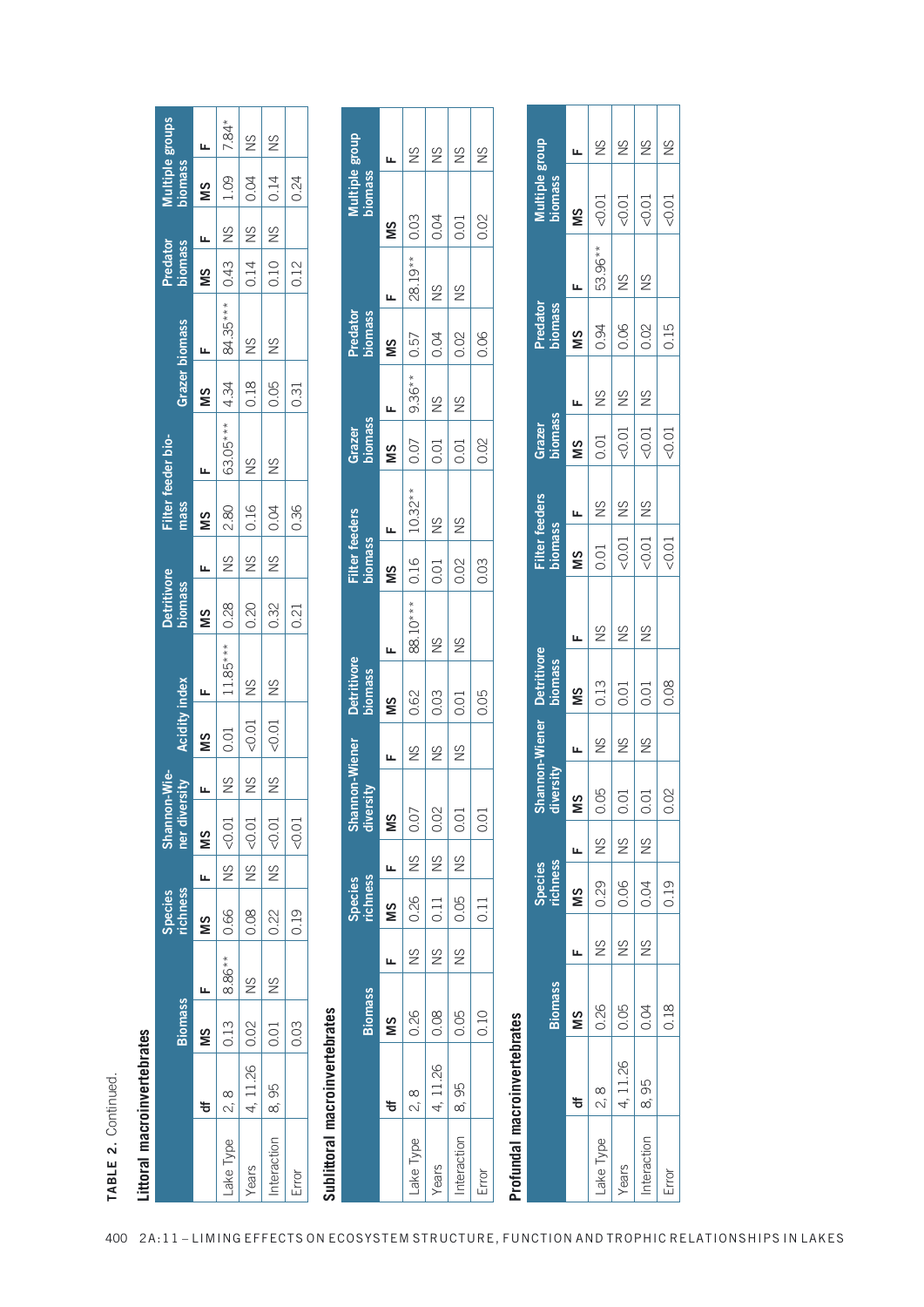**FIGURE 2.** Comparison of selected water quality variables between acid lakes, circumneutral lakes and limed lakes. Shown are the means  $\pm$  standard errors of 4 (acidic ref. lakes), 7 (circumneutral ref. lakes) and 11 (limed lakes) replicates. The letters highlight significant differences between lakes from a pairwise comparison (Scheffe test).



**FIGURE 3.** Nonmetric multidimensional scaling ordination showing temporal trends of water quality in acid lakes, circumneutral lakes and limed lakes between 2000 [00] and 2004 [04].

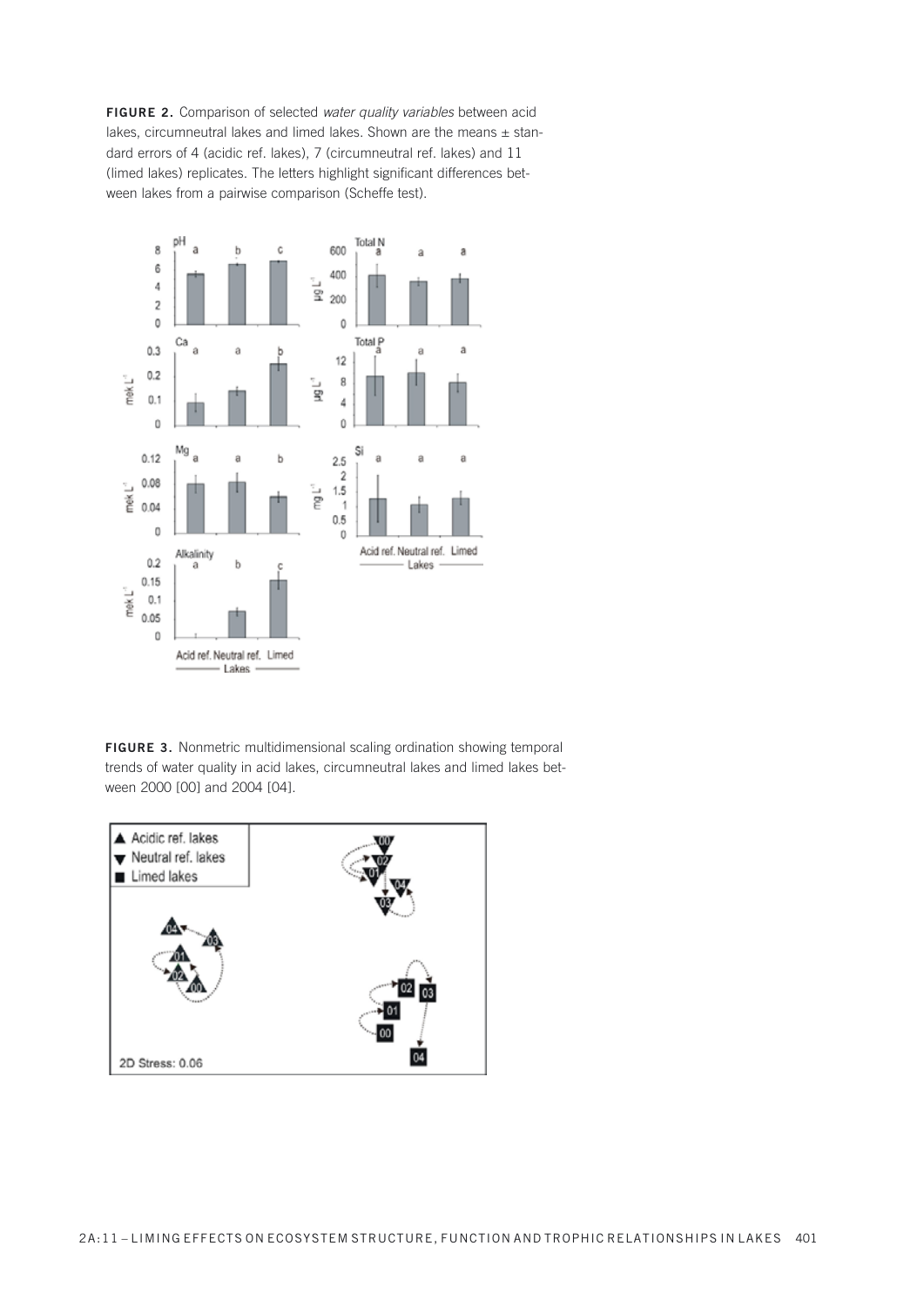circumneutral lakes and acid lakes than in limed lakes (Table 2; Figure 4). Predator biomass among zooplankton was not significantly different across lake types but filter feeder biomass was higher in circumneutral lakes than in limed lakes. Filter feeder biomass had similar values in circumneutral lakes and acid lakes but was higher in limed lakes (Table 2; Figure 5). The biomass/abundance of detritivores in the macroinvertebrate communities differed accor ding to habitat characteristics. While no significant differences of detritivores were found in littoral and profundal habitats across lake types, the sublittoral habitat showed a significantly lower biomass of this group in limed and circumneutral lakes (Table 2; Figures 6-8). The biomass of filter feeders and grazers seemed to be consistently lower in acid references compared to circumneutral references and limed lakes, but a significant difference could only be found for littoral and sublittoral habitats (Table 2; Figures  $6-8$ ). Predator biomass showed opposite patterns in the different lake types. The predator guild in littoral habitats was significantly lower in acid lakes. The opposite was observed in the sublittoral and profundal habitats, were predator biomass was significantly higher in circumneutral lakes and limed lakes (Table  $2$ ; Figures 6–8). Finally, also the biomass of species which showed a broad feeding plasticity (i.e, multiple

**FIGURE 4.** Comparison of *phytoplankton* community metrics and the biomass of functional guilds between acid lakes, circumneutral lakes and limed lakes. Shown are the means  $\pm$  standard errors 4 (acidic ref. lakes), 7 (circumneutral ref. lakes) and 11 (limed lakes) replicates. The letters highlight significant differences between lakes in a pairwise comparison (Scheffe test).

groups), varied among lake types, with the only significant difference occurring in the littoral community where circumneutral lakes had a higher biomass than limed lakes and acid lakes (Table 2; Figures  $6-8$ ).

While most differences were found in the structural and functional composition of planktonic and benthic communities, the effect of time was only significant for total biomass and filter feeder biomass for zooplankton, which could be due to chance events. However, the interaction term (lake type x time) was not significant in any ANOVA model, which suggests that the community characteristics observed on a single sampling data were temporally stable in all lake types during the study period. This finding suggests that liming does not substantially impact on community characteristics of limed lakes relative to circumneutral and acid lakes.

Structural and functional responses to liming varied between the different communities. This suggests that environmental monitoring and assessment of impacts of liming as a mitigation measure based on a single organism group and community (i.e. planktonic algae, littoral macroinvertebrates) is not straightforward. Even within a single organism group responses can vary as a function of habitat characteristics. This calls for studies that combine the information of multiple organism groups and habitats to unravel the whole

**FIGURE 5.** Comparison of *zooplankton* community metrics and the biomass of functional guilds between acid lakes, circumneutral lakes and limed lakes. Shown are the means  $\pm$  standard errors of 4 (acidic ref. lakes), 7 (circumneutral ref. lakes) and 11 (limed lakes) replicate lakes. The letters highlight significant differences between lakes in a pairwise comparison (Scheffe test).



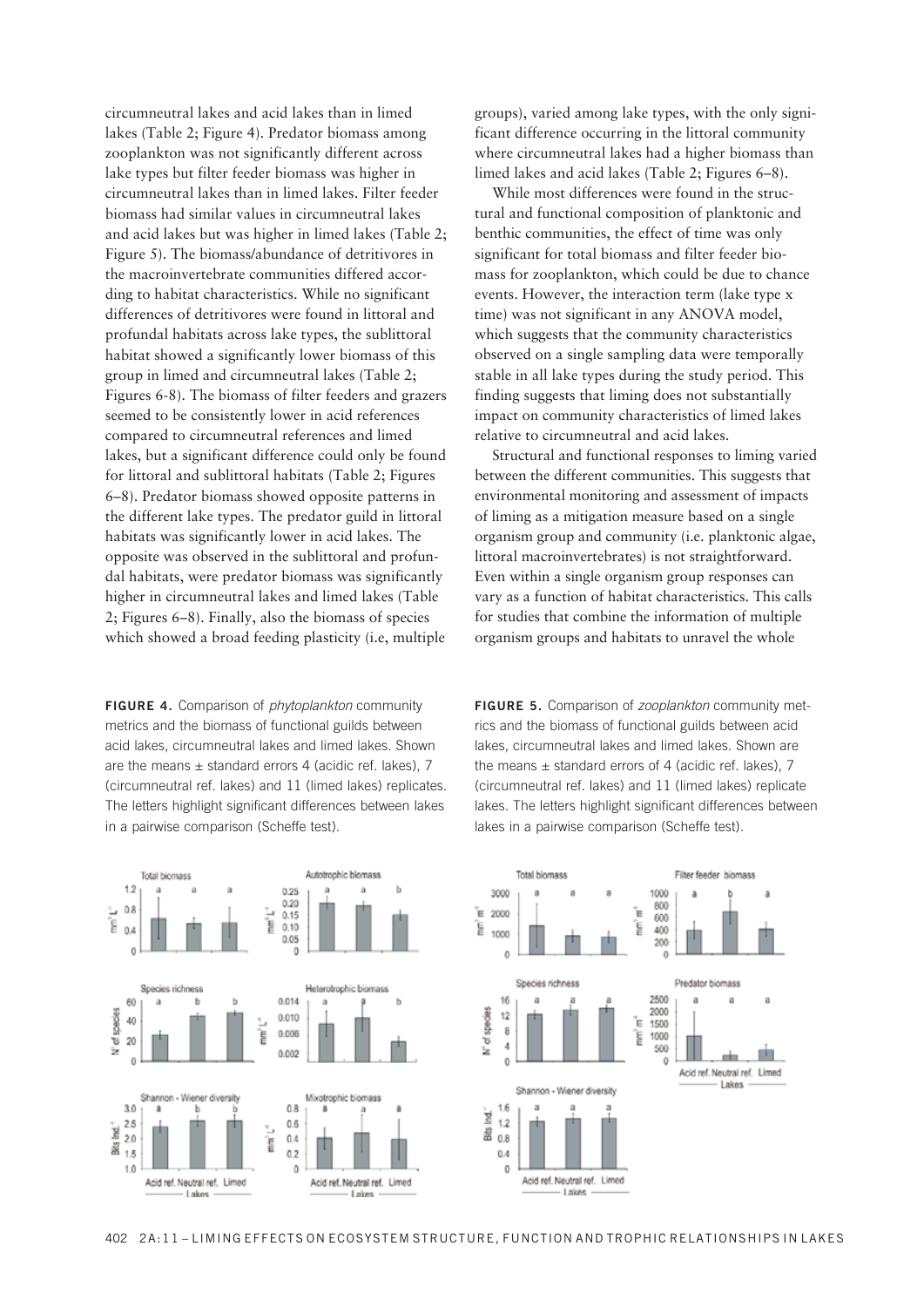|                 |               |       |      |                    |                 | <b>Macroinvertebrates</b> |                    |       |                  |       |
|-----------------|---------------|-------|------|--------------------|-----------------|---------------------------|--------------------|-------|------------------|-------|
|                 | Phytoplankton |       |      | <b>Zooplankton</b> | <b>Littoral</b> |                           | <b>Sublittoral</b> |       | <b>Profundal</b> |       |
|                 | R             | P     | R    | P                  | R               | P                         | R                  | P     | R                | P     |
| Global model    | 0.83          | 0.001 | 0.67 | 0.001              | 0.68            | 0.001                     | 0.80               | 0.001 | 0.82             | 0.001 |
| Acid x Neutral  |               | 0.008 | 0.90 | 0.001              | 0.94            | 0.008                     | 0.99               | 0.008 | 1                | 0.008 |
| Acid x Limed    | 0.47          | 0.008 | 0.67 | 0.001              |                 | 0.008                     | 0.99               | 0.008 | 0.74             | 0.016 |
| Circumneutral x |               |       |      |                    |                 |                           |                    |       |                  |       |
| Limed           | 0.93          | 0.008 | 0.57 | 0.001              | 0.35            | 0.06                      | 0.41               | 0.016 | 0.74             | 0.008 |

**TABLE 3.** Results of ANOSIM (Analysis of Similarity) tests showing the R statistic and P levels of global models and pairwise comparisons of different communities across lake types (acid lakes, circumneutral lakes and limed lakes).

**FIGURE 6.** Comparison of littoral macroinvertebrate community metrics and the biomass of functional guilds between acid lakes, circumneutral lakes and limed lakes. Shown are the means  $\pm$  standard errors of 4 (acidic ref. lakes), 7 (circumneutral ref. lakes) and 11 (limed lakes) replicate lakes. The letters highlight significant differences between lakes in a pairwise comparison (Scheffe test).

![](_page_11_Figure_3.jpeg)

FIGURE 7. Comparison of *sublittoral macroinvertebrate* community metrics and the biomass of functional guilds between acid lakes, circumneutral lakes and limed lakes. Shown are the means  $\pm$  standard errors of 4 (acidic ref. lakes), 7 (circumneutral ref. lakes) and 11 (limed lakes) replicate lakes. The letters highlight significant differences between lakes in a pairwise comparison (Scheffe test).

![](_page_11_Figure_5.jpeg)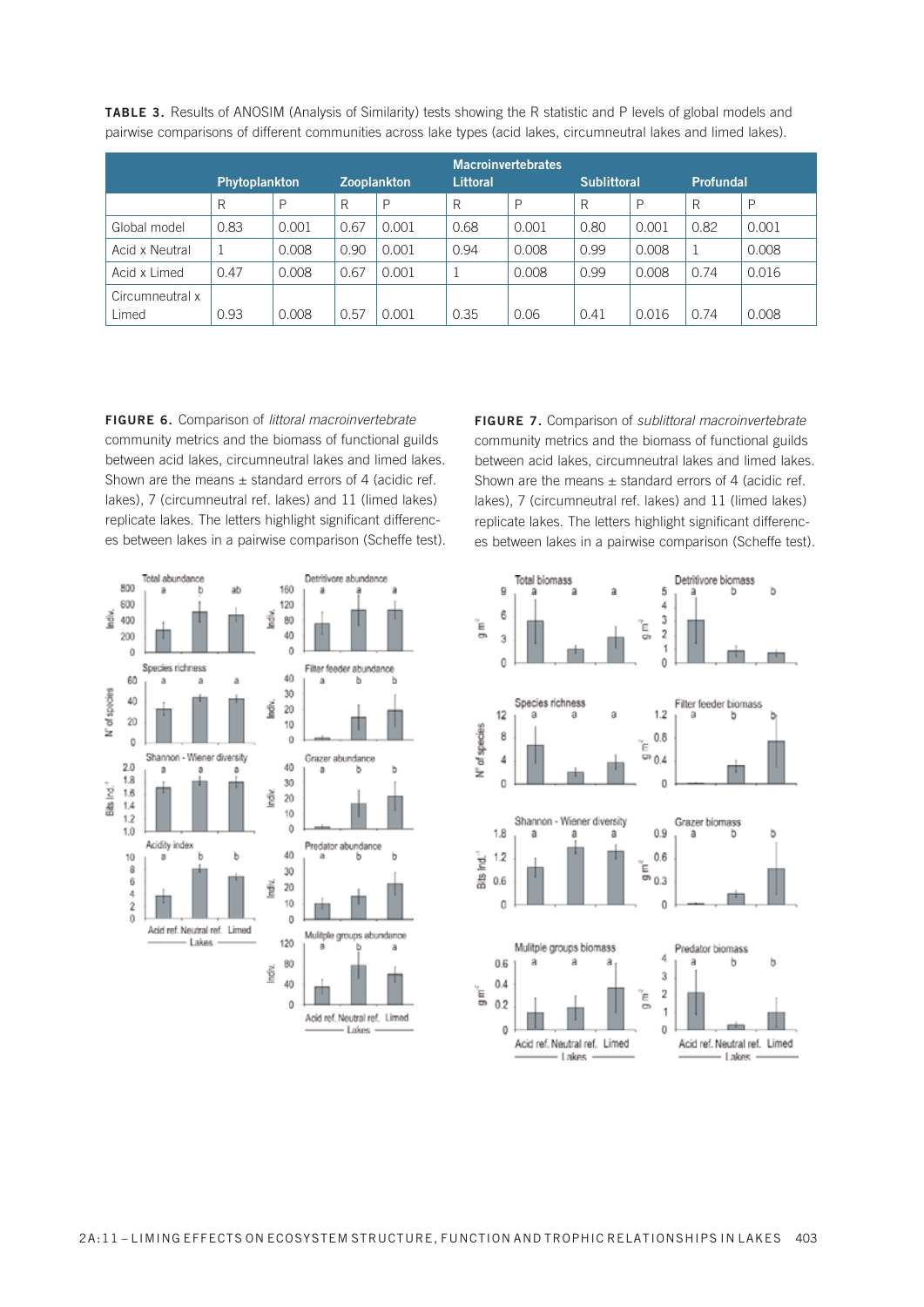magnitude of environmental impacts in general in boreal lake ecosystems and specifically that of liming. Stendera and Johnson (2008) reached similar conclusions in their study of community recovery from anthropogenic acidification of several Swedish lakes (some of them included in the present study), mediated in part by habitat characteristics.

### **Multivariate analyses of community structure**

The analyses based on nonmetric multidimensional scaling show a clear separation of all communities among acid lakes, circumneutral lakes and limed lakes. For each analysis the stress value of the obtained

ordinations was  $< 0.1$  which according to Clarke (1993) can be regarded as a good ordination with no real risk of drawing false inferences. Most communities in limed lakes seemed to occupy intermediate positions compared with acid and circumneutral lakes (Figure 9). Analysis of similarity indicated that these differences were significant for all groups except for littoral macroinvertebrates, which did not differ between circumneutral lakes and limed lakes (Table 3). This suggests that the majority of communities of limed lakes do not converge with those in circumneutral lakes as a result of liming.

Similarity percentages (SIMPER) analyses allowed

**TABLE 4.** Results of SIMPER (Similarity Percentages) analysis, showing the percentage of phytoplankton species contributing to community structure, based on their biomass.

| <b>Species</b>                       | <b>Acid</b> | <b>Neutral</b> | <b>Limed</b> |
|--------------------------------------|-------------|----------------|--------------|
| <b>Bacillariophyceae</b>             |             |                |              |
| Aulacoseira alpigena                 |             | 2.63           | 2.95         |
| Aulacoseira distans                  |             |                | 1.81         |
| Aulacoseira distans var.             |             |                |              |
| tenella                              | 1.7         |                | 0.53         |
| Cyclotella spp. (10-15 µm)           |             |                | 1.13         |
| Tabellaria flocculosa var.           |             |                |              |
| asterionelloides                     |             | 0.81           | 1.01         |
| Chlorophyta                          |             |                |              |
| Botryococcus terribilis              | 3.28        | 6.63           |              |
| Botryococcus spp.                    |             |                | 0.91         |
| Monoraphidium dybowskii              | 2.21        | 2.48           | 1.61         |
| Oocystis sp.                         |             | 0.71           | 0.46         |
| Uroglena sp.                         |             | 1.76           | 1.57         |
| Unidentified<br>chlorococcales       | 2.4         | 2.54           | 1.02         |
| Dinophyta                            |             |                |              |
| Ceratium furcoides                   |             |                | 0.6          |
| Ceratium hirundinella                |             | 2.25           | 1.59         |
| Gymnodinium fuscum                   |             |                | 0.6          |
| Gymnodinium spp.                     |             |                |              |
| $(10-14 \mu m)$                      |             | 1.5            |              |
| Gymnodinium uberrimum                | 4.13        | 3              |              |
| Peridinium inconspicuum              | 2.14        | 3.43           | 1.93         |
| Peridinium willei                    | 2.17        |                |              |
| Peridinium sp.                       |             |                | 0.47         |
| Rhodophyceae                         |             |                |              |
| Cryptomonas marssonii                |             |                |              |
| $(<20 \mu m)$                        |             |                | 1.62         |
| Cryptomonas spp.<br>$(<20 \mu m)$    |             | 6.34           | 3.05         |
|                                      |             |                |              |
| Cryptomonas spp.<br>$(<20-40 \mu m)$ | 9.83        | 15.76          | 3.73         |
|                                      |             |                |              |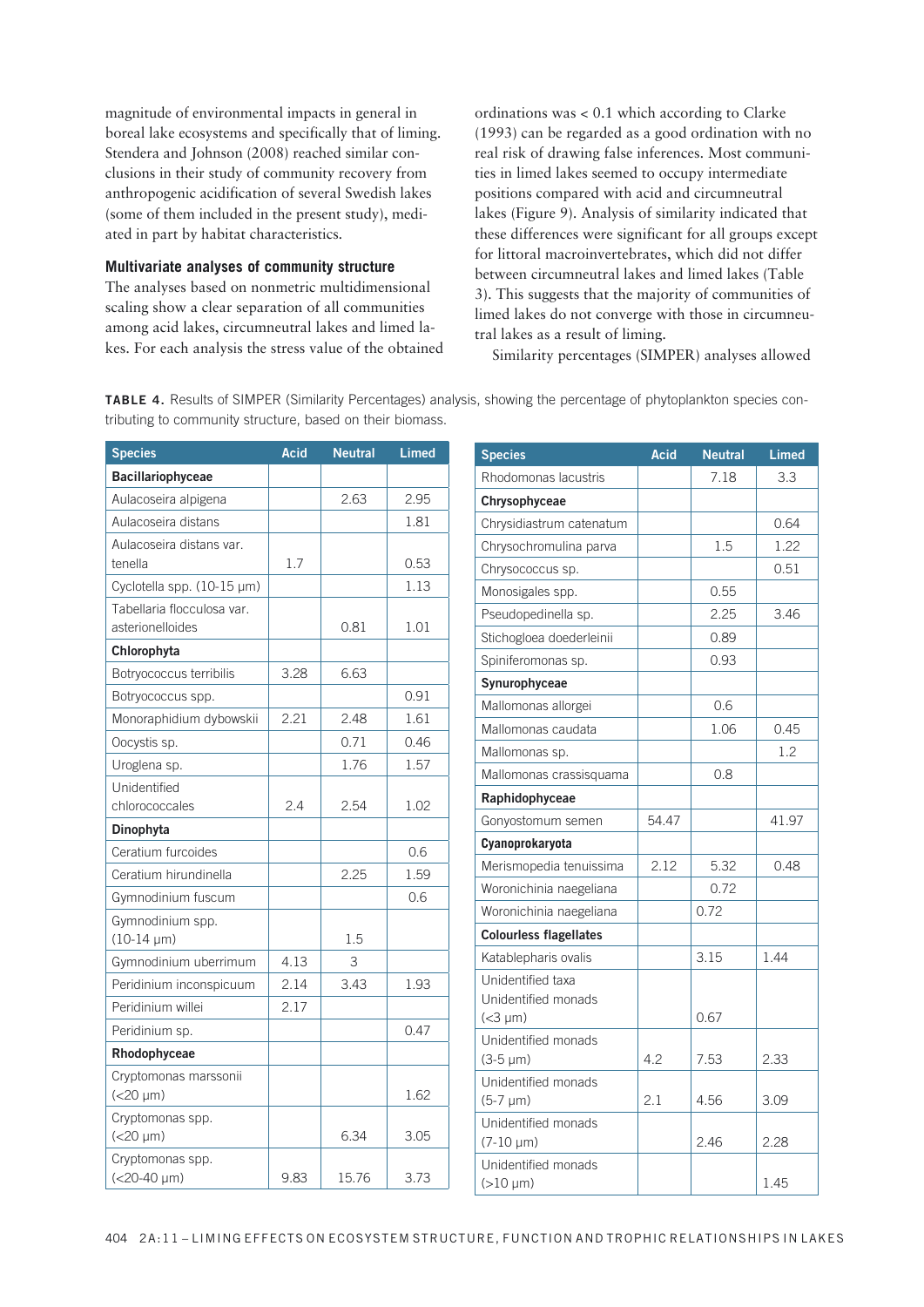us to identify species that characterize the communities in the different lake types, i.e. in reference lakes and limed lakes. With regard to phytoplankton, acid reference lakes were characterized by fewer species relative to circumneutral lakes and limed lakes. This was due to the relatively high occurrence of the raphidophycean flagellate *Gonyostomum semen* that comprised more than 50% of phytoplankton biomass in acid lakes. Similarly, in acid lakes, Chrysophyceae and Synurophyceae were absent while Cryptophyceae biomass was markedly lower than in the other lake types. Circumneutral lakes and limed lakes shared many species, but their relative contribution varied between both lake types, underlying the significant difference in community structure found in the multivariate analyses (Figure 9, Table 4)

The correlation analysis relating the NMDS dimensions to phytoplankton taxa was in good agreement with the SIMPER analysis (Table 5). The positive correlation of many phytoplankton taxa with NMDS dimension 1 (horizontal dimension) suggests that these species become more abundant towards the right side of the ordination coincident with the location of limed lakes and circumneutral lakes in the ordination. Among these species we find e.g., *Katablepharis ovalis*, *Gymnodinium* sp., *Rhodomonas lacustris* and *Chrysochromulina parva.* The negative correlation of *Gonyostomum semen* with NMDS 1 clearly supports the high dominance of this species in acid lakes, while the negative correlation of autotrophic biomass with NMDS further suggests that this functional group was less important in these lakes. With regard to environmental variables, the negative correlation of  $NO_2$ -N+NO<sub>3</sub>-N and TOC with NMDS 1 suggests that limed lakes and circumneutral references had a lower water color and a lower amount of nitrogen compounds relative to acid lakes. NMDS 2 (vertical dimension) was positively correlated with Na,  $SO_4$ , Mg and Cl and negatively correlated with  $pH$ , conductivity, alkalinity and Ca. The correlations also reflect nicely the separation of limed lakes from the other lake categories along this dimension in the ordination, with limed lakes showing positions in the ordination where e.g., pH, alkalinity and Ca concentrations were high (negative correlations with NMDS 2).

Zooplankton communities in acid, circumneutral and limed lakes were clearly separated along NMDS 1, with limed lakes occupying an intermediate position to acid and circumneutral lakes (Figure 9). The SIMPER analysis showed that acid lakes had a higher share of rotifer species than circumneutral and limed lakes. Other notable differences were found in the cladocerans, where *Ceriodaphnia quadrangula* was

**FIGURE 8.** Comparison of profundal macroinvertebrate community metrics and the biomass of functional guilds between acid lakes, circumneutral lakes and limed lakes. Shown are the means  $\pm$  standard errors of 4 (acidic ref. lakes), 7 (circumneutral ref. lakes) and 11 (limed lakes) lakes. The letters highlight significant differences between lakes in pairwise comparisons (Scheffe test), i.e. lakes having no letters in common are significantly different.

![](_page_13_Figure_4.jpeg)

more abundant in acid lakes than in circumneutral and limed lakes, respectively, while *Holopedium gibberum*, absent from acid lakes, contributed on average at least 10% to zooplankton biomass in circumneutral and limed lakes. Also, *Daphnia cristata* was more abundant in limed and circumneutral lakes, respectively, than in acid lakes. There were also several indifferent species that had similar biomasses in all lake types, e.g., *Diaphanosoma brachyurum* and *Eubosmina coregoni* (Cladocera) and Conochilus *unicornis* (Rotifera) This could indicate their broad ecological plasticity and/or tolerance to acid conditions or liming treatments of lakes (Table 6).

Correlation of NMDS dimensions with water chemistry variables, zooplankton taxa, community metrics and functional guilds further helped to evaluate forcing functions for community structure in the three lake types (Table 7). Being in agreement with the SIMPER analysis, NMDS dimension 1 correlated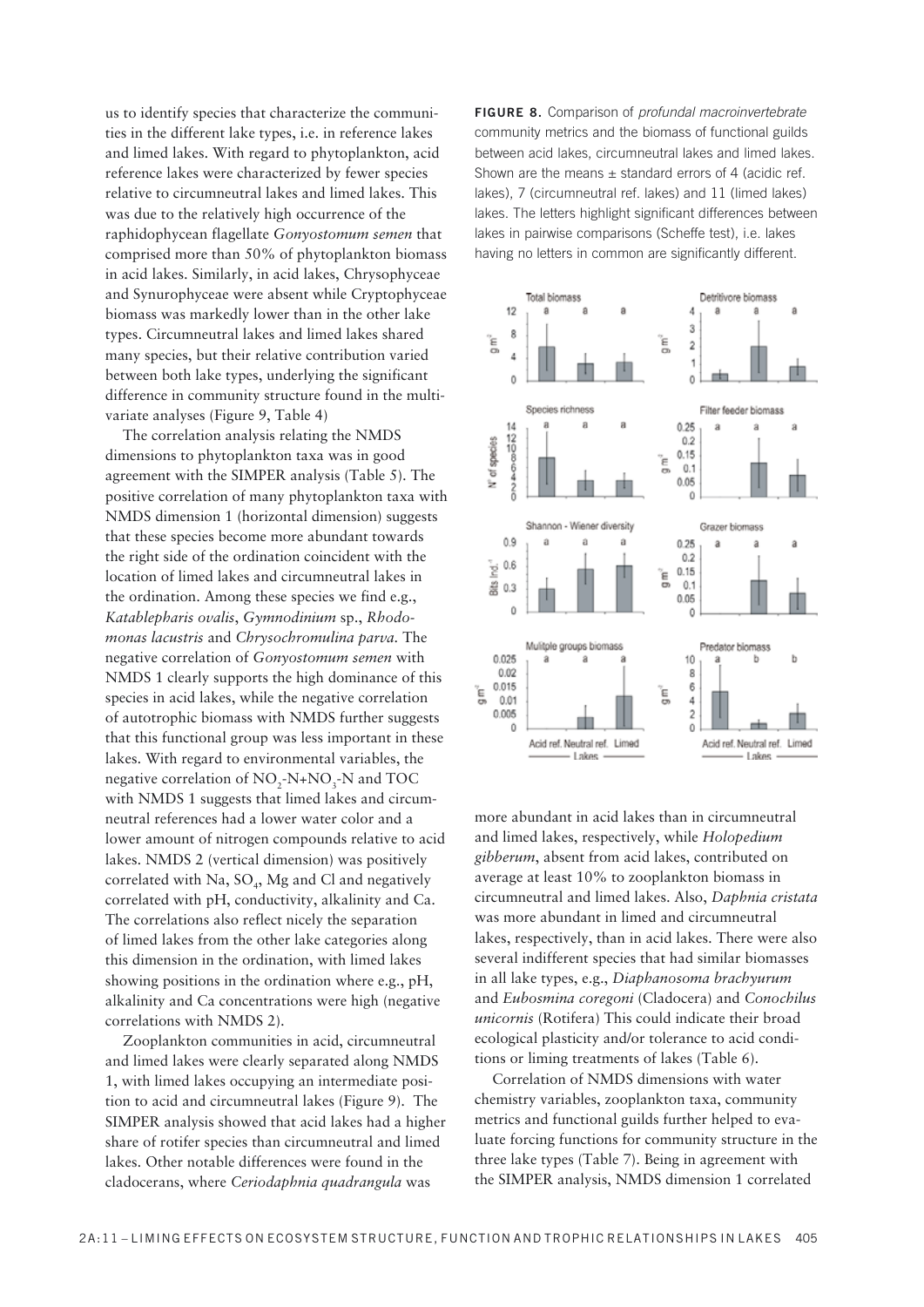TABLE 5. Pearson correlations between NMDS dimensions and water quality variables, phytoplankton taxa. and phytoplankton functional groups. For phytoplankton taxa only correlation coefficients  $> 0.75$  are shown where all correlations were significant at P< 0.001.

|                                |            | MDS <sub>2</sub> |
|--------------------------------|------------|------------------|
| <b>Water quality variables</b> |            |                  |
| F                              | $0.71***$  |                  |
| K                              | $0.87***$  |                  |
| $NO_2-N+NO_3-N$                | $-0,88***$ |                  |
| <b>TOC</b>                     | $-0,64**$  |                  |
| Na                             |            | $0,84***$        |
| SO <sub>4</sub>                |            | $0.73***$        |
| Mg                             |            | $0.71***$        |
| C1                             |            | $0,68**$         |
| pH                             |            | $-0,63*$         |
| Conductivity                   |            | $-0.71**$        |
| Alkalinity                     |            | $-0,80***$       |
| Ca                             |            | $-0,82***$       |
| Taxa                           |            |                  |
| Katablepharis ovalis           | 0,86       |                  |
| Gymnodinium sp. (10-14 µm)     | 0,84       |                  |
| Unidentified monads            |            |                  |
| $(<3 \mu m)$                   | 0,80       |                  |
| Spiniferomonas sp.             | 0,78       |                  |
| Chrysochromulina parva         | 0,77       |                  |
| Rhodomonas lacustris           | 0,75       |                  |
| Gonyostomum semen              | $-0,90$    |                  |
| Cyclotella sp. (15-20 µm)      |            | $-0,77$          |
| <b>Functional groups</b>       |            |                  |
| Autotrophic biomass            | $-0,78***$ |                  |

positively with Daphnia cristata, D. cucullata, Daphnia sp., Holopedium gibberum, Kellicottia lonigspina, Limnosida frontosa and Polyarthra vulgaris. The analysis therefore shows that these species are more abundant in circumneutral and limed lakes than in acidic lakes. Conversely, the negative correlation of Ceriodaphnia quadrangula, Kellicotia bostoniensis, Trichocerca capucina, and Polyarthra remata with NMDS 1 indicates a more "acidophilic" characteristics of these species. Furthermore, the positive correlation of species richness with NMDS 1 further suggests that circumneutral and limed lakes had higher species richness than acid lakes. These trends are shown in Figure 5 even though there was no significant treatment effect. The biomass of filter feeding zooplankters was also higher in circumneutral and

**TABLE 6.** Results of SIMPER (Similarity Percentages) analysis, showing the percentage of zooplankton species contributing to community structure based on their biomass

| <b>Species</b>           | <b>Acid</b> | Circum-<br>neutral | <b>Limed</b> |  |
|--------------------------|-------------|--------------------|--------------|--|
| Cladocera                |             |                    |              |  |
| Ceriodaphnia             |             |                    |              |  |
| quadrangula              | 14.92       | 2.4                | 11.31        |  |
| Daphnia cristata         | 7.99        | 15.75              | 14.08        |  |
| Daphnia cucullata        |             | 3.86               |              |  |
| Daphnia galeata          | 2.81        | 3.39               | 10.85        |  |
| Daphnia sp.              | 13.97       | 14.89              | 15.79        |  |
| Diaphanosoma             |             |                    |              |  |
| brachyurum               | 7.11        | 6.27               | 5.61         |  |
| Eubosmina coregoni       | 17.49       | 15.29              | 14.35        |  |
| Holopedium gibberum      |             | 11.33              | 9.95         |  |
| Limnosida frontosa       |             | 2.69               |              |  |
| Copepoda                 |             |                    |              |  |
| Diaptomus graciloides    |             | 1.99               |              |  |
| <b>Rotifera</b>          |             |                    |              |  |
| Conochilus unicornis     | 3.56        | 3.52               | 3.15         |  |
| Kellicottia bostoniensis | 8.03        |                    |              |  |
| Keratella cochlearis     |             |                    |              |  |
| f. typica                | 26          |                    | 2.09         |  |
| Kellicottia longispina   |             | 2.15               |              |  |
| Ploesoma hudsoni         | 2.89        |                    |              |  |
| Polyarthra remata        | 4.88        |                    |              |  |
| Polyarthra vulgaris      | 3.29        | 6.98               | 4.83         |  |
| Trichocerca capucina     | 2.77        |                    |              |  |

limed lakes than in acid lakes, while the opposite was true for predator biomass. The three lake types also differed with respect to several water quality variables. According to the zooplankton ordination, lake types were separated chiefly on the basis of nitrogen compounds (negative correlation with NMDS 1; reflecting acidic conditions) and Fl, pH, and Cl (positive correlation with NMDS 1; reflecting conditions in circumneutral and limed lakes). Alkalinity, Ca, and phosphates correlated negatively with NMDS 2 reflecting conditions in limed lakes, while the positive correlation of sulphates and Mg with NMDS 2 reflect conditions of reference lakes.

Littoral macroinvertebrates were also clearly separated along NMDS dimension 1 in the multivariate ordination, even though communities of limed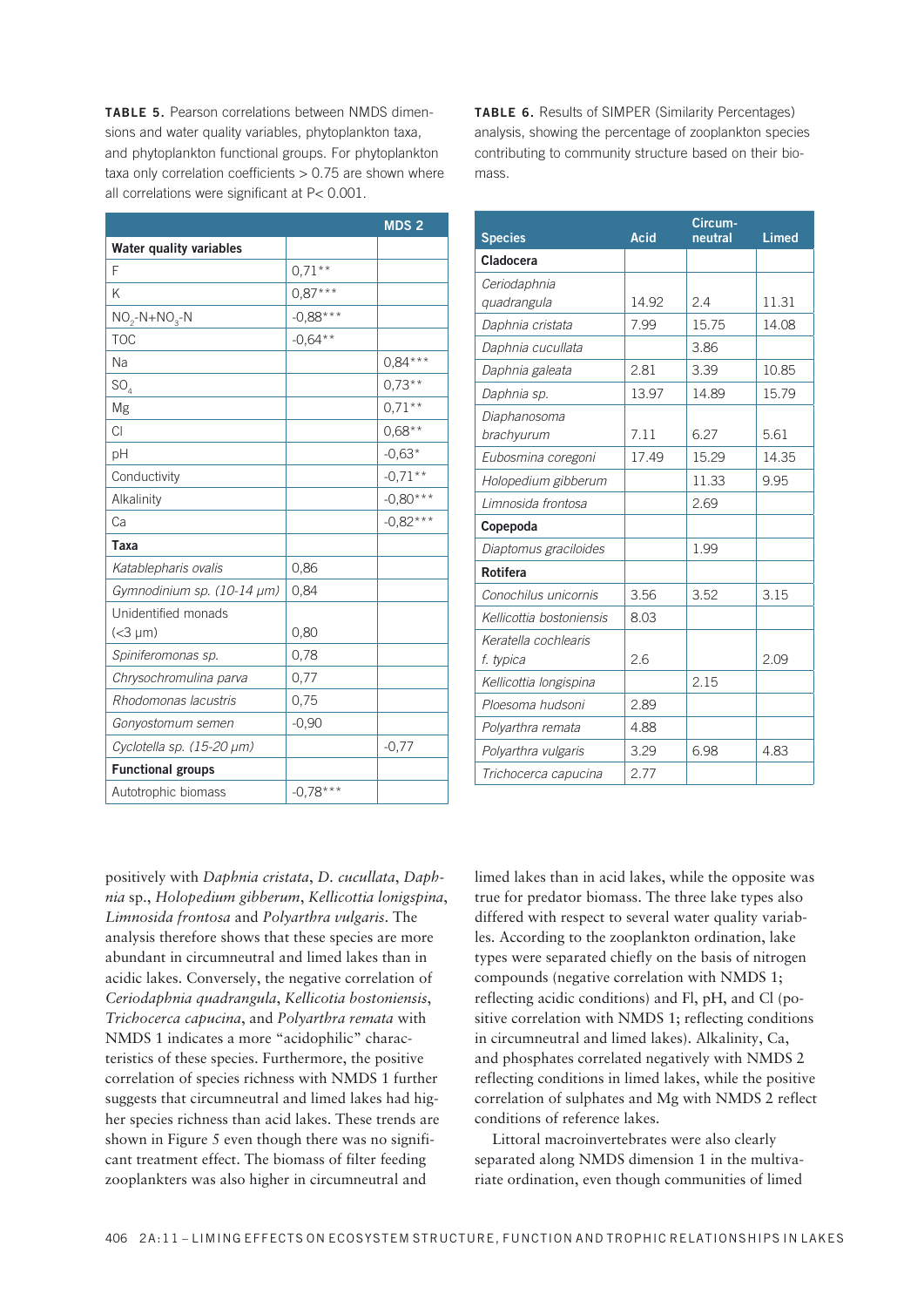lakes clustered closer to those of circumneutral lakes than those of acid lakes (Figure 9). The separation in ordination space of communities of limed lakes and circumneutral lakes was not significant according to the ANOSIM analysis. However, it must be highlighted that the analysis of littoral macroinvertebrate communities is based on abundance data while that for the other organism groups was done on biomass data. Possibly, biomass-based analyses more accurately detect differences among lake types as it includes a quantitative dimension rather than information on abundance.

The SIMPER analysis shows that circumneutral and limed lakes share many macroinvertebrate taxa that equally contributed to community composition (Table 8). Indeed, the ANOSIM analysis did not detect significant differences in macroinvertebrate community structure between these lake types. Several species were relatively important in these lake types while they were absent from acid lakes (e.g., the ephemeropterans *Caenis horaria, C. lucturosa*, *Centroptilium luteolum* and *Ephemera vulgaris,* the coleopteran *Oulimnius troglodytes-tuberculatus* or the plecopteran *Nemoura avicularis,* and several dipterans). Other species were exclusively found in acid lakes; however, each comprised a relatively low individual share in community structure, e.g. the chironomids *Phaenospectra* sp., *Stenochironomus* sp. and unidentified Tanypodinae, the trichopterans *Cyrnus insolutus* and *Holocentropus* sp., the odonate *Erythromma najas*, and the coleopteran *Hygrotus* sp. Yet other species were more or less indifferent and occurred in all three lake types, e.g. the bivalve *Pisidium* sp., the chironomid *Psectrocladius* sp., the epheropteran *Leptophlebia vespertina*, water mites (Hydracarina, Hydrachnida), and the isopod *Asellus aquaticus* (Crustacea).

Results of the Pearson correlation analysis of water chemistry variables and littoral macroinvertebrate taxa with the NMDS dimensions are shown in Table 9. The positive correlation of phosphate and ammonium-N concentrations with NMDS 1 suggests that limed and circumneutral lakes had higher nutrient concentrations than acid lakes. By contrast, the analysis suggests that acid lakes were characterized by higher Si contents, indicated by the negative correlation of Si with NMDS 1. All lakes were separated with regard to Cl concentrations along NMDS 2, which suggests that all lakes generally had higher Cl concentrations during earlier years of the study. Conspicuously, many water chemistry variables indicative of acidity/acidification (e.g., pH, alkalinity) were not significant in the correlation analysis with littoral macroinvertebrate communities. **TABLE 7.** Pearson correlations between NMDS dimensions and environmental characteristics, zooplankton taxa, community metrics and zooplankton functional groups. Correlation coefficients and corresponding P values are given. \* P < 0.05, \*\* P < 0.001, \*\*\* P< 0.001.

|                                | MDS <sub>1</sub> | MDS <sub>2</sub> |
|--------------------------------|------------------|------------------|
| <b>Environmental variables</b> |                  |                  |
| Fluoride                       | $0,90***$        |                  |
| pH                             | $0,77***$        |                  |
| Κ                              | $0,74***$        |                  |
| CI                             | $-0,57*$         |                  |
| NO2-N + NO3-N                  | $-0,76***$       |                  |
| <b>SO4</b>                     |                  | $0,68**$         |
| Mg                             |                  | $0,63*$          |
| Alkalinity                     |                  | $-0,54*$         |
| Ca                             |                  | $-0,54*$         |
| <b>PO4-P</b>                   |                  | $-0,52*$         |
| <b>Taxa</b>                    |                  |                  |
| Daphnia cristata               | $0,87***$        |                  |
| Daphnia cucullata              | $0.70**$         |                  |
| Daphnia sp.                    | $0,83***$        |                  |
| Holopedium gibberum            | $0,92***$        |                  |
| Kellicottia longispina         | $0,55*$          | $0,58*$          |
| Limnosida frontosa             | $0,70**$         |                  |
| Polyarthra vulgaris            | $0.72***$        |                  |
| Ceriodaphnia quadrangula       | $-0,77***$       |                  |
| Kellicottia bostoniensis       | $-0,70**$        |                  |
| Trichocerca capucina           | $-0.82***$       |                  |
| Polyarthra remata              | $-0,57*$         | $0,63*$          |
| Eubosmina coregoni             |                  | $0,77*$          |
| Conochilus unicornis           |                  | $0,61*$          |
| Diaphanosoma brachyurum        |                  | $0,73**$         |
| Diaptomus graciloides          |                  | $0,62*$          |
| Keratella cochlearis f. typica |                  | $0,59*$          |
| <b>Community metrics</b>       |                  |                  |
| Species richness               | $0,60*$          |                  |
| <b>Functional groups</b>       |                  |                  |
| Biomass filter feeders         | $0,52*$          | $0,75*$          |
| Biomass predators              | $-0,59*$         |                  |

This contrast with the analyses for phytoplankton, zooplankton and sublittoral and profundal macroinvertebrates, and highlights that other factors than acidity/acidification alone can be relevant for structuring the communities in boreal lakes. Stendera and Johnson (2008) made similar observations regarding the recovery of benthic communities from anthropogenic acidification. However, rather than in littoral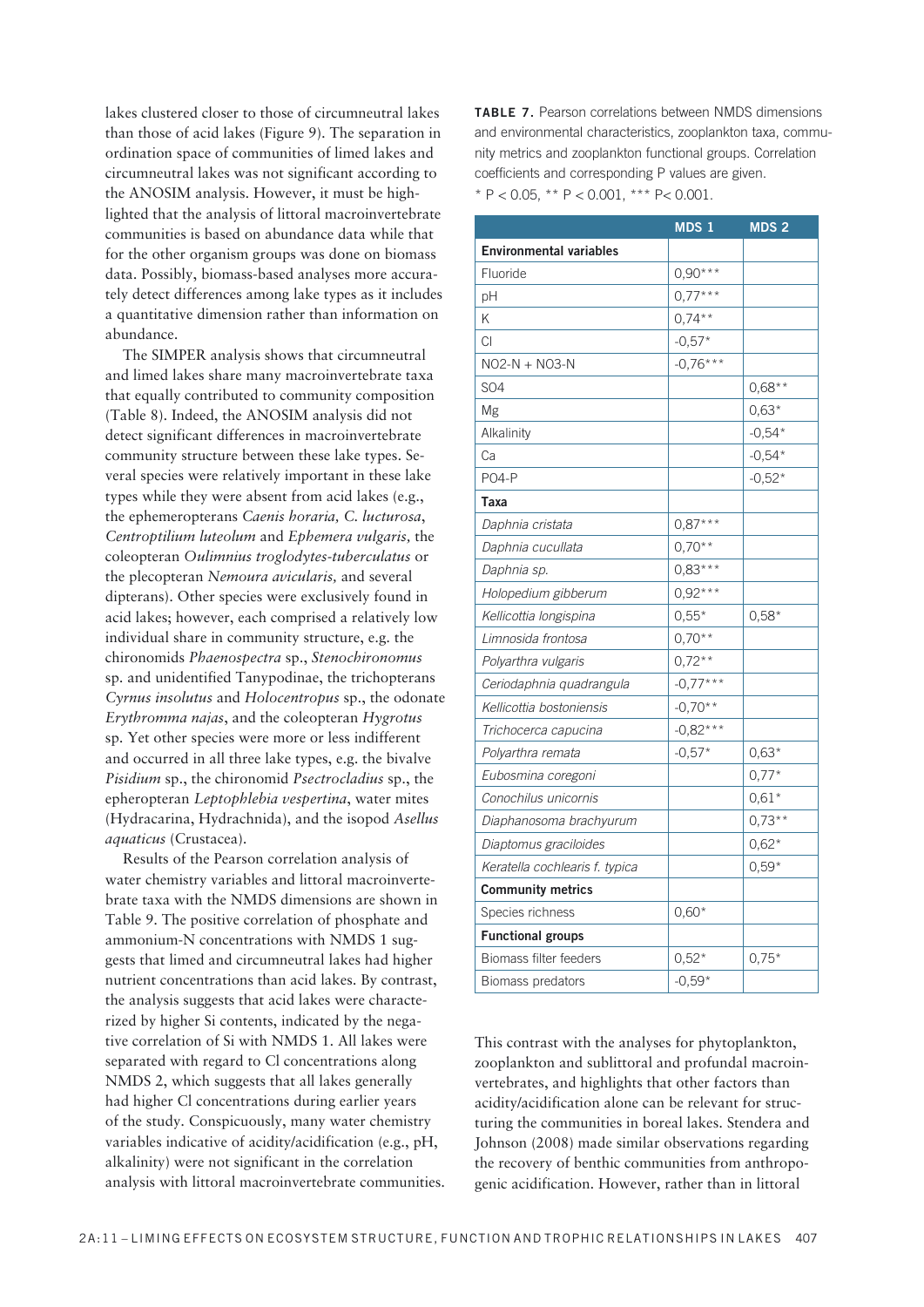**FIGURE 9.** Nonmetric multidimensional scaling ordinations showing temporal trends of phytoplankton, zooplankton, and macroinvertebrate (in littoral, sublittoral and profundal habitats) communities in acid reference lakes, circumneutral lakes and limed lakes between 2000 [00] and 2004 [04]. Note that the ordinations are based on biomass values of individual taxa, except for littoral macroinvertebrates, which are based on abundance

![](_page_16_Figure_1.jpeg)

habitats, they found community responses to be uncoupled from acidification in profundal habitats of their study lakes. Correlations of macroinvertebrate taxa with the NMDS dimensions is in good agreement with the SIMPER analysis, with *Endochironomus* sp. and *Sialis lutaria* seemed to be representative of acidic lakes, while *Oulimnius* sp. and *Mystacides longicornis/nigra* apparently being more abundant in limed and circumneutral lakes than in acid lakes. The positive correlation of several species with NMDS 2 is a consequence of the fact that these species were more abundant during earlier years of the study, as the distribution patterns of study years in the NMDS ordinations indicate (Figure 9).

The NMDS ordination of sublittoral macroinvertebrates is similar to that obtained for littoral macroinvertebrates (Figure 9) with the communities in limed and natural lakes clustering close together. However,

as indicated by the ANOSIM analysis, these sublittoral communities were significantly different. The SIMPER analysis showed that circumneutral and limed lakes had a relatively high biomass of *Pisidium* sp. (Mollusca, Bivalvia), *Asellus aquaticus* (Isopoda, Crustacea) and *Ephemera vulgata* (Ephemeroptera) (Table 10). On the other hand, the higher relative biomass of *Cyrnus flavidus* and *Sialis lutaria* in the sublittoral of acid lakes is in good agreement with the results found for the littoral macroinvertebrate communities. Conspicuous is the massive occurrence of the predatory dipteran *Chaoborus flavicans* in acid lakes and limed lakes (Table 10).

The correlation analysis of NMDS dimensions with water chemistry variables and community structural and functional metrics is in agreement with observations made for phytoplankton and zooplankton communities. Water quality variables related to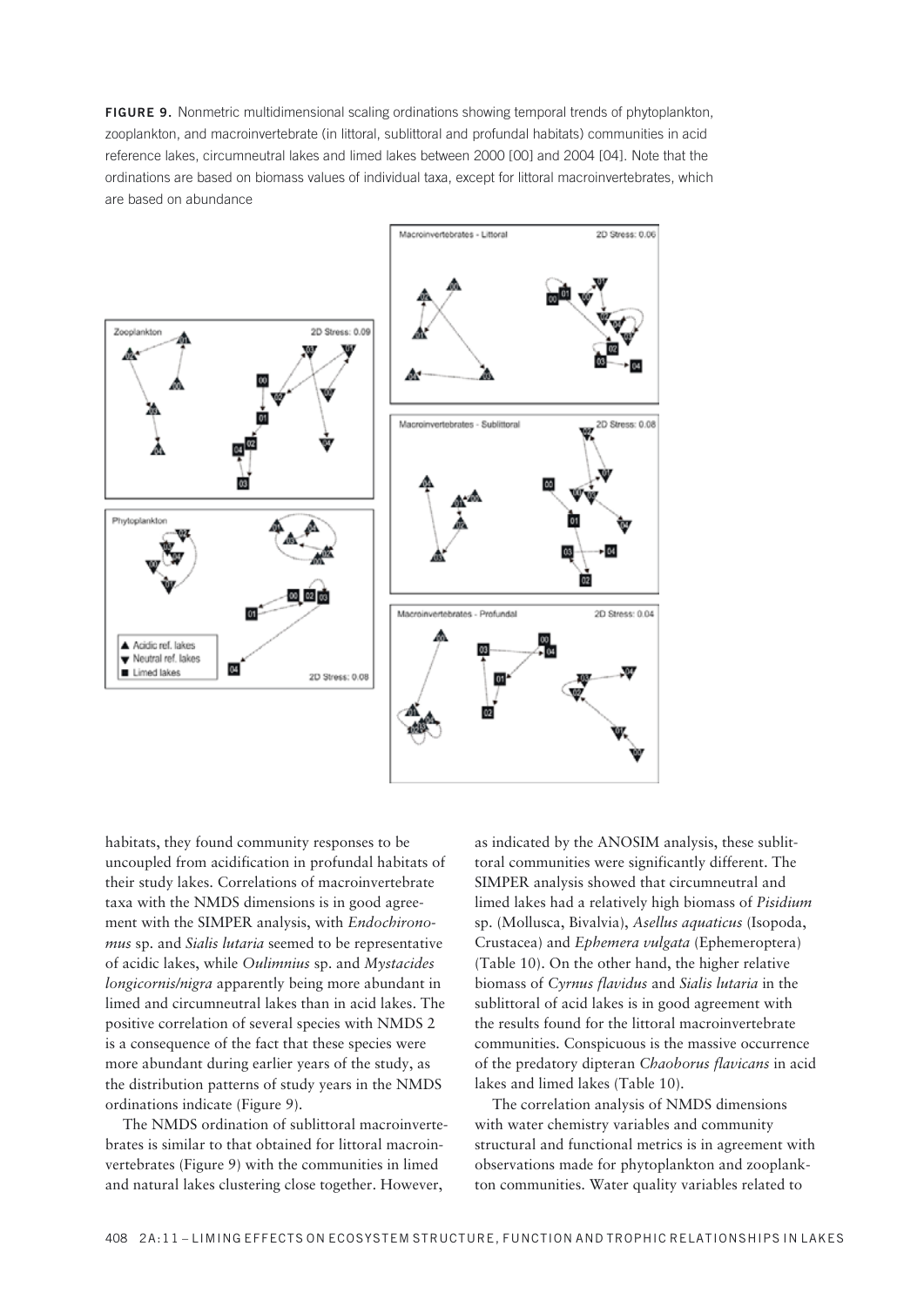**TABLE 8.** Results of SIMPER (Similarity Percentages) analysis, showing the percentage of littoral macroinvertebrate species contributing to community structure (based on their abundance) in acid reference lakes, circumneutral reference lakes, and limed lakes.

| <b>Species</b>                  | Acid | <b>Circumneutral</b> | <b>Limed</b> |
|---------------------------------|------|----------------------|--------------|
| <b>Diptera</b>                  |      |                      |              |
| Ablabesmyia longistyla          |      | 0.71                 | 1.41         |
| Ablabesmyia monilis             |      |                      | 0.55         |
| Ceratopogonidae                 | 2.1  | 2.77                 | 3.9          |
| Cladopelma sp.                  |      | 0.6                  | 0.56         |
| Cladotanytarsus sp.             | 2.37 | 3.92                 | 2.12         |
| Cricotopus sp.                  | 0.99 | 0.69                 | 1.24         |
| Demicryptochironomus vulneratus |      | 0.97                 | 0.52         |
| Dicrotendipes sp.               | 3.6  | 1.64                 | 1.45         |
| Empididae                       |      |                      | 0.65         |
| Endochironomus sp.              | 2.23 | 1.57                 | 0.96         |
| Epoicocladius ephemerae         |      |                      | 0.6          |
| Glyptotendipes sp.              |      | 0.57                 |              |
| Heterotanytarsus apicalis       |      |                      | 0.43         |
| Lauterborniella agrayloides     | 1.46 | 1.73                 |              |
| Microtendipes sp.               |      |                      | 0.8          |
| Pagastiella orophila            | 0.83 | 2.02                 | 1.79         |
| Parakiefferiella sp.            |      | 0.64                 | 0.54         |
| Paramerina sp.                  | 2.83 | 0.58                 | 1.16         |
| Paratanytarsus sp.              |      | 2.09                 | 1            |
| Phaenopsectra sp.               | 0.76 |                      |              |
| Polypedilum breviantennatum     | 0.98 |                      | 0.56         |
| Polypedilum sp.                 |      |                      | 0.41         |
| Procladius sp.                  | 3.51 | 2.1                  | 2.4          |
| Psectrocladius sp.              | 8.62 | 4.03                 | 5.35         |
| Pseudochironomus prasinatus     | 1.23 | 1.41                 | 0.75         |
| Stenochironomus sp.             | 0.67 |                      |              |
| Tanypodinae, unidentified       | 0.56 |                      |              |
| Tanytarsus sp.                  | 3.9  | 4.69                 | 3.55         |
| Thienemannimyia sp.             | 1.32 |                      | 1.44         |
| Trichoptera                     |      |                      |              |
| Cyrnus flavidus                 | 2.14 | 1.35                 | 0.88         |
| Cyrnus insolutus                | 1.21 |                      |              |
| Cyrnus trimaculatus             |      |                      | 1.23         |
| Ecnomus tenellus                |      | 0.94                 |              |
| Holocentropus sp.               | 0.72 |                      |              |
| Hydroptila sp.                  |      |                      | 1.98         |
| Lepidostoma hirtum              | 0.51 | 1                    |              |
| Limnephilus sp.                 | 0.91 |                      | 0.41         |
| Limnephilidae unidentified      | 1.31 |                      | 0.4          |
| Molannodes tinctus              |      |                      | 0.5          |
| Mystacides azurea               |      | 1.03                 | 1.6          |
| Mystacides longicornis/nigra    | 0.87 | 1.09                 | 1.58         |
| Oecetis testacea                |      |                      | 0.85         |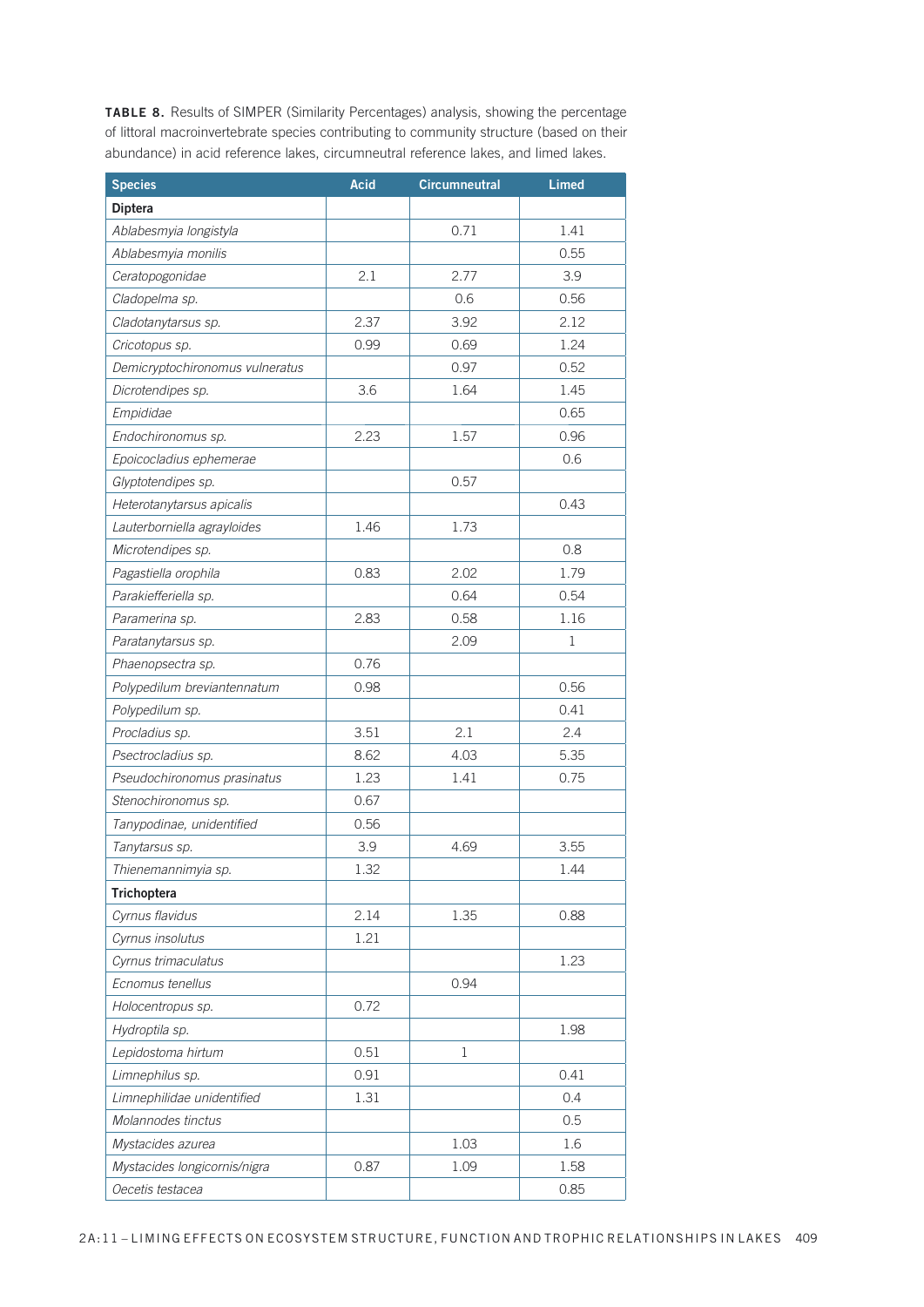### TABLE 8. Continued.

| <b>Species</b>                      | Acid  | <b>Circumneutral</b> | <b>Limed</b> |
|-------------------------------------|-------|----------------------|--------------|
| Oxyethira sp.                       | 0.67  | 2.02                 | 0.6          |
| Tinodes waeneri                     |       | 0.5                  |              |
| Ephemeroptera                       |       |                      |              |
| Caenis horaria                      |       | 3.9                  | 4.23         |
| Caenis luctuosa                     |       | 4.5                  | 5.42         |
| Centroptilum luteolum               |       | 1.79                 | 1.18         |
| Cloeon dipterum                     | 1.48  | 2.28                 | 2.01         |
| Ephemera vulgata                    |       | 0.65                 | 2.31         |
| Kageronia fuscogrisea               | 4.63  | 1.74                 | 3.15         |
| Leptophlebia marginata              | 0.59  | 2.93                 | 2.8          |
| Leptophlebia vespertina             | 14.4  | 6.78                 | 6.88         |
| Hydrachnida                         |       |                      |              |
| Argyroneta aquatica                 | 0.53  | 0.78                 |              |
| Hydracarina                         | 4.11  | 1.83                 | 1.65         |
| Crustacea                           |       |                      |              |
| Asellus aquaticus                   | 12.77 | 8.66                 | 7.64         |
| Annelida                            |       |                      |              |
| Erpobdella octoculata               |       | $\mathbf{1}$         |              |
| Odonata                             |       |                      |              |
| Erythromma najas                    | 0.57  |                      |              |
| Platycnemis penn.-Pyrrhosoma nymph. |       | 0.57                 |              |
| Zygoptera                           |       | 0,99                 |              |
| Mollusca                            |       |                      |              |
| Gyraulus albus                      |       |                      | 1.36         |
| Pisidium sp.                        | 2.5   | 4.62                 | 5.39         |
| Coleoptera                          |       |                      |              |
| Hygrotus sp.                        | 0.76  |                      |              |
| Oulimnius sp.                       |       | 0.5                  |              |
| Oulimnius troglodytes-tuberculatus  |       | 0.79                 | 0.81         |
| Heteroptera                         |       |                      |              |
| Micronecta sp.                      |       | 2.69                 |              |
| Plecoptera                          |       |                      |              |
| Nemoura avicularis                  |       | 0.88                 | 0.55         |
| Megaloptera                         |       |                      |              |
| Sialis Iutaria                      | 1.62  | 0.85                 | 0.57         |
| Plathelminthes                      |       |                      |              |
| Turbellaria                         |       | 0.74                 |              |

acidity reflecting the distribution of lakes types in the ordinations. For example, alkalinity, and concentrations of Ca, K, oxygen and F correlated positively with NMDS dimension 1, indicating that circumneutral lakes and limed lakes have higher values of these variables in comparison with acid lakes which had a higher amount of Na, Cl and nitrogen compounds

(negative correlation of these variables with NMDS 1; Table 11). Also with this community, the results from the correlation analysis are in good agreement with the SIMPER analysis regarding the distribution of taxa. Species with negative correlations with NMDS 1 (e.g. Cyrnus flavidus, Sialis lutaria) seemed to have relatively higher biomasses in acid lakes,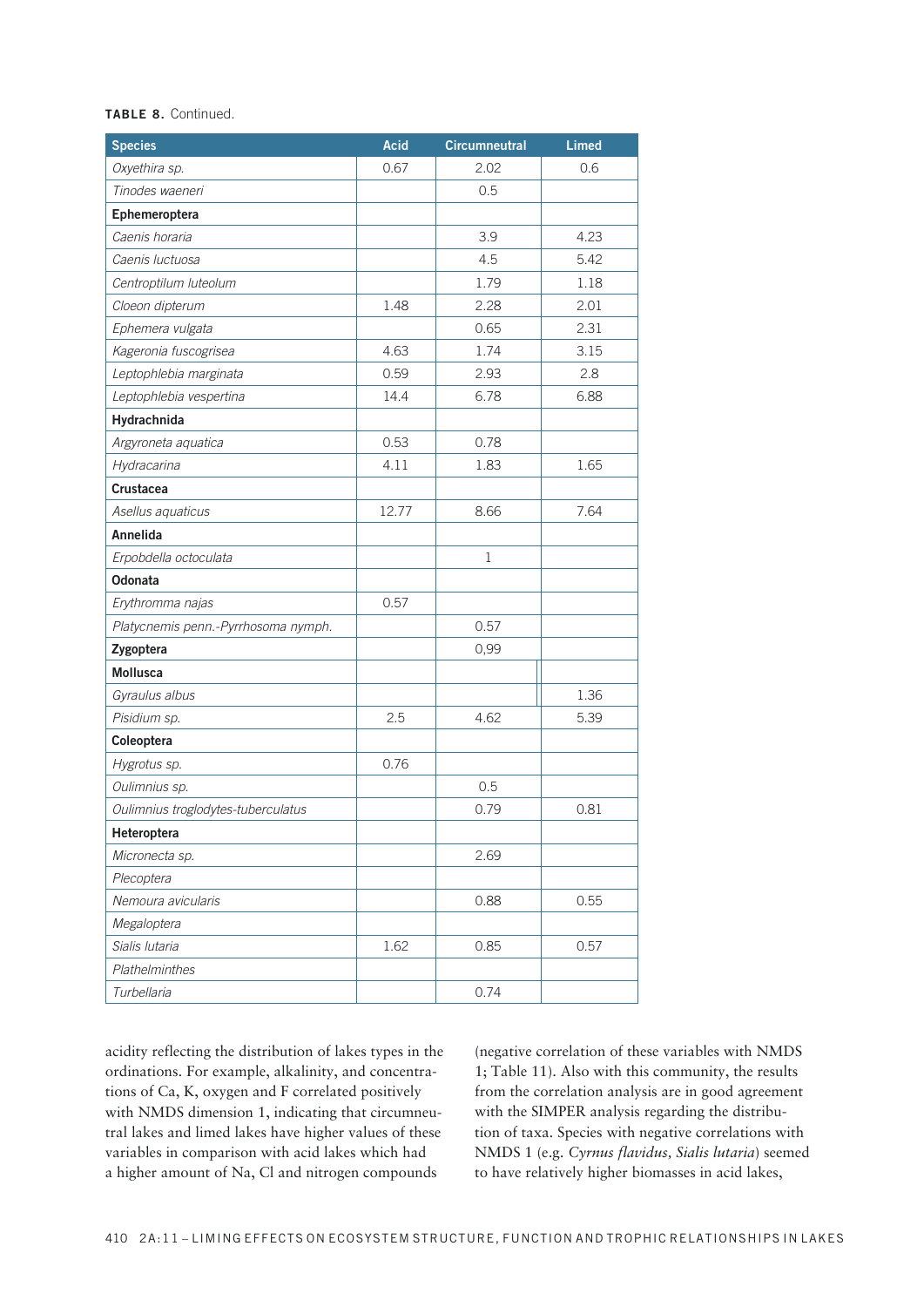**TABLE 9.** Pearson correlations between NMDS dimensions and environmental characteristics, littoral macroinvertebrate taxa. Shown are correlation coefficients and corresponding P values. \*  $P < 0.05$ , \*\*,  $P < 0.001$ , \*\*\* P< 0.001. Community metrics and functional groups were not significant.

|                                | <b>MDS1</b> | <b>MDS 2</b> |
|--------------------------------|-------------|--------------|
| <b>Water quality variables</b> |             |              |
| <b>PO4-P</b>                   | $0.83***$   |              |
| NH4                            | $0.54*$     |              |
| Si                             | $-0.58*$    |              |
| CI                             |             | $0,52*$      |
| Taxa                           |             |              |
| Endochironomus sp.             | $-0.61*$    |              |
| Sialis Iutaria                 | $-0.56*$    |              |
| Oulimnius sp.                  | $0.58*$     |              |
| Mystacides longicornis/nigra   | $0,67**$    |              |
| Erythromma najas               |             | $0.70**$     |
| Paramerina sp.                 |             | $0.63*$      |
| Procladius sp.                 |             | $0.61*$      |
| Dicrotendipes sp.              |             | $0,58*$      |
| Cyrnus flavidus                |             | $0,56*$      |

while species that positively correlated with NMDS1 (e.g. *Asellus aquaticus, Ephemera vulgata*) seemed more abundant in circumneutral and limed lakes. Interestingly, *Chaoborus flavicans*, which strongly contributed to the biomass of sublittoral macroinvertebrates in acid and limed lakes correlated negatively with NMDS 2. This suggests that this species was

particularly abundant during the study years 2003 in acid lakes and during 2002-2004 in limed lakes (Figure 9). The latter shows how large interannual variation in species biomass/abundance can affect the analysis.

NMDS dimensions of the sublittoral macroinvertebrate community ordination also showed significant correlations with structural community metrics and functional feeding groups (Table 11). These correlations are in good agreement with the results obtained from the univariate analysis (Figure 7). Shannon-Wiener biodiversity seemed to be higher in circumneutral and limed lakes (positive correlation with NMDS 1), while total biomass and species richness was higher in acid lakes (negative correlations with NMDS 1) (Table 11). Also with regard to functional groups, the biomass of filter feeder was higher in limed lakes (positive correlation with NMDS 1 and negative correlation with NMDS 2), whilst the biomass of predators and detritivores was higher in acid lakes (Figure 7, Table 11).

Finally, profundal macroinvertebrate community structure also showed a clear separation by lake type, with limed lakes occupying an intermediate position between acid and circumneutral lakes in the ordination (Figure 9). SIMPER analysis revealed a high contribution of *Chaoborus flavicans* to the profundal benthos communities in all lake types, while *Pisidium* also contributed to explain community structure in circumneutral lakes (Table 12). Despite *Chaoborus* also being dominant in limed lakes, other rare species (*Pisidium* sp, Hydracarina), that do not appear due to the 90%-cutoff level applied in statistical analysis (see

**TABLE 10.** Results of SIMPER (Similarity Percentages) analysis, showing the percentage of sublittoral macroinvertebrate species contributing to community structure (based on their abundance) in acid reference lakes, circumneutral reference lakes, and limed lakes.

| <b>Species</b>      | <b>Acid</b><br><b>Neutral</b> |       |       |  |  |
|---------------------|-------------------------------|-------|-------|--|--|
| <b>Mollusca</b>     |                               |       |       |  |  |
| Pisidium sp.        |                               | 27.36 | 24.51 |  |  |
| Crustacea           |                               |       |       |  |  |
| Asellus aquaticus   |                               | 11.04 | 9.33  |  |  |
| <b>Trichoptera</b>  |                               |       |       |  |  |
| Cyrnus flavidus     | 12.88                         |       | 2.18  |  |  |
| Molanna angustata   |                               |       | 1.99  |  |  |
| Ephemeroptera       |                               |       |       |  |  |
| Ephemera vulgata    |                               | 21.2  | 11.06 |  |  |
| <b>Diptera</b>      |                               |       |       |  |  |
| Chaoborus flavicans | 59.63                         | 18.34 | 42.81 |  |  |
| Megaloptera         |                               |       |       |  |  |
| Sialis Iutaria      | 21.92                         | 12.66 |       |  |  |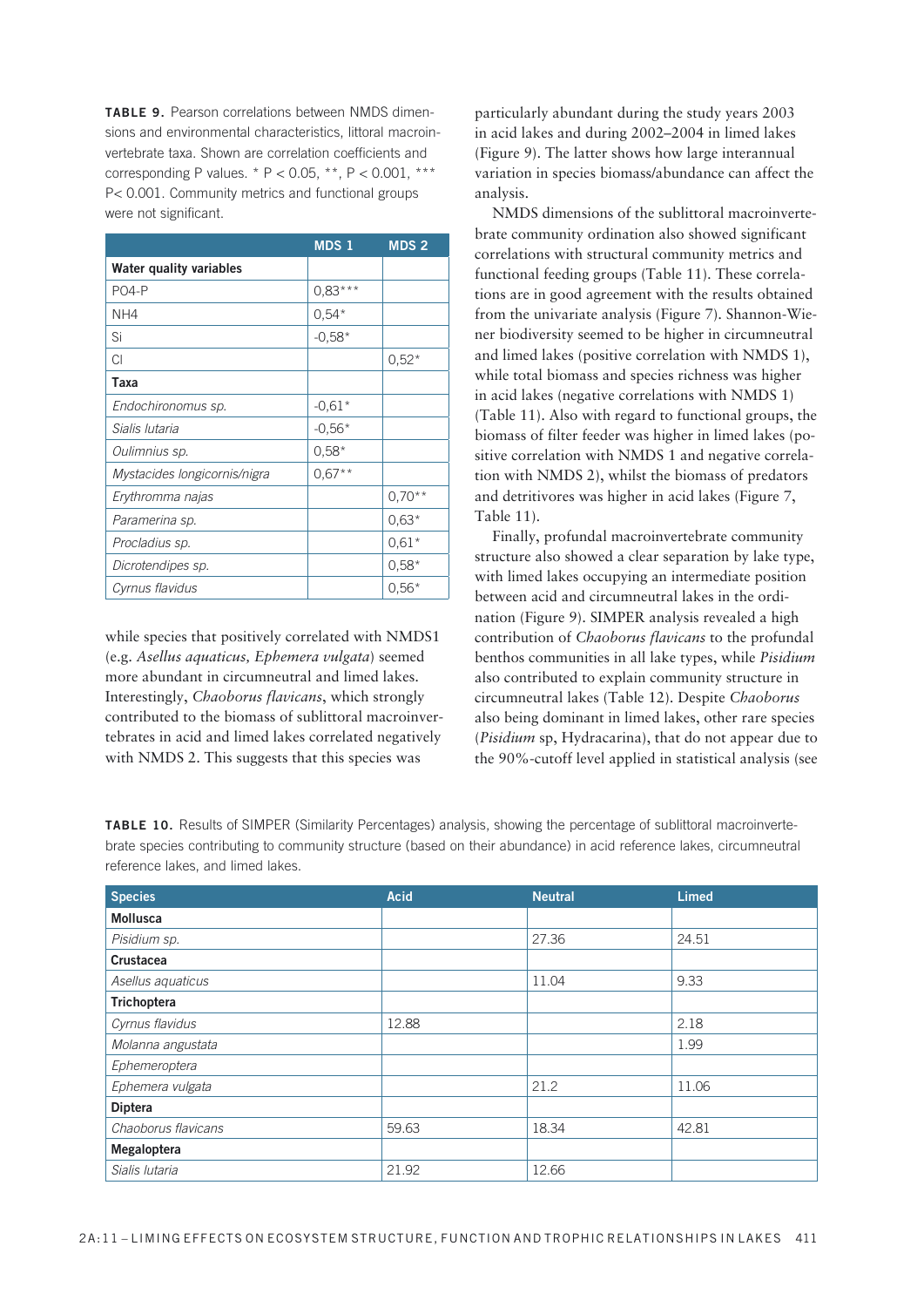**TABLE 11.** Pearson correlations between NMDS dimensions and environmental characteristics, sublittoral macroinvertebrate taxa, community metrics and sublittoral macroinvertebrate functional groups. Shown are correlation coefficients and corresponding P values. \* P < 0.05, \*\*, P < 0.001, \*\*\* P< 0.001.

|                                | MDS 1      | <b>MDS 2</b> |
|--------------------------------|------------|--------------|
| <b>Water quality variables</b> |            |              |
| F                              | $0.96***$  |              |
| Alkalinity                     | $0,75***$  |              |
| Ca                             | $0,61**$   |              |
| Κ                              | $0.59*$    |              |
| O <sub>2</sub>                 | $0.58*$    |              |
| $NO2-N + NO3-N$                | $-0,58*$   |              |
| Na                             | $-0,76***$ |              |
| <b>CI</b>                      | $-0,77***$ |              |
| Mg                             |            | $0.59*$      |
| Taxa                           |            |              |
| Asellus aquaticus              | $0,69**$   | $-0,52*$     |
| Ephemera vulgata               | $0,62*$    | $-0,53*$     |
| Cyrnus flavidus                | $-0.62*$   |              |
| Sialis Iutaria                 | $-0,65**$  |              |
| Chaoborus flavicans            |            | $-0.58*$     |
| <b>Community metrics</b>       |            |              |
| Shannon-Wiener diversity       | $0,72**$   |              |
| Species richness               | $-0,62*$   |              |
| <b>Total biomass</b>           | $-0.72**$  | $-0,65**$    |
| Functional groups              |            |              |
| Filter feeders                 | $0,70**$   | $-0,57*$     |
| Predators                      | $-0,76***$ |              |
| Detritivores                   | $-0.90***$ |              |

methods section), have contributed to explain some 8% of community structure.

The correlation analysis of NMDS dimensions with environmental variables, profundal macroinvertebrate taxa, community structural attributes and functional guilds shows both similarities and differences with regard to the macroinvertebrate communities in shallower habitat types (littoral and sublittoral). The correlation of *Pisidium* and *Chaoborus* are in good agreement with the results from the SIMPER analysis. Also the correlation of structural community metrics agrees with the results observed in the sublittoral benthos community with Shannon-Wiener diversity being higher in circumneutral lakes and limed lakes (positive correlation with NMDS 1), while total species richness and total biomass was higher in acid lakes (negative correlation with NMDS 2). Also with regard to functional groups the higher biomass of filter feeders in circumneutral and limed lakes and

**TABLE 12.** Results of SIMPER (Similarity Percentages) analysis, showing the percentage of profundal macroinvertebrate species contributing to community, based on their biomass.

| Taxa                | Acid  | <b>Neutral</b> | Limed |
|---------------------|-------|----------------|-------|
| Mollusca            |       |                |       |
| Pisidium sp.        |       | 14.91          |       |
| <b>Diptera</b>      |       |                |       |
| Chaoborus flavicans | 99 95 | 85.01          | 92.02 |

**TABLE 13.**Pearson correlations between NMDS dimensions and environmental characteristics, profundal macroinvertebrate taxa, community metrics and profundal macroinvertebrate functional groups. Shown are correlation coefficients and corresponding P values. \* P < 0.05, \*\* P < 0.001, \*\*\* P< 0.001.

|                                | MDS <sub>1</sub> | <b>MDS2</b> |
|--------------------------------|------------------|-------------|
| <b>Water quality variables</b> |                  |             |
| F                              | $0.86***$        |             |
| K                              | $0.73***$        |             |
| pH                             | $0.69**$         |             |
| NO2-N+NO3-N                    | $-0.83***$       |             |
| Conductivity                   |                  | $0.55*$     |
| Taxa                           |                  |             |
| Pisidium sp.                   | $0.81***$        |             |
| Chaoborus flavicans            | $-0.93***$       |             |
| <b>Community metrics</b>       |                  |             |
| Shannon-Wiener diversity       | $0.59*$          | $0.53*$     |
| Species richness               | $-0.53*$         |             |
| <b>Total biomass</b>           | $-0.64**$        | $-0.72**$   |
| <b>Functional groups</b>       |                  |             |
| Detritivores                   | $0.86***$        |             |
| Filter feeders                 | $0.82***$        |             |
| Grazers                        | $0.81***$        |             |
| Predators                      | $-0.94***$       |             |

the higher biomass of predators in acid lakes agree with the results from the analysis of sublittoral communities. The only notable difference is the positive correlation of detritivores which seem to be higher in circumneutral lakes, thereby contrasting with the lower biomass found in the sublittoral of acidic lakes. Notwithstanding, the overall results of the multivariate analysis of profundal macroinvertebrates matches again well the results from the univariate analysis.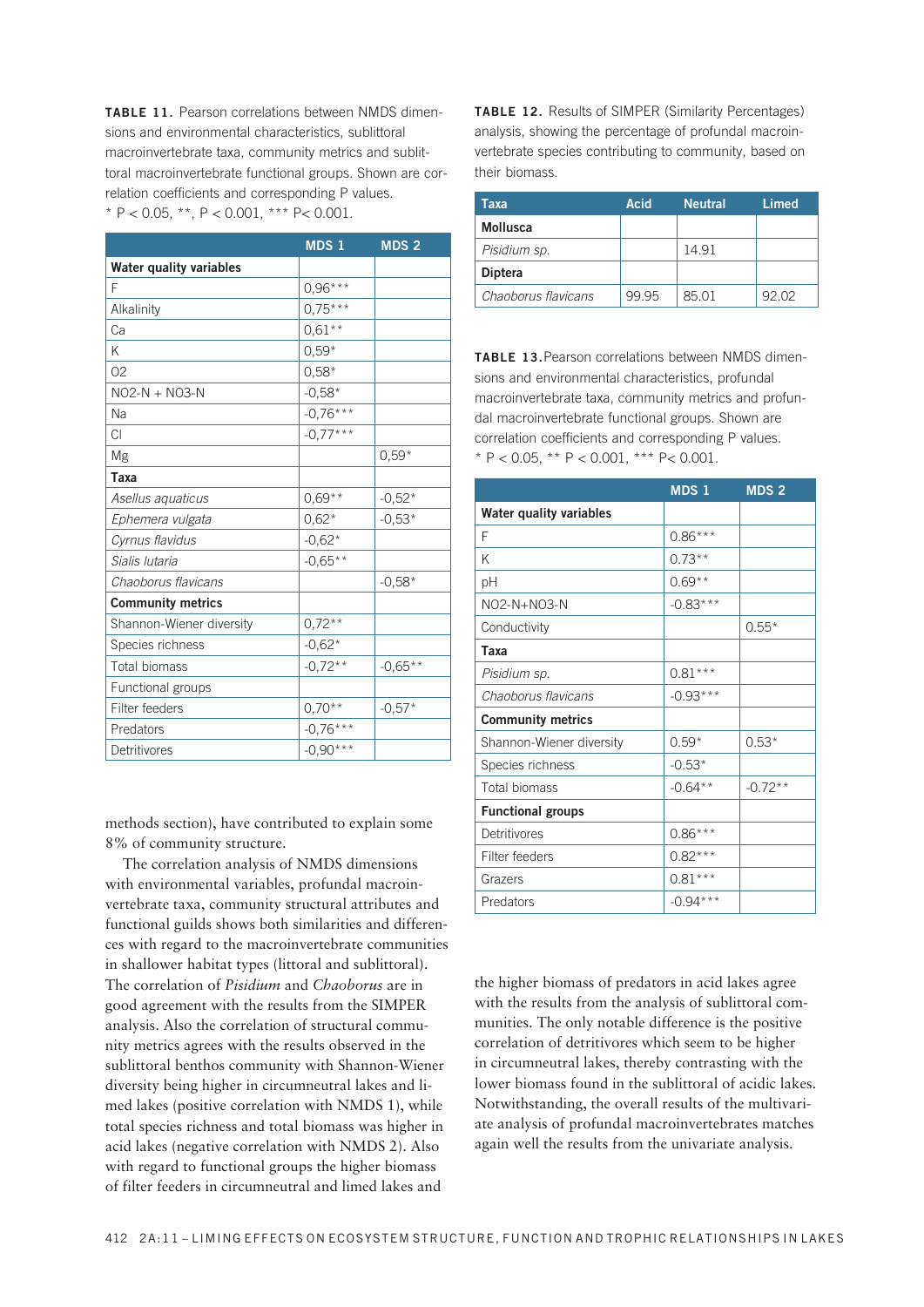### **PART 2: ANALYSIS OF FOOD WEB STRUCTURE USING STABLE ISOTOPES**

We used natural stable isotones to estimate the sources of carbon and nitrogen assimilated by different trophic levels in benthic and pelagic food webs of limed, acid and circumneutral lakes. Analysis of carbon stable isotopes is frequently carried out to discriminate between carbon originating from different sources (Peterson and Fry, 1987; Post, 2002). The basis is that physical and biological turnover of elements affects the proportions of light and heavy isotopes. Both photosynthesis and diffusion in water reduce the carbon isotope  $(^{13}C/^{12}C)$  compared to atmospheric CO<sub>2</sub>. Consequently, the lowest ratio is found among pelagic primary producers and less reduced ratios in terrestrial primary production. Because both enzymatic metabolism and excretion discriminate against the heavy nitrogen isotope, the nitrogen ratio  $(^{15}N/^{14}N)$  will increase with trophic level in the food chain. The analyses of the stable isotope composition of C and N are time-integrated representations of the food sources assimilated by the consumers (Lajtha and Michener, 1995; Vander Zanden et al. 1999). Standard fractionation with trophic level are about 1 ‰ for C and about 3.4 ‰ for N (Peterson and Fry, 1987; Cabana and Rasmussen, 1994), but several studies have shown that these values show large variation (see review by Vander Zanden and Rasmussen 2001.

### **Material and methods**

### **Study design**

A subset of nine monitoring lakes, three each of limed lakes and acid and circumneutral reference lakes (Table 14), respectively, were visited three times during 2006–2007 (in summer, fall, and spring) to collect samples of seston, epilithic biofilms, zooplankton, benthic invertebrates, and fish for stable isotope (SI) analyses. Life samples were filtered/sorted and snapfrozen in the field.

Seston samples  $\langle 65 \text{ \mu m} \rangle$  were collected by filtering (GF/C, precombusted) a mixed epilimnetic sample, or a whole water-column sample during unstratified conditions. An appropriate volume of water was filtered in the field, but on a few occasions, due to extreme weather conditions, this was done in the lab within 8 hours after sampling. Filters containing seston were wrapped in aluminum-foil and snap frozen in liquid nitrogen. A subsample of the water was fixed in Lugol's solution for taxonomic analyses. Additionally, humic and fulvic acids (collectively referred to as dissolved organic matter: DOM) were extracted from a 25-L mixed epilimnetic sample, or

a whole water-column sample during unstratified conditions. DOM in this water sample was trapped by adding 1 g/L of DAEA-cellulose (dietylaminoethylcellulose, Aldrich) during repeated agitation for at least one hour. During this time DOM sorbes to the DAEA- cellulose, resulting in a clear overlying water phase. DAEA was then allowed to settle and regained on a paper filter, and stored cool (2–3 °C) until desorption in the lab. After a washing step (deionized water) desorption of DOM was accomplished by adding 0.3 M NaOH and subsequent filtration to remove the DAEA. Desorbed, concentrated DOM was collected, frozen, and lyophilized (i.e. the material is rapidly frozen and dehydrated).

Samples of epilithic biofilms were collected by brushing the surface of 3-5 stones collected from the littoral zone with minor additions of ambient lake water in a tray. The suspension of epilithic biofilms was transferred to 50-mL polyethene flasks and frozen in dry ice. A subsample was preserved in 70% ethanol for taxonomic analysis of algae.

Samples of littoral macroinvertebrates were collected with hand nets (0.5 mm-mesh) in stony habitat (0-1 m depth) and among the sparse vegetation. Individuals of dominant taxa were sorted, identified to the lowest possible taxonomic unit (i.e. species, genus or in some cases family-level), transferred to cryonic vials, and snap-frozen in liquid nitrogen. Profundal invertebrates were sampled from the deepest part of the lake using an Ekman grab and subsequent sieving (0.5 mm). Also here several individuals of abundant chironomid taxa and the phantom midge Chaoborus *flavicans* were transferred to cryonic vials and frozen as described above.

Fish samples were obtained either from ongoing fish-monitoring programs run by the Swedish Fisheries Board, or from own sampling trips. From fish collected from monitoring programs, a sample of dorsal muscle was dissected in the field and frozen within hours in cryonic vials. Coding of the vials guaranteed linking to fish data (species, age, length, weight, etc.). Fish samples collected during our own sampling events consisted of whole individuals that were frozen in the field. From selected individuals a sample of dorsal muscle was prepared from partly thawed fish preventing the loss of water and effects in stable isotope composition (e.g. Feuchtmayr and Grey 2003). Samples of Perch (Perca fluviatilis) were collected for three different size classes, i.e. 4–6 cm, 8–12 cm, and >15 cm, to reflect the species' ontogenetic feeding shifts from planktivorous to benthivorous, and further to piscivorous size classes. Unfortunately, no fish samples were collected in Lake Storasjö.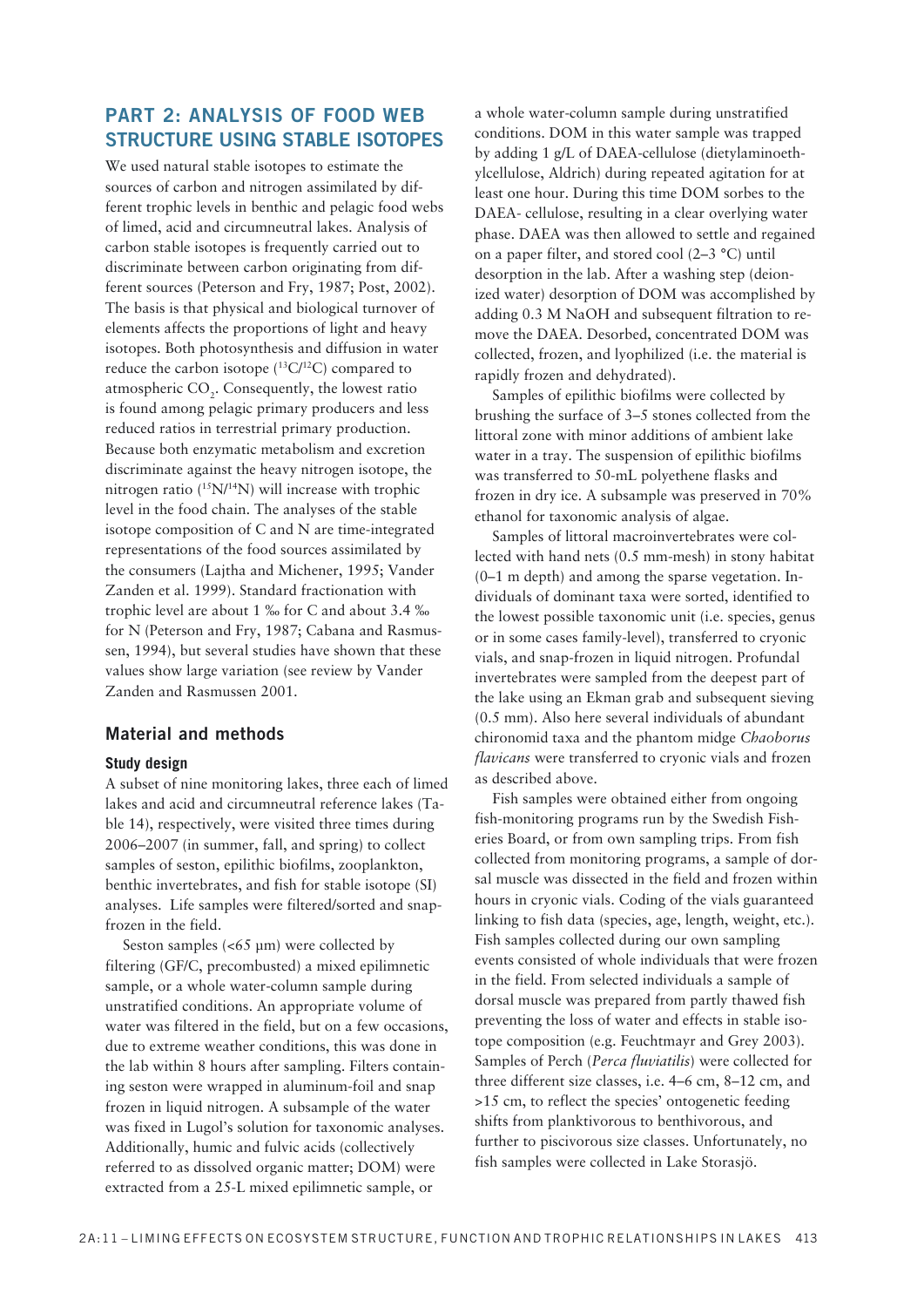| <b>TABLE 14.</b> Lake and predominant catchment characteristics and mean values of selected water chemistry variables       |  |
|-----------------------------------------------------------------------------------------------------------------------------|--|
| for limed lakes (L), acid lakes (A), and circumneutral lakes (C) that were part of the stable isotope study. Abbreviations: |  |
| Agri=Agriculture; Alk=Alkalinity; TOC,=Total Organic Carbon.                                                                |  |

| Lake name<br>and coordinates     | Lake<br>type | <b>Size</b><br>(ha) | <b>Catchment</b><br>(ha) | $\%$<br><b>Forest</b> | $\frac{9}{6}$<br>Agri | $\%$<br><b>Water</b> | <b>Zmean</b><br>(m) | pH  | <b>Alk</b><br>(meq/l) | Tot-P<br>$(\mu g/l)$ | <b>TOC</b><br>(mg/l) |
|----------------------------------|--------------|---------------------|--------------------------|-----------------------|-----------------------|----------------------|---------------------|-----|-----------------------|----------------------|----------------------|
| Stora Härsjön<br>640364, 129240  |              | 257                 | 2270                     | 65.4                  | 3.0                   | 23.0                 | 14                  | 6.8 | 0.195                 | 8                    | 5                    |
| Gyltigesjön<br>629489, 133906    |              | 40                  | 17200                    | 60.7                  | 7.7                   | 6.0                  | 9.1                 | 6.5 | 0.108                 | 9                    | 6                    |
| Gyslättasjön<br>633209,141991    | L            | 32                  | 280                      | 70.4                  | 6.2                   | 10.3                 | 2.8                 | 7.7 | 0.178                 | 15                   | 12                   |
| Älgarydssjön<br>633989, 140731   | A            | 32                  | 345                      | 86.9                  | 3.0                   | 9.3                  | 1.6                 | 5.5 | $-0.002$              | 18                   | 15                   |
| Rotehogtjärnen<br>652902, 125783 | A            | 16                  | 380                      | 93.2                  | 0.5                   | 4.4                  | 3.6                 | 5.5 | 0,0004                | 14                   | 12                   |
| Storasjö<br>631360, 146750       | A            | 35                  | 212                      | 83.2                  | 0.0                   | 16.7                 | 3.5                 | 5,4 | $-0.003$              | 17                   | 8                    |
| Fiolen<br>633025, 142267         | $\mathsf{C}$ | 155                 | 548                      | 40.2                  | 16.0                  | 28.2                 | 3,9                 | 6.5 | 0.05                  | 11                   | 6                    |
| Fräcksjön<br>645289, 128665      | $\mathsf{C}$ | 27                  | 398                      | 88.5                  | 0.0                   | 6.7                  | 4.1                 | 6,4 | 0.06                  | 10                   | 8                    |
| St. Skärsjön<br>628606, 133205   | $\mathsf{C}$ | 33                  | 246                      | 86.3                  | 0.0                   | 13.5                 | 3,9                 | 6.8 | 0.11                  | 8                    | 5                    |

For stable isotope analyses, all samples were lyophilized and appropriate amounts of dry weight were transferred to tin capsules, packed, and sent off to the stable isotope facility at UC-Davies (California, USA). Note that composite samples were analyzed for invertebrates, while muscle tissue collected from single individuals of fish were analyzed. The  $\delta^{13}$ C and  $\delta$ <sup>15</sup>N, as well as contents of nitrogen and carbon were analyzed on a gas chromatograph coupled to a mass spectrometer.  $\delta^{13}$ C values are reported relative to the V-PeeDee Belemnite (PDB, limestone) Standard, i.e.  $\delta^{13}$ C in ‰, is the deviation of the isotopic ratio of the sample from that of the standard;  $\delta^{13}C$  (%o) = ( $R_{\text{cumb}}/R$  $R_{standard}$  1) x 1000, where  $R = {}^{13}C/{}^{12}C$ . A positive  $\delta {}^{13}C$ value means that the sample has more of the heavier isotope ( $^{13}$ C) than the standard.  $\delta^{15}$ N in ‰, is the deviation of the isotopic ratio of the sample from that of the atmospheric nitrogen standard;  $\delta^{15}N$  (%) =  $(R_{sample}/R_{standard} - 1) \times 1000$ , where  $R = {^{15}N}/{^{14}N}$ .

### Classification of functional groups and food webs

We discerned between the benthic and the pelagic trophic pathways, to assess whether liming impacts food web structure and trophic relationships in contrasting lake habitats. These pathways were treated separately, based on the evidence that these food webs are separated in terms of their carbon flows (France 1995). In order to circumvent problems associated with the quantification of algal or detrital food resources and provide better predictions of the trophic position of organisms, molluscan primary consumers have been suggested as baseline indicator organisms in stable isotope studies (e.g. Post, 2002; Vadeboncoeur et al., 2003). However, as these taxa are largely absent from the lake types studied here we used epilithic biofilms, seston (<65 µm) to characterize the base of the food webs. These trophic pathways were based on the compartments outlined below. We wish to point out that temporal variability in species occurrences and the lack of acid sensitive taxa in acid and limed lakes (i.e. differences among communities, see also part 1) in some cases limit statistical comparisons of lake categories.

### Benthic food web:

EPILITHON: Algae, protozoa, fungi, bacteria and other microbes growing on the surfaces of stones were considered to build the base of the benthic food web.

GRAZERS: This trophic level represents the "herbivores" in the benthic food web. We used the isotope signatures of the mayflies Heptagenia fuscogrisea and Heptagenia sp. (Ephemeroptera) which are expected to feed on epilithon. Although a few specimens of these taxa were found in acidic lakes because of their acid sensitivity, these were the only grazer species available for the comparative study.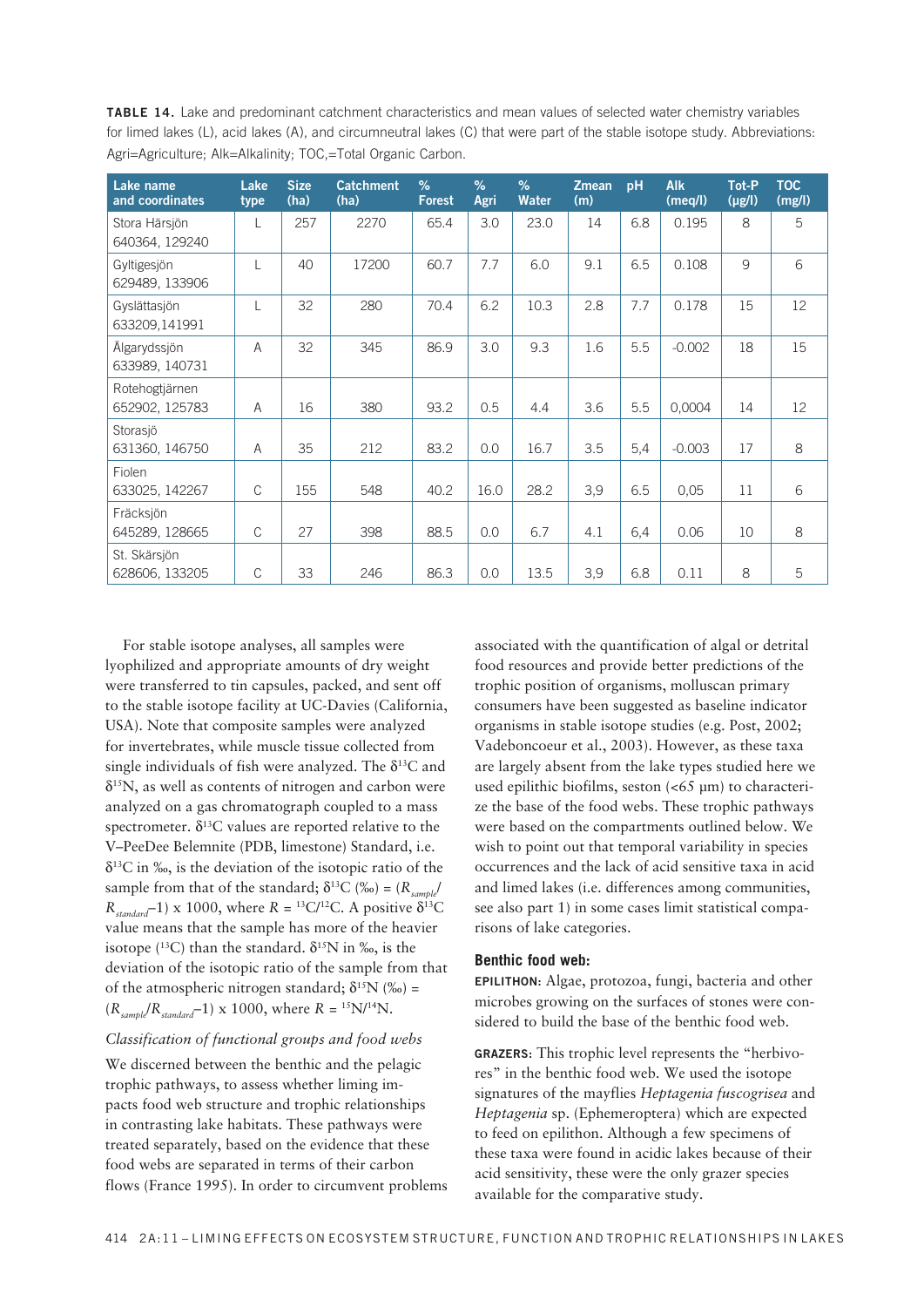**SHREDDERS:** This functional feeding group is expected to convert coarse organic matter into finer fractions of organic matter. The crustacean *Asellus aquaticus* is an acid-tolerant species, and it could be sampled in all study lakes. Leaf litter serves as a food source of this species and we used the stable isotope fractionation values provided by Bohman (2005) for assessing the importance of leaf litter as a food source in the benthic food web.

**SHREDDERS/GRAZERS:** This group is comprised of species that share functional characteristics of grazers and shredders, and which can be regarded to graze either on epilithon or to transform coarse organic matter. For this study, Limnephilidae were well represented in all lake categories and were used to represent this group of broader feeding plasticity.

**INVERTEBRATE PREDATORS:** Members of this group prey on other invertebrates. In this study we used larvae of *Sialis lutaria* (Megaloptera), *Cordulia aenea* (Odonata), *Aeshna* sp. (Odonata), *Erythromma najas* and other unidentified Zygoptera, and predatory leeches (Hirudinea).

**VERTEBRATE (FISH) PREDATORS:** In this study we considered benthivorous perch (*Perca fluviatilis*) as the top predator in the benthic food web. Size classes of 8-12 cm of perch are known to feed preferentially on benthic invertebrates (Quevedo and Olsson 2006).

### **Pelagic food web:**

**DISSOLVED ORGANIC MATTER (DOM) AND SESTON:** In this study we measured the stable isotope signatures of dissolved organic matter. Humic matter can be "channeled" through the microbial loop to consumers at higher trophic levels (herbivorous zooplankton, invertebrate and fish predators). Seston  $(< 65 \text{ µm})$ , by contrast, can be assimilated directly by grazers, which themselves serve as food source for invertebrate and fish predators. Seston and DOM can therefore be regarded as the base of the pelagic food web.

**INVERTEBRATE PREDATORS:** The phantom midge (*Chaoborus flavicans*: Diptera) was well represented in all lakes, and its intermediate position in the pelagic food web allows us to assess whether energy from the food web base (dissolved organic matter and seston) is transferred to top predators.

**PLANKTIVOROUS FISH:** In this study we considered perch fry (young life history stages; 4-6 cm size class [Magnus Dahlberg, The Swedish Board of Fisheries, personal communication]) and roach (*Rutilius rutilus*) to prey preferentially on zooplankton. Unfortunately, the occurrence of perch fry was highly heterogeneous between lakes and no data were available for the acidic Storasjö, limiting the comparison between lake categories.

**PISCIVOROUS FISH:** Pike (*Esox lucius*) and adult perch (body lengths > 15 cm) comprised the top predators in the pelagic food webs. As was the case with perch fry, the occurrence of individuals of predatory fish varied substantially even within a single lake category and no data were available for Storasjö, thereby limiting comparisons between acid, circumneutral and limed lakes.

### **Statistical analyses**

We used the Wilcoxon test to compare the delta N and delta C fractionation in the different trophic levels composing the benthic and the pelagic food webs between limed, circumneutral and acid lakes. We pooled data from the three sampling periods because the food web bases (epilithon in the benthic food web, and seston in the pelagic food web) were not significantly different between sampling dates. Furthermore, pooling of the data was necessary because species of selected higher trophic levels showed strong temporal variability, i.e. were missing from our samples due to ontogenetic reasons (e.g. small life stages that were not caught by our hand nets). Some size classes of macroinvertebrate species and fish were present in very low abundances during some of the samplings or absent from some lakes (particularly acid-sensitive taxa in acid lakes). Although, temporal within-taxa variability in stable isotope composition may occur in selected macroinvertebrates (e.g. Bohman 2005), we assume that environmental constraints inherent to each lake category ultimately dictate the feeding behavior of organisms in the longer term. Thus, if liming as a mitigation measure significantly affects lake ecosystem structure and function, variability among lake categories should override temporal variability within a set of specific lakes. Hence we assume that food web structure in limed, acid and circumneutral lakes can be depicted in a confident way.

### **Results and Discussion**

A number of recent studies have claimed that corrections of the isotopic signal (i.e.  $\delta^{13}$ C) are needed for lipid-rich tissue or whole animals in order to make sound interpretations of stable isotope data, in particular concerning the origin of their food (Mateo et al. 2008, Logan et al. 2008). The reason behind this is that lipids have more negative  $\delta^{13}$ C-values than proteins due to kinetic isotope effects that occur during lipid synthesis. Variability in lipid content of tissue or whole animals may affect  $\delta^{13}$ C and can thus erroneously be interpreted as habitat shifts or food sources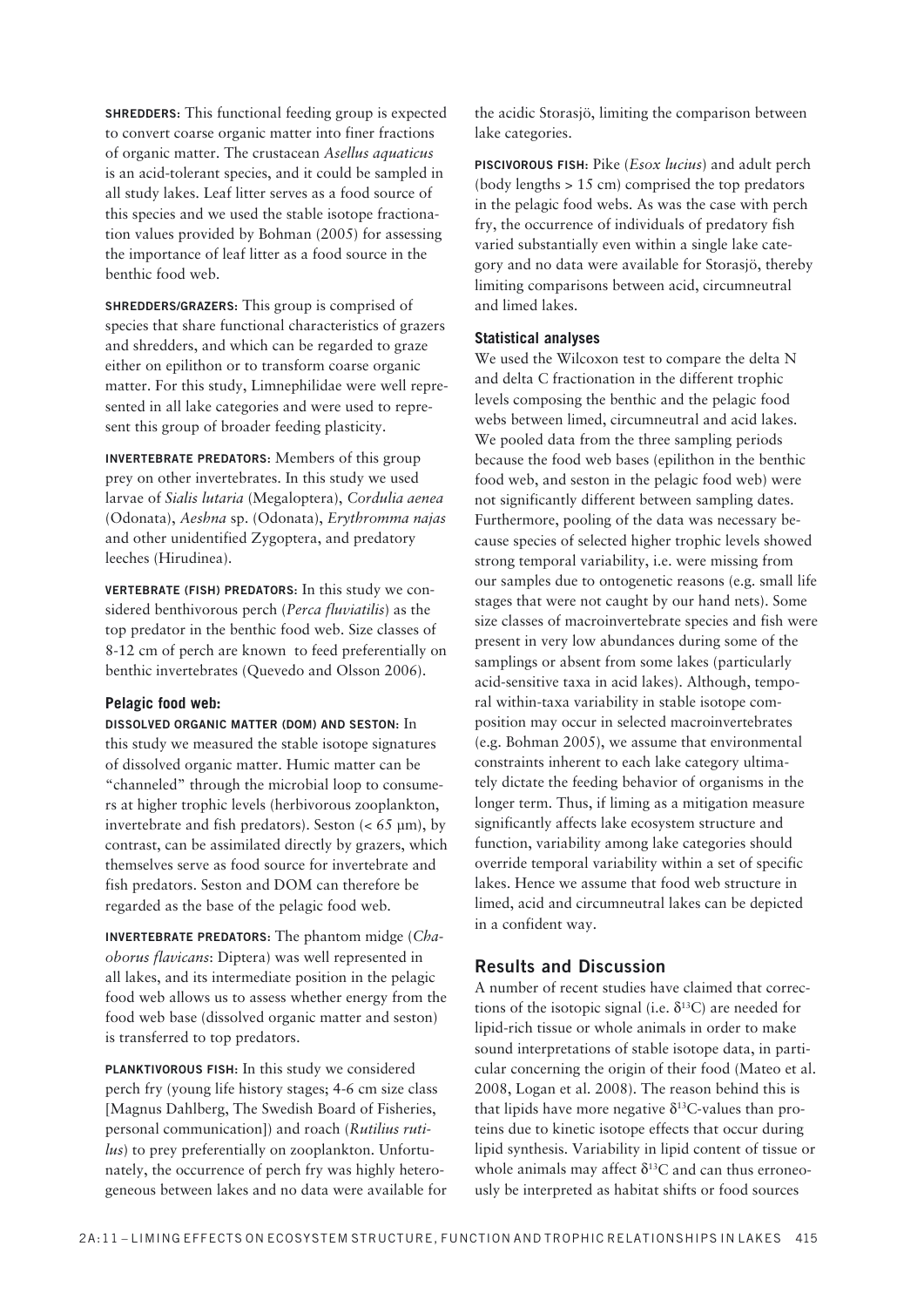originating from terrestrial and aquatic sources, respectively. This effect is most pronounced for lipidrich tissues in fish (e.g. liver) and for zooplankters that are relatively rich in lipids. The atomic C/N ratio of samples, analyzed simultaneously with carbon and nitrogen isotopes, have been suggested as a proxy for the lipid contents of samples. However, Logan et al.  $(2008)$  conclude that the C/N ratio accounts for less of the variation in invertebrate samples, with  $\delta^{13}C$ signatures increasing only slightly more than 1 ‰ upon lipid extraction for samples with bulk C/N between 4 and 8 (their Figure 4). In our study, samples of fish tissue had C/N ratios that were consistently lower than 4.1, while the 90-percentile for C/N ratios of invertebrate samples was 7.9. For these reasons we have chosen to present uncorrected data in this report.

### **Benthic food web**

In general epilithon, grazers, grazers/shredders, and benthivorous perch showed similar  $\delta^{15}N$  and  $\delta^{13}C$ values in acid, limed and circumneutral lakes (Figure 10), which suggests that their carbon sources and trophic structure are not affected by liming. Significant differences were detected only for shredders and invertebrate predators that showed a significantly lower  $\delta^{15}N$  in acid lakes than in limed and circumneutral lakes, respectively (Figure 10). This suggests that these functional groups occupy lower trophic positions in the food web of acid lakes compared with circumneutral and limed lakes. In other words, there is less trophic fractionation (fewer intermediate trophic levels) below shredders and invertebrate predators in acid lakes. This may be a result of the inhibition of microbial degradation of leaf litter and the disappearance of small, acid-sensitive invertebrates at intermediate trophic levels. Also predators showed  $\delta^{13}$ C values that were unique to each lake category, with the lowest  $\delta^{13}$ C values found in limed lakes and the highest in acid lakes. This suggests that invertebrate predators in limed lakes rely more on lake internal carbon production, while those in acid lakes depend more on terrestrial sources of carbon. The observation that there is substantial C-fractionation in limed and acid lakes whereas all trophic levels are in the range of  $-27$  to  $-29$  in circumneutral lakes is also interesting. These differences are likely a consequence of the fact that our acid and limed lakes were more humic-rich and thus presumably more heterotrophic, resulting in a relatively larger assimilation of respired carbon (e.g. del Giorgio and Peters 1994). Despite these differences between lake types, the results suggest that liming does not have systematic effects on the stable isotope ratios of taxa within functional guilds in benthic habitats.

Also other functional feeding groups in acid lakes tended to have lower  $\delta^{13}$ C values in acid lakes than in the other lake categories, although the differences were not significant ( $P > 0.05$ ). However, these patterns are not a consequence of the acid status of lakes in general, but rather strongly dependent on the catchment characteristics of the different study lakes. For example, organisms belonging to the same functional feeding group or similar taxa in Lake Älgarydssjön had substantially more negative  $\delta^{13}$ C values than their counterparts in the other two acidic lakes, Rotehogstjärnen and Storasjö. Organisms belonging to the same functional feeding groups or taxonomic units in the latter lakes showed  $\delta^{13}$ C values that were similar to those in limed and circumneutral lakes. These differences are likely a consequence of the fact that the highly humic Lake Älgarydssjön has a food web where assimilation of respired carbon (by microbes) is quantitatively more important than in the other lakes. The assimilation of respired carbon implies several fractionation steps, resulting in more depleted (more negative)  $\delta^{13}$ C values (e.g. del Giorgio and Peters, 1994). Differences in the degree of assimilation of respired carbon are also apparent for  $\delta^{13}C$ signatures in the epilithic samples, which tended to be higher in neutral lakes than that in the other lake types. This is probably due to a higher incorporation of inorganic carbon from catchment erosion  $(HCO<sub>3</sub>)$  in these lakes (that have a higher alkalinity) and a lower degree of assimilation of carbon originating from lake internal processes (i.e. respiration). Repeated liming should theoretically result in higher  $\delta^{13}$ C values, as the  $\delta^{13}$ C of limestone is zero. However, the extent of this cannot be extracted from our results.

Several interesting patterns emerge from a schematic benthic food web using isotopic data (Figure 12). Most notably are the low  $\delta^{15}N$  values for grazers, being in the same range or lower than  $\delta^{15}N$  values for their presumed food source, epilithon. These data suggest a very low degree of isotopic fractionation, i.e. the difference between consumers and their food source, between epilithon and grazers. Isotopic fractionation between epilithon and invertebrate grazers was much less than the frequently assumed  $\delta^{15}N$  of 3.4‰ across trophic levels (Minagawa and Wada, 1984). Indeed high food-quality resources may be transferred to grazer/detritivores with only low N-fractionation (e.g. Vanderklift and Ponsard 2003, Goedkoop et al. 2006). However, it must be emphasized that only a single sample for grazers was avai lable for Lake Älgarydssjön, a sample that may not be representative of the other acid lakes. This calls for some caution in the interpretation of the results.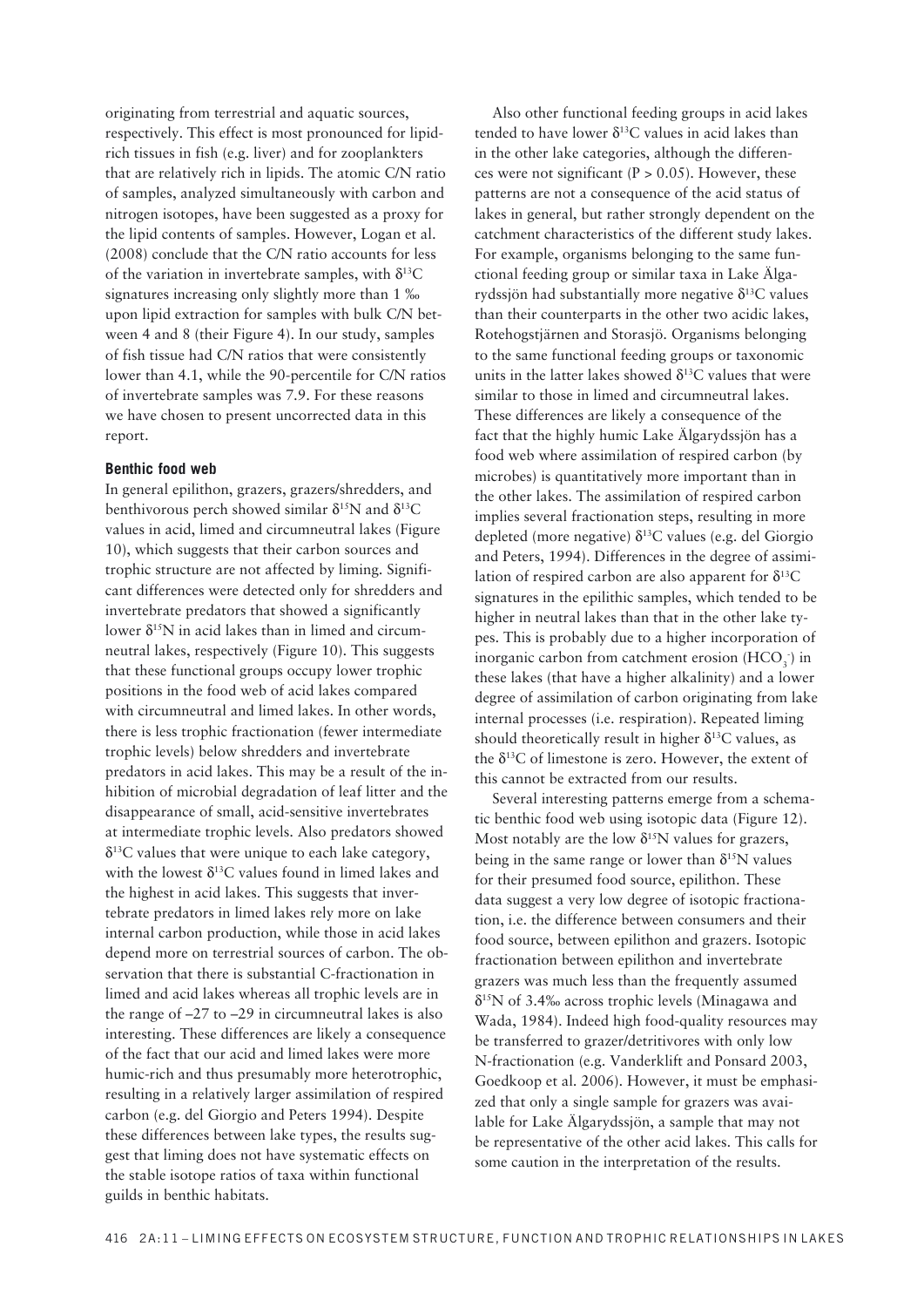![](_page_25_Figure_0.jpeg)

![](_page_25_Figure_1.jpeg)

FIGURE 11. Stable isotope signatures (means  $\pm$  1 SE) of compartments of the pelagic food web (i.e. dissolved humic matter, seston, roach, perch and pike) in limed, circumneutral and acid lakes. Note that no significant differences were found in pairwise comparisons (Wilcoxon tests). Note also the difference in scales.

![](_page_25_Figure_3.jpeg)

![](_page_25_Figure_4.jpeg)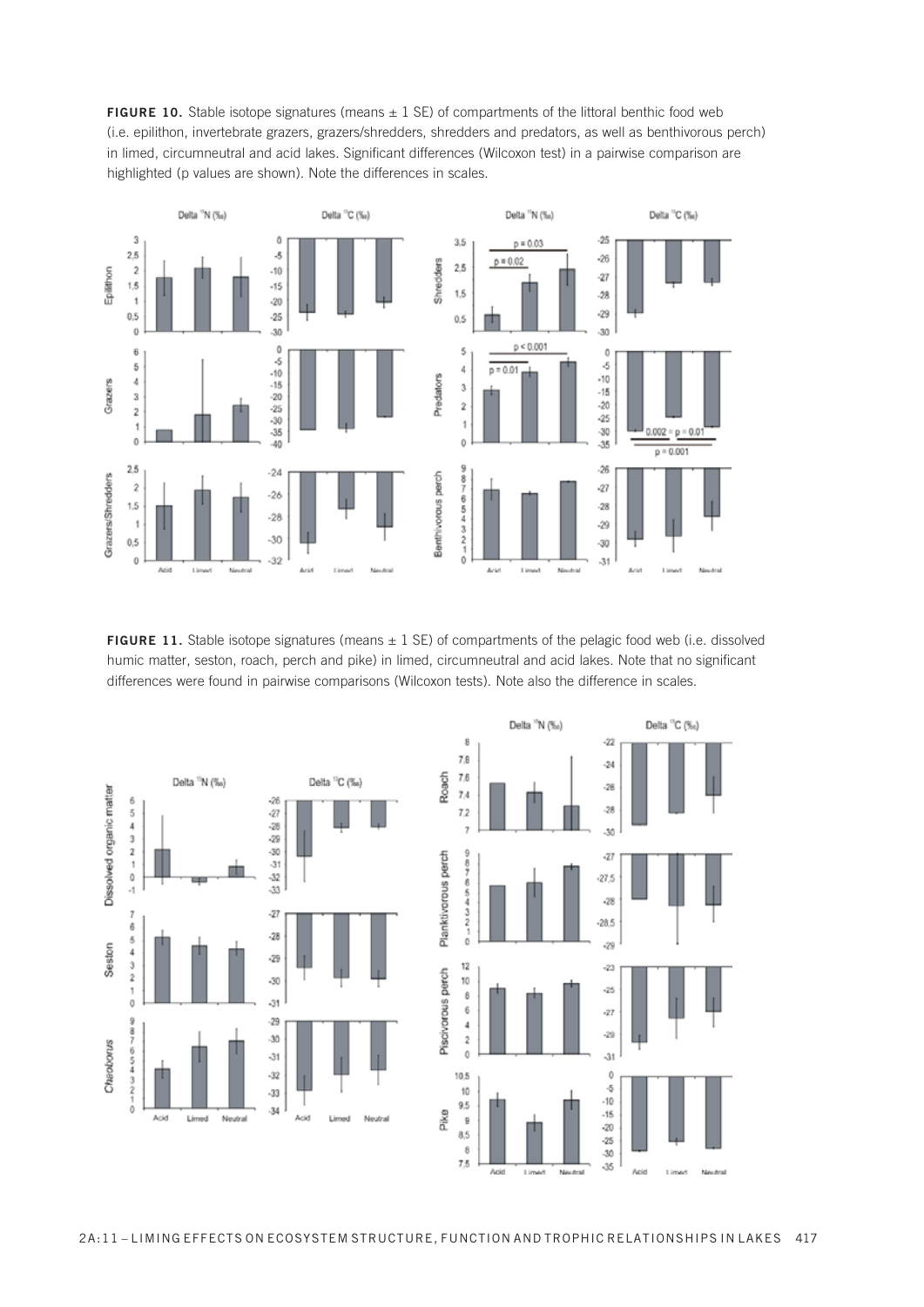Conspicuous are also the reoccurring patterns of increasing  $\delta^{15}N$  values across gradients of acidification (i.e. acid to limed to circumneutral lakes) for grazers, shredders and invertebrate predators (Figure 10). These patterns show that similar taxonomic or functional groups have lower  $\delta^{15}N$  values in acid lakes than in circumneutral lakes, while limed lakes have an intermediate position. This increase was most pronounced for shredders (i.e. *Asellus aquaticus*) that had a much higher  $\delta^{15}N$  in circumneutral lakes than in acid lakes. The differences may be a consequence of the differences in leaf processing between lake types and/or the utilization of other food sources. For example, the reduced competition due to the disappearance of acid-sensitive taxa (in acid lakes, but partly also in limed lakes) may allow species with a high functional plasticity to feed on alternative food sources. This conjecture is supported by  $^{13}$ C-data showing that shredders (i.e. *Asellus aquaticus*) are more depleted in  $^{13}C$  in acid lakes than in limed and circumneutral lakes, suggesting a larger share of autochthonous benthic algal production in their food in limed and circumneutral lakes (and likely microfauna associated with these biofilms). Indeed, the acid lakes sampled in this study were much more humic than the other lake types, thus causing light-limitation and lower autochthonous production of benthic algae in acid lakes. Moreover, epilithic samples from circumneutral lakes were less depleted in  $^{13}C$ , further supporting the conjecture that alternative food sources were utilized in these lakes. As expected, 15N-enrichment was higher for invertebrate predators and fish, due to repeated fractionation at consecutive lower trophic levels.

### **Pelagic food web**

The various compartments of the pelagic food webs of limed, acid and circumneutral lakes showed different degrees of variability in their  $\delta^{15}N$  and  $\delta^{13}C$  (Figure 11). Partly due to the relatively high variability in some taxonomic and/or functional feeding groups it was not possible to detect significant differences between lakes. For example, for the invertebrate predator *Chaoborus* and fish predators no significant differences were detected as a consequence of the low sample size and high variability within some of the groups (e.g., planktivorous perch and roach in acid lakes). Again, the low sample size was a consequence of a lack of acid sensitive taxa/groups in acid lakes.

Despite the lack of significant differences among lake categories, the data reveal some interesting trends in stable isotope composition between lake types. For example, at the base of pelagic trophic pathways, isolated dissolved organic matter were more depleted in  $\delta^{13}$ C in acid lakes than in limed lakes and

circumneutral lakes,  $-30.33$  (average)  $\pm 1.98$  (SE),  $-28.11 \pm 0.36$  and  $-28.05 \pm 0.17$ , respectively for the three lake types. These values are in the same range as  $\delta^{13}$ C signals reported for DOM in four nutrientpoor forest lakes in Northern Sweden, range -27.7 to -29.9 (Karlsson et al. 2003). Most depleted in  $\delta^{13}$ C were dissolved organic matter from Algarydssjön  $(-34.3)$ , that also caused the high variation in  $\delta^{13}$ C among acid lakes. The reason for the lower  $\delta^{13}$ C values for dissolved organic matter in Lake Älgaryddssjön is unclear. Possibly, a relatively large share of exudates from the Raphidophycean *Gonyostomum semen* may have contributed to this observation. Lysis of *Gonyostomum* cells upon handling and addition of the ion exchanger may have contributed to a large pool of algal exudates in the sample obtained from this lake. Algal carbon and thus excreted sugars and polymers will be more depleted in  $\delta^{13}$ C than dissolved organic matter (e.g. Karlsson et al. 2003).

Seston samples in our lakes had  $\delta^{13}$ C values between  $-29$  and  $-30$  and were close to the values for forest lakes reported by Karlsson et al (2003). Seston samples consisted of a mixture of bacteria and algal cells, largely reflecting the size fraction available for zooplankton. Zooplankton samples have been collected, divided into claderocerans, herbivorous copepods and carnivorous copepods, and will be analyzed during the winter of 2009. These samples of zooplankton, although not specifically part of this project, will provide additional information about the  $\delta^{13}$ C signature of the edible fraction of the seston and the transfer of nutrients and energy from seston to the invertebrate predator *Chaoborus* and to planktivorous fish. *Chaoborus* larvae were some 2‰ more depleted than seston samples, which is in line with an assumed 1‰ fractionation per trophic level (Petersen and Fry, 1987). Interestingly, *Chaoborus* larvae were much more depleted than the samples of invertebrates, planktivores and other fish (Figures 11 and 12), suggesting a strong link to food sources obtained in the benthic habitat where consecutive fractionations by microbes and small invertebrates provide a <sup>13</sup>C-depleted food source (e.g. Grey et al. 2004). Many of the relatively small lakes investigated here, in particular the more dystrophic (humic) lakes, have long periods of hypoxia during summer and fall, likely resulting in a potentially important role of methanogenic bacteria (Jones and Grey 2004, Grey et al. 2004). Deposit-feeding chironomid larvae of the genus *Chironomus*, collected in the profundal sediments of some of our lakes had low  $\delta^{13}$ C-values of -31.1 to -36.1, lending support to this conjecture.

No significant differences in  $\delta^{15}N$  between lake types were found for any of the investigated samples,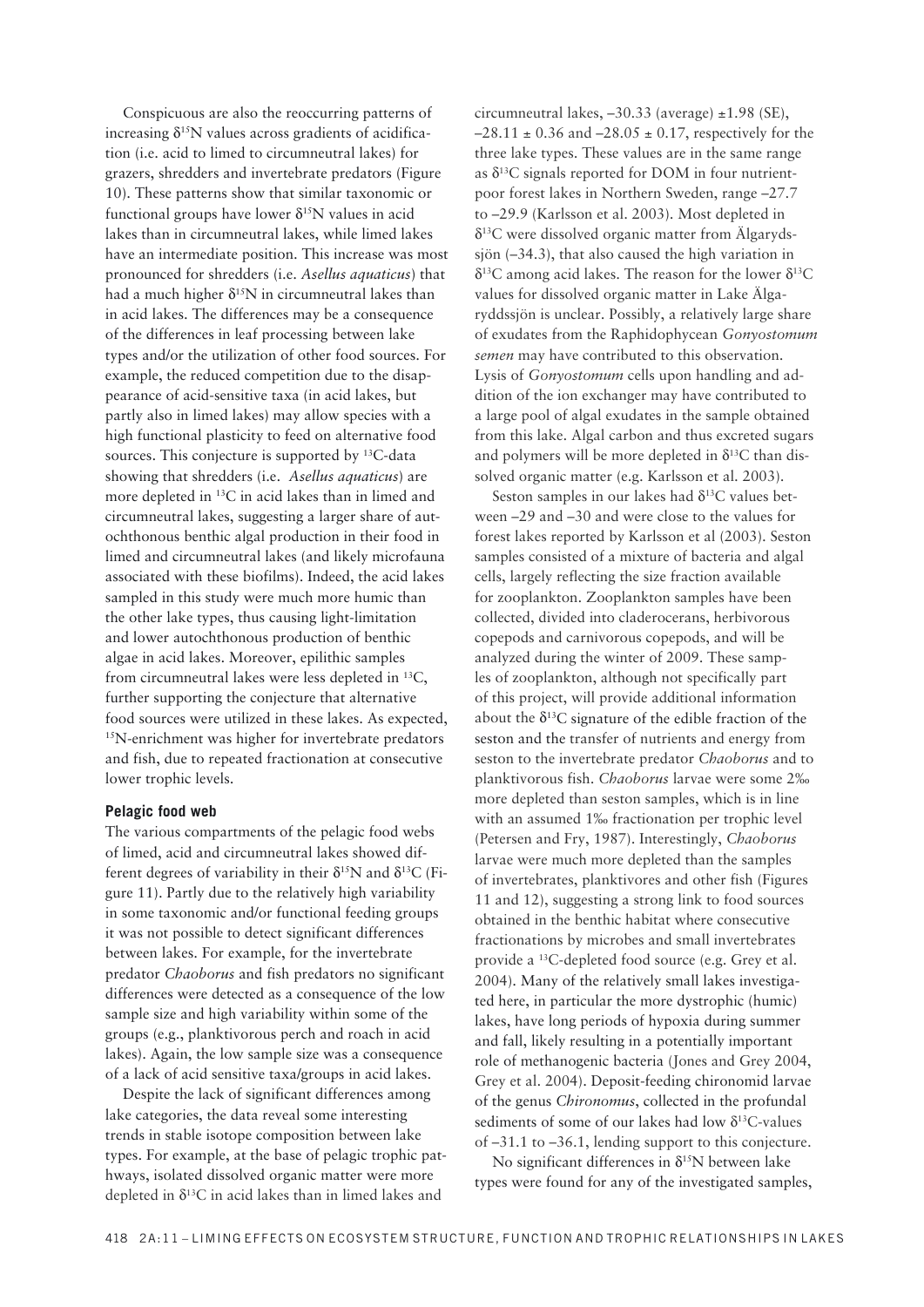![](_page_27_Figure_0.jpeg)

**FIGURE 12.** Schematic presentation of the benthic and pelagic trophic pathways in limed, acid and circumneutral lakes based on the stable isotope composition of their biota. Data from leaf litter, obtained from Bohman (2005), are marked with an asterisk. Plots show means  $\pm$  standard errors.

i.e. seston dissolved organic matter, invertebrates or fish. However, some interesting observations are worth commenting upon. The apparent decreasing trend in seston  $\delta^{15}N$  across the gradient from acid to limed to circumneutral lakes may indicate that the base of the food web in the acid lakes (that are more humic than the other types of lakes) is dominated more than in the other lake types by mixotrophic species. Mixotrophy implies trophic fractionation and thus enrichment in  $\delta^{15}N$ . Conversely, as light conditions are better, seston in the clearer limed and circumneutral to a larger share may include autotrophic species, likely explaining the lower  $\delta^{15}N$ values. Also the lower mean  $\delta^{15}N$  in the predator-/ phantom midge *Chaoborus flavicans* in acid lakes (by more than 2 ‰) are conspicuous. These data (near-significant at  $P = 0.07$ ) suggest a more efficient transfer of nutrients to *Chaoborus* larvae in acid lakes than in the other two lake types. Interestingly, a similar tendency of lower mean  $\delta^{15}N$  in acid lakes is found for planktivorous perch (Figure 11). Possibly the occurrence of repeated summer blooms of the mixotrophic flagellate *Gonyostomum semen* in

these slightly acidic, humic lakes and/or differences in stratification patterns among lake types (longer stratification in acid brown-water lakes) may affect the differences in  $\delta^{15}N$  for these zooplankton-feeding larvae. For example, although mixotrophy generally implies an increase in  $\delta^{15}N$  (i.e. enrichment, see above), the mass occurrence of *Gonyostomum* during the most productive months of the year may be efficiently transferred to higher trophic levels by yet unknown trophic pathways. We can only speculate about possible causes for this observation, but possibly future analyses of stable isotopes in preserved samples of different zooplankton taxa/groups may help to reveal the mechanism behind these observations.

Pike in acid and limed lakes was more enriched in  $15N$  than was piscivorous (large) perch (Figure 12), whereas these two fish groups had similar  $\delta^{15}N$  in circumneutral lakes. However, rather than resulting from liming, we attribute this difference to ontogenetic characteristics of the sampled pike populations. One of the sampled individuals in the limed lakes was very small (136 cm) leading to a slightly lower average size of pike in limed lakes  $(483 \pm 126.6 \text{ cm})$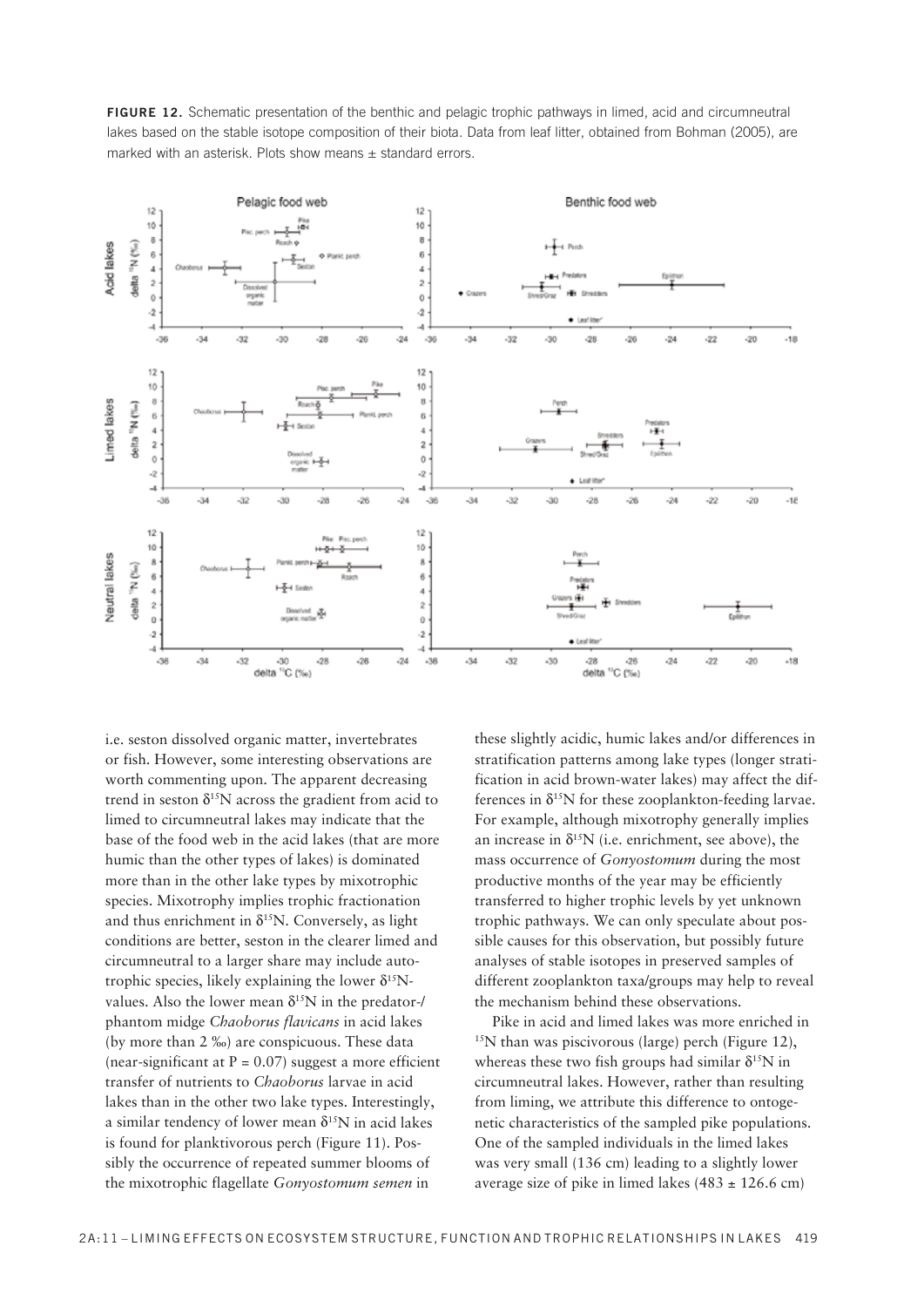relative to acid  $(528 \pm 26.7 \text{ cm})$  and circumneutral references (546  $\pm$  115 cm). In other words, we ascribe this result to the differences in size (age) of the few pikes that were caught, as larger pike is know to be more depleted in <sup>15</sup>N than smaller individuals (e.g. Meili et al. 1993).

### **SUMMARY AND FUTURE PERSPECTIVES**

Our study of communities of different organism groups, almost consistently based on biomass data (part 1) points at systematic and significant differences, with communities in limed lakes repeatedly being the intermediate between acid and circumneutral lakes. These results likely reflect that community compositions and biomass in limed lakes are kept at some intermediate state due to liming. Alternatively, the intermediate state indicate how far these lakes have come in the transition from an acidified to a fully restored state since the liming began. In acid lakes, acid-sensitive taxa have disappeared and biomass production is frequently lower, while circumneutral lakes have more taxa and higher biomasses within these taxa. Univariate analysis of structural (total bio mass, species richness and Shannon-Wiener diversity) and functional (feeding guilds) characteristics showed community and lake-type-specific responses.

Our study of the isotopic composition of organisms in acid, circumneutral and limed lakes (part 2) does not point at systematic changes in the isotopic signature of fish, pelagic and benthic invertebrates, and their food sources as a result of liming. However, some interesting differences between lakes types were found. For example, our study showed that shredders (i.e. *Asellus aquaticus*) had a much higher  $\delta^{15}N$  in circumneutral lakes than in acid lakes, suggesting differences in leaf processing between lake types and/or the utilization of other food sources due to ecological release as a consequence of the disappearance of acid sensitive taxa. Repeated liming should theoretically result in higher  $\delta^{13}$ C values as the  $\delta^{13}$ C of limestone is zero. Such lime-induced modifications of the  $\delta^{13}C$ signature of organisms should primarily occur in phytoplankton and epilithic algae that assimilate  $\mathrm{HCO}_3^$ originating from lime stone additions. However, our results did not show significant differences in the  $\delta^{13}C$ of seston and epilithon between lake types, partly due to relatively high variability of lakes within each type. The question whether liming has affected the isotopic signature of seston and epilithon (and higher trophic levels) calls for an alternative study design. We therefore will propose the hind casting of changes in stable isotope composition of faunal elements (from the

sediment archive) and fish (samples from banking). The temporal change of stable isotope patterns could be compared with genetic and autecological traits of organisms hatched from different sediment strata (Angeler 2007). We anticipate that such a paleolimnological approach can elucidate structural and functional shifts, particularly in isotopic signatures of key taxa (cladocerans, reflecting also seston isotopic changes, chironomids) during both acidification and liming.

Determining an appropriate isotopic signature of phytoplankton, bacterioplankton, or epilithic algae is tricky, as a pure sample of cells is difficult to obtain (but see Vuorio et al 2006). Our samples of seston and epilithic communities were also a mixture of algal and bacterial cells, likely also "contaminated" with protozoans and ciliates. In other words, these composite samples may not give good estimates of the isotopic composition of the food source of grazers. Future analyses of zooplankton samples will provide further information, as the  $\delta^{13}$ C signal of herbivorous zooplankton should be close to that of their food source.

During 2009 we will continue to work on the dataset generated in this study. The inclusion of isotopic data for zooplankton samples will further improve the data set and allow for a more thorough analysis. We aim at producing at least two scientific publications. Reprints will be sent to the Swedish EPA as a means of additional reporting.

### **REFERENCES**

Angeler, D.G. (2007) Resurrection ecology and global climate change research in freshwater ecosystems. *Journal of the North American Benthological Society*, **26**, 12-22.

Appelberg, M. (1998) Restructuring of fish assemblages in Swedish lakes following amelioration of acid stress through liming. *Restoration Ecology,* **6,** 343-352.

Blomqvist,P och Herlitz, E. 1998. Methods for quantitative assessment of phytoplankton in freshwaters, part 2.Naturvårdsverket, Rapport 4861.

Bohman, I. (2005) Coarse detritus in oligotrophic lake littoral zones - utilization by invertebrates and contribution to carbon flow. Dissertation, Faculty of Natural Sciences, University of Kalmar, Dissertation Series Nº 19, pp. 1-38.

Bradely, D.C. & Ormerod, S. J. (2002) Long-term effects of catchment liming on invertebrates in upland streams. *Freshwater Biology*, **47**, 161-171.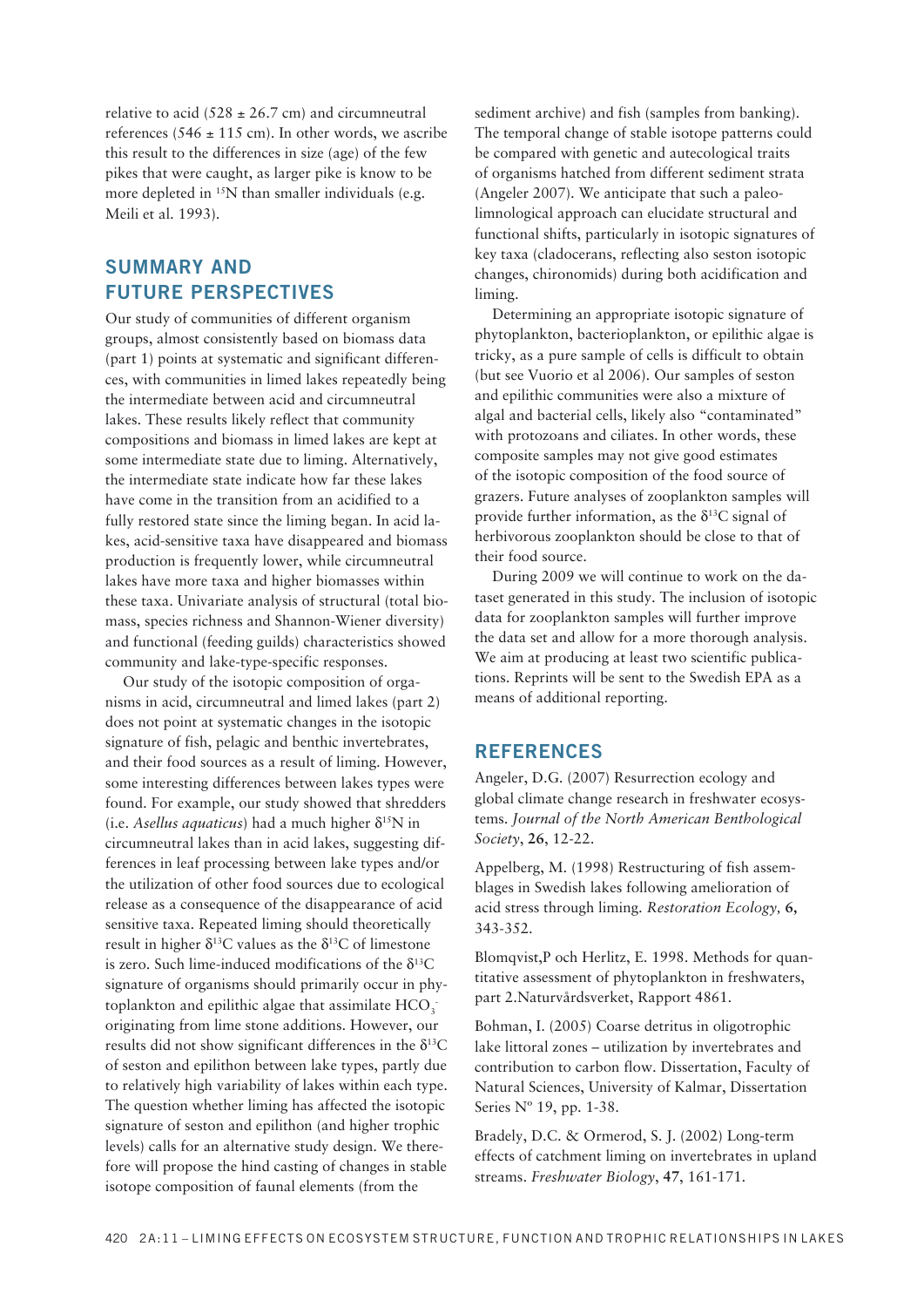Cabana, G. & Rasmussen, J.B. (1994) Modelling food chain structure and concomitant bioaccumulation using stable nitrogen isotopes. Nature, 372, 255-257.

Del Giorgio, P.A. and Peters, R.H. (1994) Patterns in planktonic P:R ratios in lakes: Influence of lake trophy and dissolved organic carbon. Limnology and Oceanography 39: 772-871.

European Committee for Standardization (1994) Water quality—methods for biological sampling and guidance on handnet sampling of aquatic benthic macroinvertebrates. European Committee for Standardization, Brussels, Belgium.

France, R.L. (1995) Differentiation between littoral and pelagic food webs in lakes using stable isotopes. Limnology and Oceanography 40: 1310-1313.

Feuchtmayr, H. and Grey, J. 2003. Effects of preparation and preservation procedures on carbon and nitrogen stable isotope deter-minations from zooplankton. Rapid communi-cations in Mass Spectrometry, 17, 71-76.

Gliwicz, Z. M. (1969a) Studies on the feeding of pelagic zooplankton in lakes of varying trophy. Ekologia Polska A, 17, 663-707.

Gliwicz, Z. M. (1969b) The share of algae, bacteria and trypton in the food of the pelagic zooplankton of lakes with various trophic characteristics. Bulletin de L'Academie Polonaise des Sciences, 17, 159-165.

Goedkoop, W., Åkerblom, N. and Hancke, M. (2006) Trophic fractionation of carbon and nitrogen stable isotopes in Chironomus riparius reared on food of aquatic and terrestrial origin. Freshwater Biology 51: 878-886.

Grey J., Kelly A. and Jones R.I. (2004) High intraspecific variability in carbon and nitrogen stable isotope ratios of lake chironomid larvae. Limnology and Oceanography 49: 239-244.

Henrikson, L. and Medin, M. (1986) Biologisk bedömning av försurningspåverkan på Lelångens tillflöden och grundområden. Aquaekologerna, rapport till länsstyrelsen i Älvsborgs län.

Holmgren, K. (2001) Biomass-size distribution of the aquatic community in limed, circum-neutral and acidified reference lakes. Water Air and Soil Pollution, 130, 1751-1756.

Holmgren, K. (2008) Fisk i kalkade sjöekosystem. Redovisning av Delprojekt 2.a,5 inom utvär-dering av IKEU. (eds. Fiskeriverket).

Jansson, M., Blomqvist, P., Jonsson, A. & Bergström, A. K. (1996) Nutrient limitation of bacterioplankton, autotrophic and mixotrophic phytoplankton, and heterotrophic nanoflagellates in Lake Örtrasket. Limnology and Oceanography, 41, 1552-1559.

Jones R.I. and Grey J. (2004) Stable isotope analyses of chironomid larvae from some Finnish forest lakes indicates dietary contribution from biogenic methane. Boreal Environmental Research 9, 17-23.

Karlsson, J., Jonsson, A., Meili, M. & Jansson, M. (2003) Control of zooplankton dependence on allochthonous organic carbon in humic and clear-water lakes in northern Sweden. Limnology & Oceanography 48, 269-276

Kullberg, A. (1987) Dissolved organic carbon, seston and macroinvertebrate drift in an acidified and limed humic stream. Freshwater Biology 17, 553-564.

Kullberg, A., Bishop, K.H., Hargeby, A., Jansson, M. & Peterson, R.C. (1993) The ecological significance of dissolved organic carbon in acidified waters. Ambio. 22, 331-337.

Lajtha, K. & Michener, R.H. (1995) Stable isotopes in ecology and environmental science. Blackwell, London.

Logan, J.M., Jardine, T.D., Miller, T.J. and others. (2008) Lipid corrections in carbon and nitro-gen stable isotope analyses: Comparisons of chemical extraction and modelling methods. Journal of Animal Ecology 77: 838-846.

Mateo, M.A., Serrano, O., Serrano, L. and Michener R.H. (2008) Effects of sample preparation on stable isotope ratios of carbon and nitrogen in marine invertebrates: Implications for food web studies using stable isotopes. Oecologia 157: 105-115.

McKie, B.G., Petrin, Z. & Malmqvist, B. (2006) Mitigation or disturbance? Effects of liming on macroinvertebrate assemblage structure and leaf-litter decomposition in the humic streams of northern Sweden. Journal of Applied Ecology, 43, 780-791.

Meili, M., Fry, B. & Kling, G.W. (1993) Fractionation of stable isotopes (<sup>13</sup>C, <sup>15</sup>N) in the food web of a humic lake. Verhandlungen der Internationalen Vereinigung für Limnologie, 25, 501-505.

Minagawa, M. & E. Wada. (1984) Stepwise enrichment of <sup>15</sup>N along food chains: Further evidence and the relation between  $\delta^{15}N$  and animal age. Geochimica Cosmochimica Acta 50: 1135-1140.

Moog, O. (1995) Fauna Aquatica Austriaca. Wasserwirtschaftskataster, Bundesministe-rium für Land- und Fortswirtschaft. Wien, Loseblattsammlung.